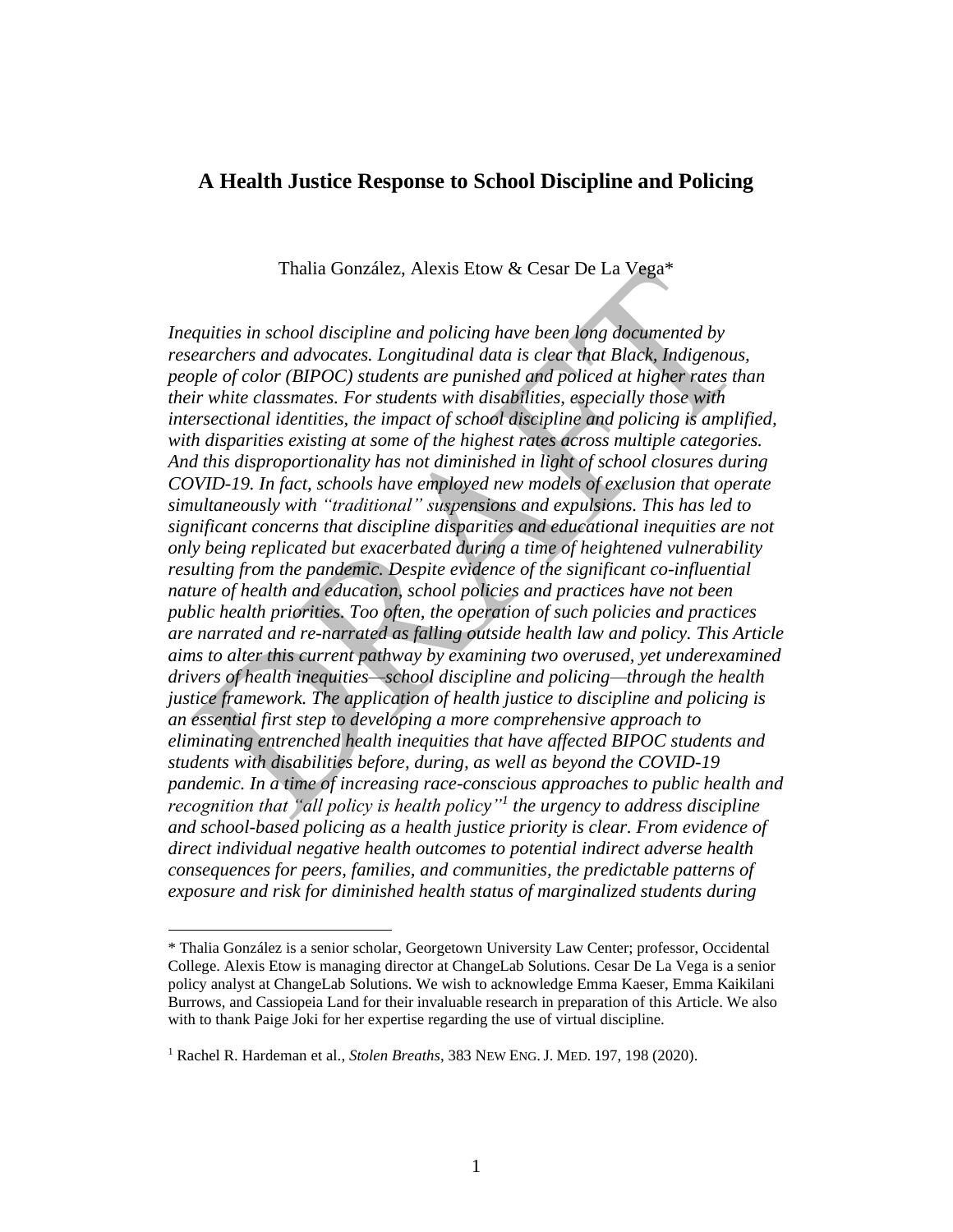*key stages of developments underscores the importance of dismantling legal, political, and social structures that drive health injustice.*

| I.                                                                                |  |
|-----------------------------------------------------------------------------------|--|
|                                                                                   |  |
|                                                                                   |  |
|                                                                                   |  |
| П.                                                                                |  |
| A. Education, Law, and the Revised Social Determinants of Health  19              |  |
|                                                                                   |  |
| C. Operationalizing Resolutions Declaring Racism a Public Health Crisis  28       |  |
| D. Center and Uplift the Experiences and Expertise of Frontline Communities<br>31 |  |
| 1.                                                                                |  |
| 2.                                                                                |  |
| Shift Decision-Making Power to Frontline Communities  34<br>3.                    |  |
| Е.                                                                                |  |
|                                                                                   |  |

## Introduction

<span id="page-1-0"></span>COVID-19 has taught us many things—chief among them that health is not a matter of individual choice nor of individual consequence.<sup>2</sup> Not only are

<sup>2</sup> Angela Harris & Aysha Pamukcu, *The Civil Rights of Health: A New Approach to Challenging Structural Inequality*, 758 UCLA L. Rev. 762, 771- 777 (2020); Health Equity Considerations and Racial and Ethnic Minority Groups, CTR. DISEASE CONTROL, (last visited July 22, 2021) https://www.cdc.gov/coronavirus/2019-ncov/community/health-equity/race-ethnicity.html; *See also*, Dorothy Roberts, *Debating the Cause of Health* Disparities*: Implications for Bioethics and*  Racial Equality, 21 CAMBRIDGE 9. HEALTHCARE ETHICS 332, 333-34 (2012)("[i]t is implausible that one race of people evolved to have genetic predisposition to heart failure, hypertension, infant mortality, diabetes and asthma. There is no evolutionary theory that can explain why African ancestry would be genetically prone to practically every major common illness.").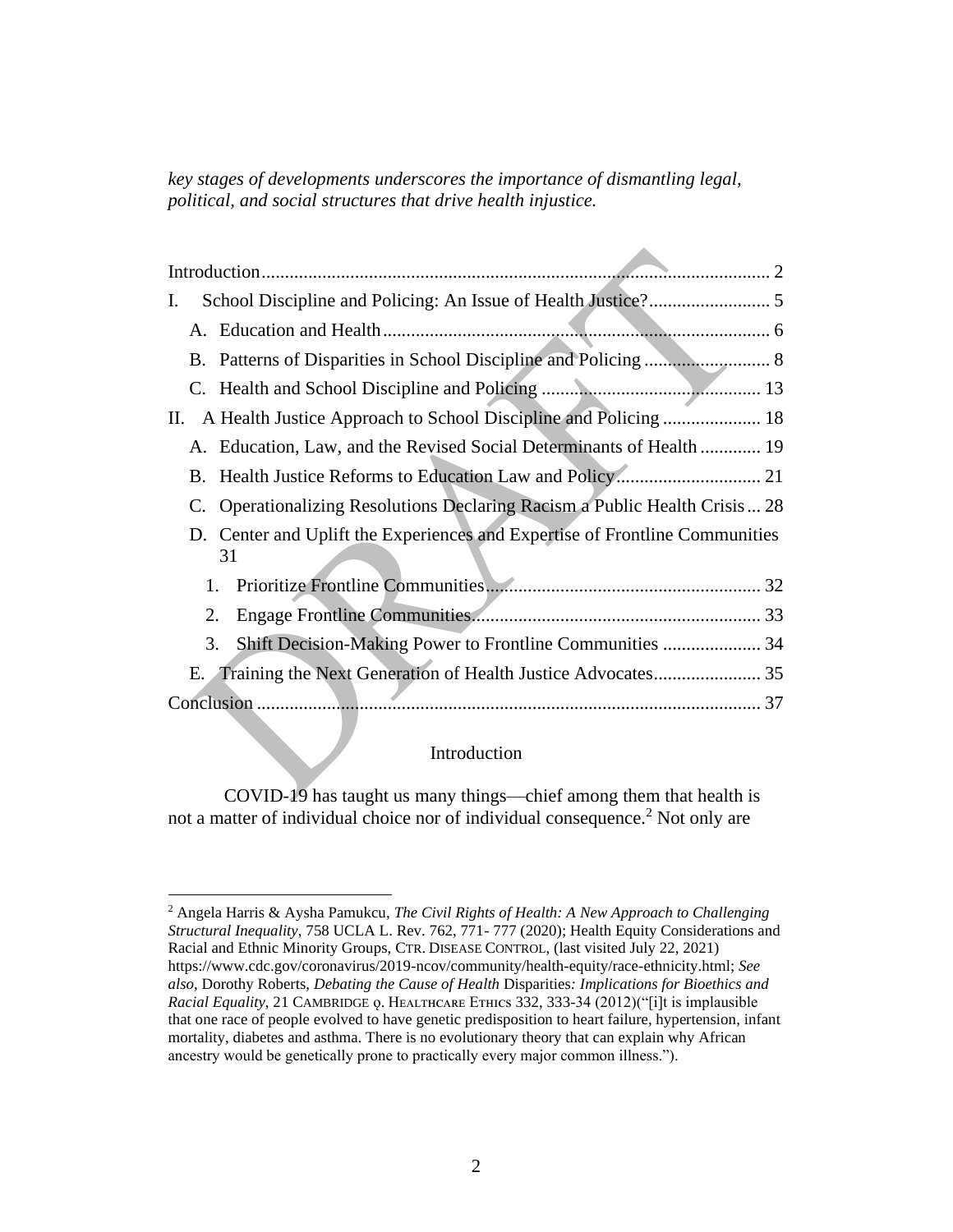health outcomes deeply influenced by institutional and structural forces<sup>3</sup> that shape access to opportunities and resources needed to thrive, but when individual populations suffer, society as a whole suffers. In this moment of heightened calls for race-conscious approaches<sup>4</sup> to transform our public and private systems, it is increasingly crucial that public health and health law communities more closely examine the role that law and policy<sup>5</sup> have played in enabling, sustaining, and exacerbating deeply-rooted injustices and take action to develop law and policy solutions that eliminate those inequities.<sup>6</sup> Within what we have defined in other work as the antiracist health equity movement<sup>7</sup>, a growing body of scholarship health justice—sits at this critical nexus and offers a roadmap for eradicating inequities closely linked across measures of health and justice<sup>8</sup> and rooted in discrimination.<sup>9</sup>

Health justice as a framework or approach represents both theoretical and practical applications for targeting law and policy reforms to eliminate health

<sup>&</sup>lt;sup>3</sup> See, e.g., Paula, *Health disparities and health equity: Concepts and measurement*, 27 Ann. REV. PUB. HEALTH, 167, 167, 169- 171 (2006); Sabin J, Nosek & Greenwald A, Rivara FP, *Physicians' implicit and explicit attitudes about race by MD race, ethnicity, and gender, 20(3) J. HEALTH CARE* POOR UNDERSERVED, 1, 6- 8(2009); Scott Burris, *Law in a Social Determinants Strategy: A Public* Health Law Research Perspective, 126 PUB. HEALTH REPS., 22, 23 (2011); Lawrence O. Gostin et al., *The Legal Determinants of Health: Harnessing the Power of Law for Global Health and Sustainable Development*, 393 ʟᴀɴᴄᴇᴛ 1857, 1857 (2019); Ruqaiijah Yearby, *Structural Racism and Health Disparities: Reconfiguring the Social Determinants of Health Framework to Include the Root Cause*, 48 J. L. MED. & ETHICS 518, 520– 21 (2020); Ruqaiijah Yearby, *Internalized Oppression: The Impact of Gender and Racial Bias in Employment on the Health Status of Women of Color*, 49 SETON HALL L. REV. 1038, 1038 (2019).

<sup>&</sup>lt;sup>4</sup> AM. PUB. HEALTH ASS'N, https://www.apha.org/policies-and-advocacy/public-health-policystatements/policy-database/2021/01/13/structural-racism-is-a-public-health-crisis (last visited Jul 22, 2021).

<sup>&</sup>lt;sup>5</sup> CHANGELAB SOLUTIONS, https://www.changelabsolutions.org/product/blueprint-changemakers (last visited Jul. 22, 2021); Emily A. Benfer et al., *Health Justice Strategies to Combat the Pandemic: Eliminating Discrimination, Poverty, and Health Disparities During and After COVID-19*, 19 YALE J. HEALTH POL'Y. & ETHICS 122, 135 (2020).

<sup>6</sup> Health inequities are systematic differences in the opportunities groups have to achieve optimal health, leading to disparate and *avoidable* differences in health outcomes. *See* Braveman, *supra* 2 at 167, 180–1.

<sup>7</sup> Thalia González et al., *An Antiracist Health Equity Agenda for Education,* forthcoming J. L. MEDICINE & ETHICS (2022).

<sup>8</sup> Sheila Foster et al., *Health Justice Is Racial Justice: A Legal Action Agenda For Health Disparities*, HEALTH AFF. BLOG (2020),

https://www.healthaffairs.org/do/10.1377/hblog20200701.242395/full/.

<sup>&</sup>lt;sup>9</sup> See, e.g., Benfer, et al. *supra* note 5, at  $130 - 4$  (describing the relationship between interpersonal, institutional, and structural discrimination and health); Yearby, *supra* note 3 at 518, 520– 21 (defining structural discrimination as the root cause of health inequities within a revised social determinants of health framework).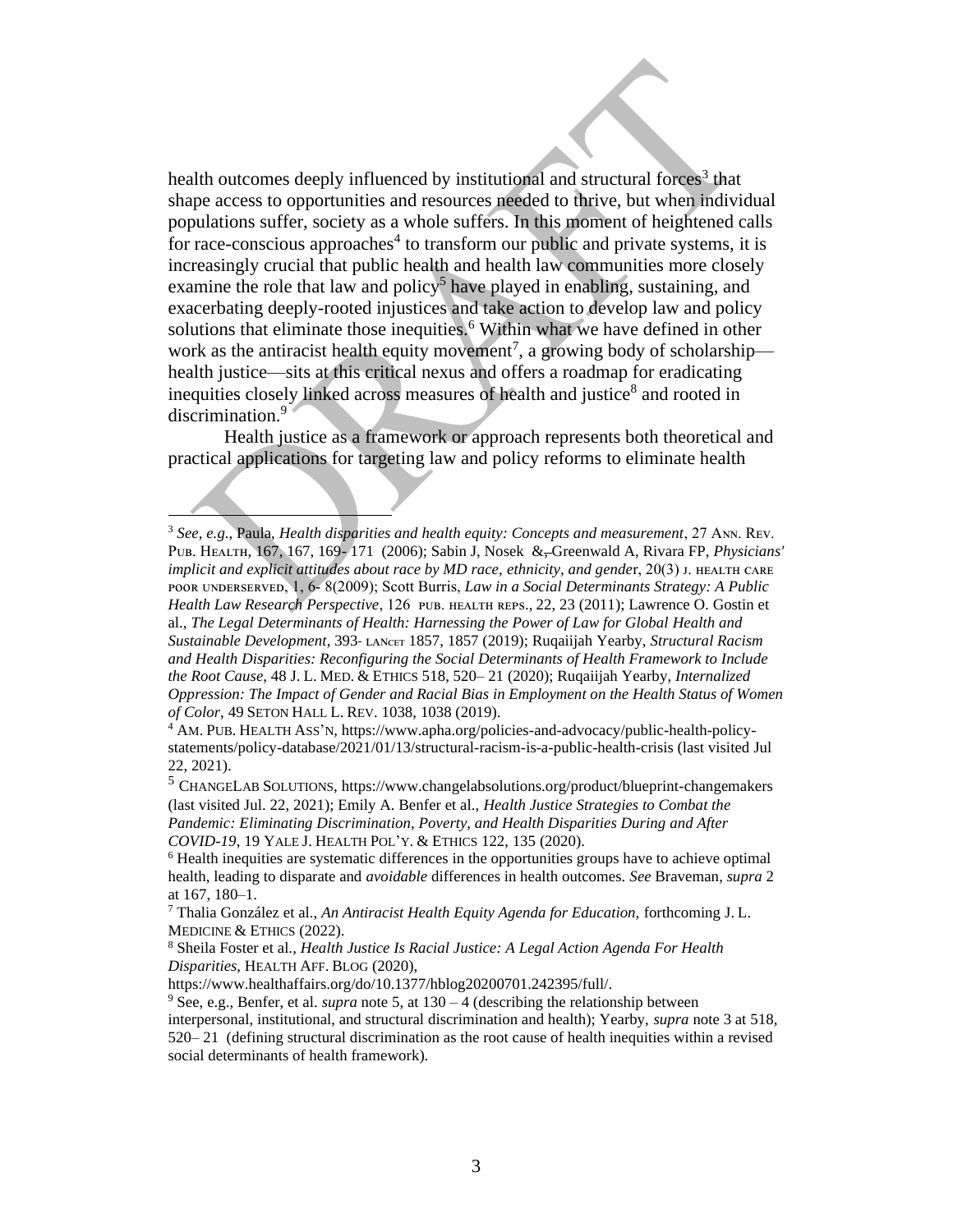disparities.<sup>10</sup> Health justice scholars place "subordination at the center of the problem of health disparities"<sup>11</sup> and embrace an expanded conceptualization of discrimination as "not limited to what courts recognize as a basis for legal remedies; it also includes actions described as discrimination, bias, and unfair treatment in public health and sociology literature, even though they may not be deemed legally actionable by US courts."<sup>12</sup> As such, the framework of health justice elevates how racism, social control, bias, privilege, as well as the political and legal systems in which they are embedded, influence the social determinants of health (SDH).<sup>13</sup>

As a framework, health justice functions to extend what has been previously accepted as within the health domain beyond traditional health care settings, systems, or laws.  $14$  This broad applicability leaves ripe the opportunity to employ it to a broad range of health-impacting laws, policies, and systems that may not be designed or previously conceptualized as public health.<sup>15</sup> In the case

<sup>10</sup> See, e.g., Benfer, et al. *supra* note 5, at 136 – 7; Emily A. Benfer, *Health Justice: A Framework (and Call to Action) for the Elimination of Health Inequity and Social Injustice*, 65 AM. U. L REV., 275, 306- 320 (2015) (presenting health justice as a model to address health inequity and social injustice in vulnerable communities); Yael Cannon, *The Kids Are Not Alright: Leveraging Existing Health Law to Attack the Opioid Crisis Upstream*, 71 FLA. L. REV. 765, 779 (2019) (health justice framework to assess public commitments to meet the needs of people with adverse childhood experiences); Yael Cannon, *Injustice is an Underlying Condition*, 6 U.PA. L. J. & PUB. AFF. 201, 204 – 6 (2020) (applying health justice to food insecurity and housing); [Barbara Ferrer,](https://www.ncbi.nlm.nih.gov/pubmed/?term=Ferrer%20B%5BAuthor%5D&cauthor=true&cauthor_uid=31390240) *Immigrant Health: Anchoring Public Health Practice in a Justice Framework, 109, Am. J. Pub.* Health, 1156 (2019) (exploring the health justice framework for immigrant health) ; Matthew B. Lawrence, *Against the Safety Net*, 72 FLA. L. REV. 49, 65- 67 (2020) (utilizing a health justice approach to examine public benefits); Medha D. Makhlouf, *Health Justice for Immigrants*, 4 U. PA. J.L. & PUB. AFF. 235, 883- 285 (2019) (applying health justice to access to health care for immigrant communities); Lindsay F. Wiley, *Health Law as Social Justice*, 24 CORNELL J. L. & PUB. POL'Y 47, 47 (2014) (introducing health justice as a framework for the use of law to reduce health disparities); Lindsay F. Wiley, *From Patient Rights to Health Justice*, 37 CARDOZO L. REV. 833, 862, 872- 75 (2016) (a health justice approach to health care quality).

<sup>11</sup> Harris & Pamukcu, *supra* note 2, at 762, 806.

<sup>&</sup>lt;sup>12</sup> Benfer, et al. *supra* note 5, at  $130 - 2$  (examining discrimination in relationship to social and intermediate determinants of health).

<sup>13</sup> *Id*. at 127.

<sup>14</sup> *See*, e.g., Elizabeth Tyler-Tobin & Joel Teitelbaum, *Medical Legal Partnership: A Powerful Tool for Public Health and Health Justice,*134 PUB. HEALTH REP., 201, 202- 3(2019).

<sup>&</sup>lt;sup>15</sup> For example, health justice as a framework has been applied across multiple determinants of health encompassing specific populations (e.g., people with disabilities and immigrants) and different systems (e.g., health care, employment, housing and food insecurity). See, e.g., Benfer, et al. *supra* note 5 at 137; Lindsey Wiley, *Applying the Health Justice Framework to Diabetes as a Community-Managed Social Phenomenon*, 16 HOUS, J. HEALTH L. & POL'Y 102, 110- 112 (2016); Robyn M. Powell, *Applying the Health Justice Framework to Address Health and Health Care Inequities Experienced by People with Disabilities During and Before COVID-19*, 96 WASH. L. REV. 3, 31, 44- 50 (2021).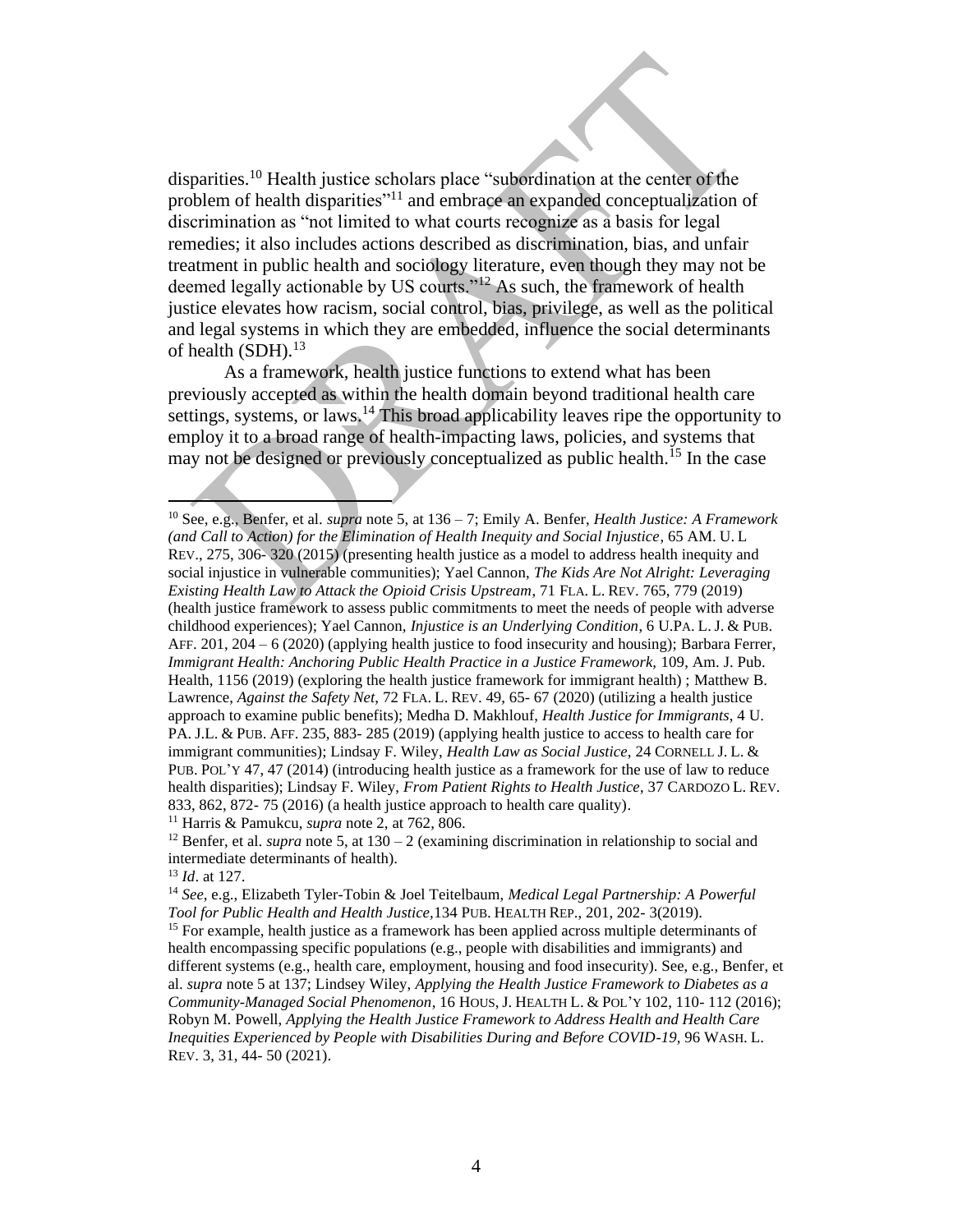of school discipline and policing, to apply the health justice framework is a twostep approach: first, to understand discipline and policing as a significant public health and health law problem, and second, identify legal and policy interventions that are "structural, supportive, and empowering"<sup>16</sup> to ensure that every student has the "opportunity to attain his or her full health potential and no one is disadvantaged from achieving this potential because of social position or any other socially determined circumstance."<sup>17</sup> In extending the current legal scholarship on health justice to education, this Article proceeds in two parts.

Part I advances the argument that school discipline and policing are a public health issue. It begins with identifying the co-influential nature of education and health under the SDH framework. It then examines patterns in empirical research on school discipline and policing disparities before and during COVID-19. Next, it reviews the associated negative mental health and health outcomes and risks of school discipline and policing. Part I also exposes the relationship between health and school-based discipline and policing in the historic and contemporary social context of subordination and racism. Part II then maps the three-prongs of health justice and directly applies this framework to school discipline and policing. As such, Part II offers specific short- and longterm legal and policy interventions to begin to address the ways in which schoolbased violence<sup>18</sup> produces and exploits the differentiated vulnerabilities of BIPOC students and students with disabilities consistent with the commitments of health justice and overarching goals of public health.

## <span id="page-4-0"></span>I. School Discipline and Policing: An Issue of Health Justice?

To conceptualize education laws and policies, and more specifically school discipline and policing, as a matter of public health—and by extension health justice—is more than asserting education is a central social determinant. It is a nuanced inquiry that requires responsiveness to a series of layered questions. As a primary matter one must ask, what is the relationship between education and health? From there a logical question follows: are there predictable patterns of disparate outcomes in educational experiences for specific individuals or populations that might put them at greater risk for poor health outcomes? Put more directly, is school discipline and policing experienced in a disparate manner

<sup>16</sup> Benfer, et al. *supra* note 5, at 137. See discussion *infra*, Part II.

<sup>17</sup> CTR. FOR DISEASE CONTROL & PREVENTION, *Health Equity*, (2020),

https://www.cdc.gov/chronicdisease/healthequity/index.htm.

<sup>&</sup>lt;sup>18</sup> We argue that school discipline and policing exist within a larger domain of violence that is not exclusive to physical harm. Discipline and policing practices in schools independently and coinfluentially to create learning environments marked by discrimination, fear, and trauma.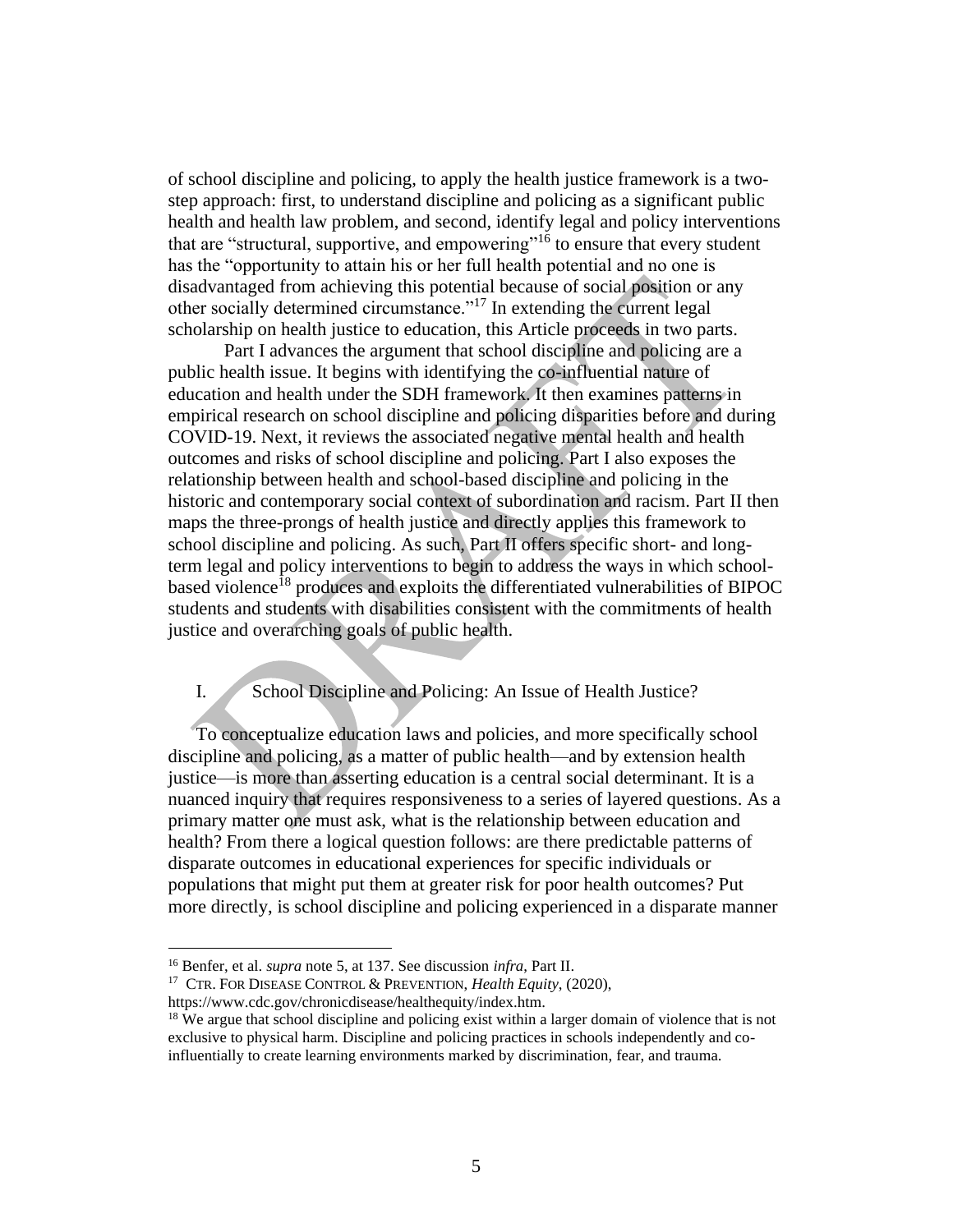when comparing peer student groups? Lastly, the focus turns to how is the health of these student populations impacted by such practices and policies?

#### <span id="page-5-0"></span>A. Education and Health

Since the 1980s public health and health law advocates have recognized the SDH in shaping health outcomes and driving health disparities.<sup>19</sup> By 2010, key public health institutions in the United States began to fully center the SDH in their approaches to public health<sup>20</sup> and named the SDH as "the conditions in which people are born, grow, work, live, and age, and the wider set of forces and systems shaping the conditions of daily life<sup> $21$ </sup> with specific attention to five key determinants: "economic stability, education, social and community context, health and health care, and neighborhood and built environment."<sup>22</sup>

As a fundamental SDH, education functions as a strong predictor of both positive and negative health outcomes at individual- and community-levels including disease, disability, mental health, substance abuse, morbidity, and mortality.<sup>23</sup> Figure 1 illustrates the co-influential linkage between education and health. 24

<sup>&</sup>lt;sup>19</sup> SAMANTHA ET AL., BEYOND HEALTH CARE: THE ROLE OF SOCIAL DETERMINANTS IN PROMOTING HEALTH AND HEALTH EQUITY 2 – 3 (2018); Paula Braveman, et al., *The Social Determinants of Health: Coming of Age*, 32 ANN. REV. PUB. HEALTH 381, 382 (2011) (history on the rise of focus on the social determinants of health).

<sup>&</sup>lt;sup>20</sup> Ford and Airhihenbuwa define public health as the "[t]he art (i.e., practice) and science (i.e., research) of protecting and improving the health of communities." Chandra L. Ford & Collins O. Airhihenbuwa, *Critical Race Theory, Race Equity, and Public Health: Toward Antiracism Praxis*, 100 AM. J. PUB. HEALTH S30, S31 (2010).

<sup>21</sup> WORLD HEALTH ORGANZ., https://www.who.int/health-topics/social-determinants-ofhealth#tab=tab\_1 (last visited July 22, 2021)

<sup>22</sup> HEALTHY PEOPLE, *Social Determinants of Health: Interventions and Resources*, https://www.healthypeople.gov/2020/topics-objectives/topic/social-determinantshealth/interventions-resources [https://perma.cc/7V97-5SJP]..

<sup>23</sup> HEALTHY PEOPLE 2030[, https://health.gov/healthypeople,](https://health.gov/healthypeople) (Last Visited July 28, 2021); CTRS. FOR DISEASE CONTROL AND PREVENTION (2021),

<https://www.cdc.gov/socialdeterminants/about.html> (Last visited Jul 21, 2021); S. Jay Olshansky et al., *Differences in Life Expectancy Due to Race and Educational Differences Are Widening, and Many May Not Catch Up*, 31 HEALTH AFFS.. 1803, 1805-06 (2012).Brita Roy et al., *Education, Race/Ethnicity, and Causes of Premature Mortality Among Middle-Aged Adults in 4 US Urban Communities: Results From CARDIA, 1985–2017*, 110 AM J PUB. HEALTH 530–536 (2020). <sup>24</sup> CTR. ON SOCIETY AND HEALTH, VIRGINIA COMMONWEALTH UNIVERSITY, WHY EDUCATION MATTERS TO HEALTH: EXPLORING THE CAUSES 1, 2–4 (2015); Raghupathi, V., Raghupathi, W. *The influence of education on health: an empirical assessment of OECD countries for the period 1995–2015.* ARCH PUBLIC HEALTH 78**,** 20 (2020).; Bradley, B. J., & Greene, A. C. *Do Health and* 

*Education Agencies in the United States Share Responsibility for Academic Achievement and Health?* 52 J. ADOLESCENT HEALTH 523 (2013).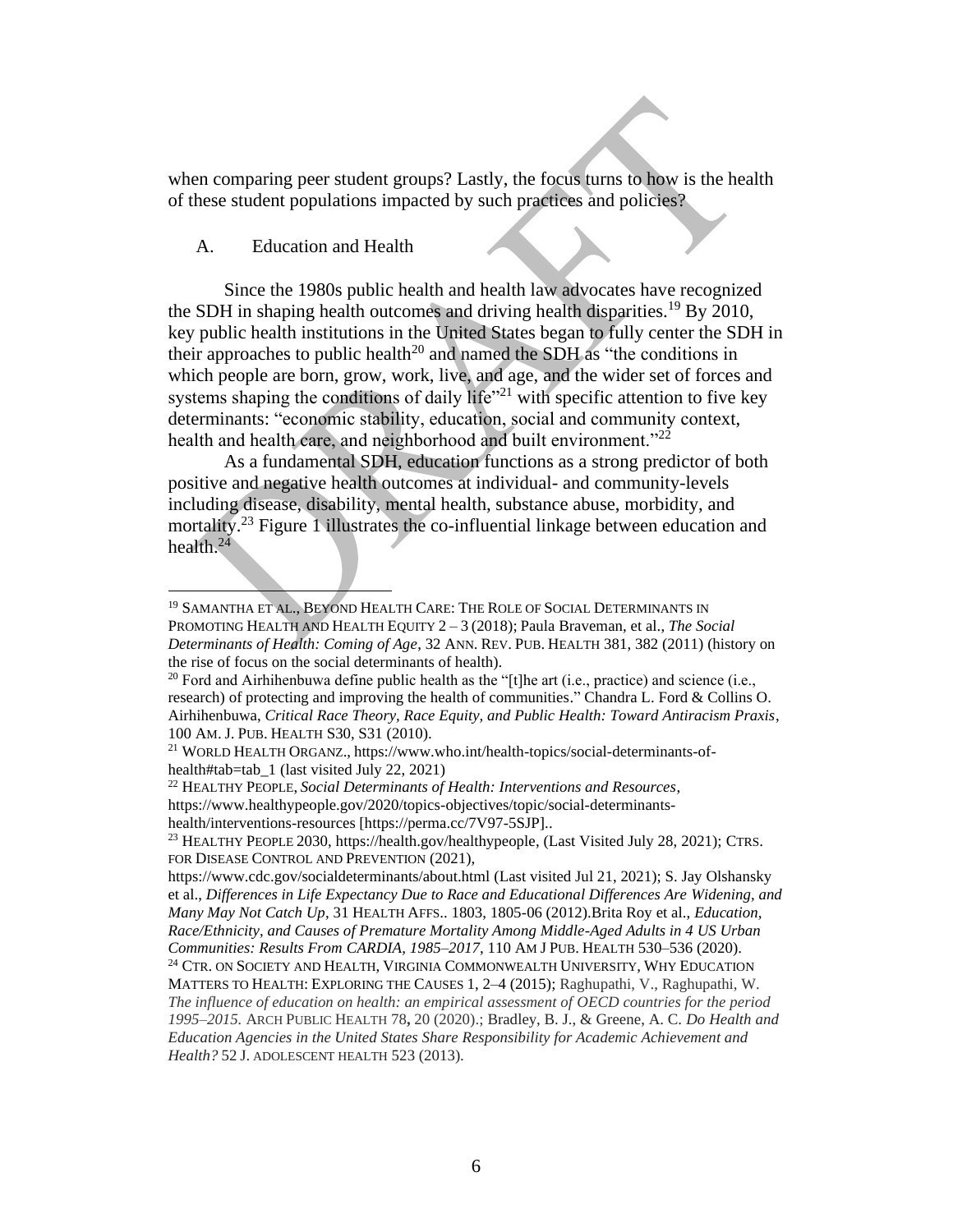Figure 1. Education and Health Pathways



For example, by age 25 individuals with a high school degree can expect to live over 10 years longer than those without one.<sup>25</sup> One additional year of schooling is associated with 6.85 percentage points (pp) reduction in poor health and 3.8 pp and 4.6 pp reduction in difficulty completing activities of daily living (i.e., bathing, dressing, eating, getting in and out of bed, and walking across a room) and instrumental activities of daily living (i.e., making meals, shopping, making phone calls, taking medications, and managing money), respectively.<sup>26</sup> Higher levels of education influence income and resources, social and psychological health, health literacy, and overall health of neighborhoods.<sup>27</sup> The inverse relationship is also true: poor health can influence educational attainment. As education and health have a co-influential relationship, diminished health can be the result of low educational attainment and induce educational setbacks.<sup>28</sup> For example, if a child has asthma, they might have difficulty focusing in school or even take more absences.<sup>29</sup> This can result in decreased educational performance and attainment, which in turn may lead to additional adverse health consequences,<sup>30</sup> creating a negative feedback loop. It is important to emphasize the role that social conditions play in shaping educational and health experiences. Children from low-income families, students with disabilities, and students who

<sup>25</sup> Brian L. Rostron, John L. Boies & Elizabeth Arias, *Education Reporting and Classification on Death Certificates in the United States*, 151 VITAL HEALTH STAT. 2, 1, 7 (May 2010).

<sup>26</sup> Raquel Fronesca, Pierre-Carl Michaud &Yuhui Zheng, *The Effect of Education on Health: Evidence From National Compulsory Schooling Reforms*, 11 SERIES*,* 83, 84- 85 (August 2019). <sup>27</sup> ARTIGA, *supra* note 23, at 1, 2- 3; Lawrence St Leger, *Schools, Health Literacy and Public* 

*Health: Possibilities and Challenges*, 16 HEALTH PROMOTION INT'L 197, 197 – 202 (2001); Natalie McGill, *Educational Attainment Linked to Health Throughout Lifespan: Exploring Social Determinants of Health*, 46 THE NATION 1–19 (August, 2016).

<sup>28</sup> McGill, *supra* note 31.

<sup>29</sup> Sara B. Johnson, *Asthma and Attendance in Urban Schools*, 16 PREV. CHRONIC DIS. (2019).

<sup>30</sup> ARTIGA*, supra* note 23 at 1, 3.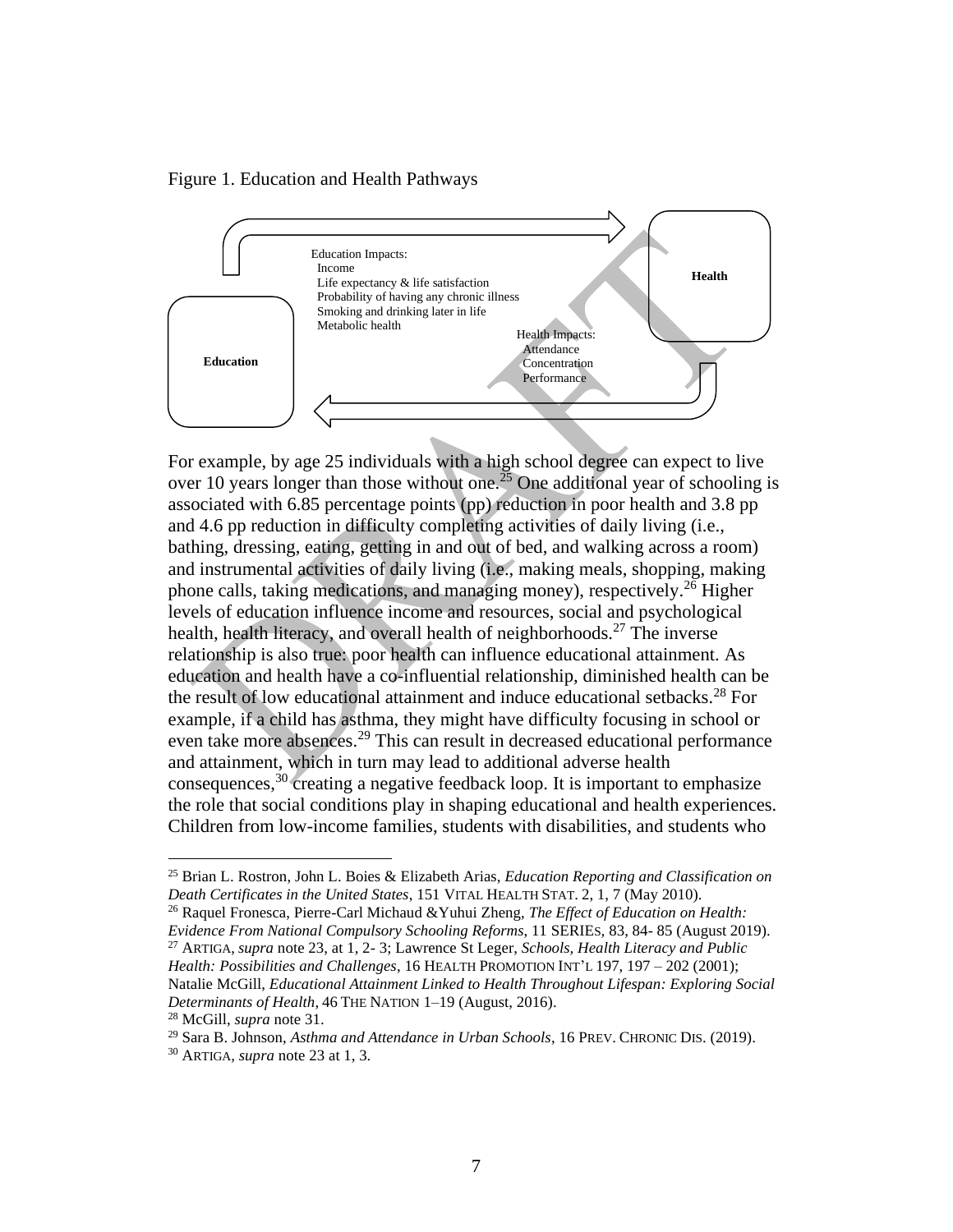are subjected to social discrimination are more likely to struggle with math and reading and are less likely to graduate from high school.<sup>31</sup> In turn, these children are at greater risk to suffer from heart disease, diabetes, and depression.<sup>32</sup> Additionally, education is a predictor of and risk for incarceration.<sup>33</sup>

The relationship between school environments and health also includes key protective health factors, such as school connectedness, peer connectedness, and positive school climate, that support healthy development in childhood, adolescence, and young adulthood. Each of these protective health factors individually, and as importantly cumulatively, serve to diminish risks of healthharming behaviors for youth (e.g., early sexual initiation, drug use, emotional distress, suicide ideation and attempts, and violence).<sup>34</sup>

<span id="page-7-0"></span>B. Patterns of Disparities in School Discipline and Policing

Inequities across race and gender in school discipline and policing have been the subject of research by academics and advocates for decades.<sup>35</sup> When compared to their white peers, longitudinal data is clear that BIPOC students are punished and policed at higher rates.<sup>36</sup> Given the significance of

<sup>35</sup> U.S. DEPARTMENT OF ED. OFFICE CIVIL RIGHTS, CIVIL RIGHTS DATA COLLECTION, REVEALING NEW TRUTHS ABOUT OUR NATION'S SCHOOL,  $1, 3 - 7$  (2012); U.S. DEPARTMENT OF EDUCATION OFFICE FOR CIVIL RIGHTS, DATA SNAPSHOT: SCHOOL DISCIPLINE, 1, 2 – 6 (2014); U.S. DEPARTMENT OF EDUCATION OFFICE FOR CIVIL RIGHTS, KEY DATA HIGHLIGHTS ON EQUITY AND OPPORTUNITY GAPS IN OUR NATION'S PUBLIC SCHOOLS, 1, 1 – 5 (2016); Elana Needle, *National Racial Justice Coalition Renews Demand that Schools Address Racial Disparities in Discipline and that OCR, U.S. Department of Education, Enforce Laws Prohibiting Discrimination in Student Discipline* (2019), [https://advancementproject.org/news/national-racial-justice-coalition](https://advancementproject.org/news/national-racial-justice-coalition-renews-demand-that-schools-address-racial-disparities-in-discipline-and-that-ocr-u-s-department-of-education-enforce-laws-prohibiting-discrimination-in-student-dis/)[renews-demand-that-schools-address-racial-disparities-in-discipline-and-that-ocr-u-s-department](https://advancementproject.org/news/national-racial-justice-coalition-renews-demand-that-schools-address-racial-disparities-in-discipline-and-that-ocr-u-s-department-of-education-enforce-laws-prohibiting-discrimination-in-student-dis/)[of-education-enforce-laws-prohibiting-discrimination-in-student-dis/;](https://advancementproject.org/news/national-racial-justice-coalition-renews-demand-that-schools-address-racial-disparities-in-discipline-and-that-ocr-u-s-department-of-education-enforce-laws-prohibiting-discrimination-in-student-dis/) DANIEL J. LOSEN & AMIR WHITAKER, 11 MILLION DAYS LOST, RACE, DISCIPLINE AND SAFETY AT U.S PUBLIC SCHOOLS, 1, 5, 10- 12 (2018); ADVANCEMENT PROJECT, EDUCATION LOCKDOWN: SCHOOLHOUSE TO JAILHOUSE TRACK, 1, 15- 16, 24 (2005); FACT SHEET, DSC FACT SHEETS ON SCHOOL PUSHOUT: DIGNITY IN SCHOOLS CAMPAIGN, (2016[\) https://dignityinschools.org/resources/dsc-created-fact-sheets/;](https://dignityinschools.org/resources/dsc-created-fact-sheets/) SOUTHERN POVERTY LAW CENTER, EFFECTIVE DISCIPLINE FOR STUDENT SUCCESS REDUCING STUDENT AND TEACHER DROPOUTS IN MISSISSIPPI, 1, 7- 12 (2009).

<sup>36</sup> AMIR WHITAKER, ET AL., COPS AND NO COUNSELORS: HOW THE LACK OF SCHOOL MENTAL HEALTH STAFF IS HARMING STUDENTS, 1, 24 (2019); U.S. DEPARTMENT OF ED. OFFICE CIVIL RIGHTS, CIVIL RIGHTS DATA COLLECTION (2013) (Last visited July 9. 2021); U.S. DEPARTMENT OF ED. OFFICE CIVIL RIGHTS, CIVIL RIGHTS DATA COLLECTION (2015) (Last visited July 9. 2021);

<sup>31</sup> HEALTHY PEOPLE 2030, *Education Access and Quality*

https://health.gov/healthypeople/objectives-and-data/browse-objectives/education-access-andquality (last visited Jul 21, 2021).

<sup>32</sup> *Id* HEALTHY PEOPLE 2030 (last visited Jul 21, 2021)*.*

<sup>33</sup> *Id*., at 1–9.

<sup>34</sup> CTR. DISEASE CONTROL & PREVENTION, https://www.cdc.gov/healthyyouth/index.htm (last visited July 22, 2021).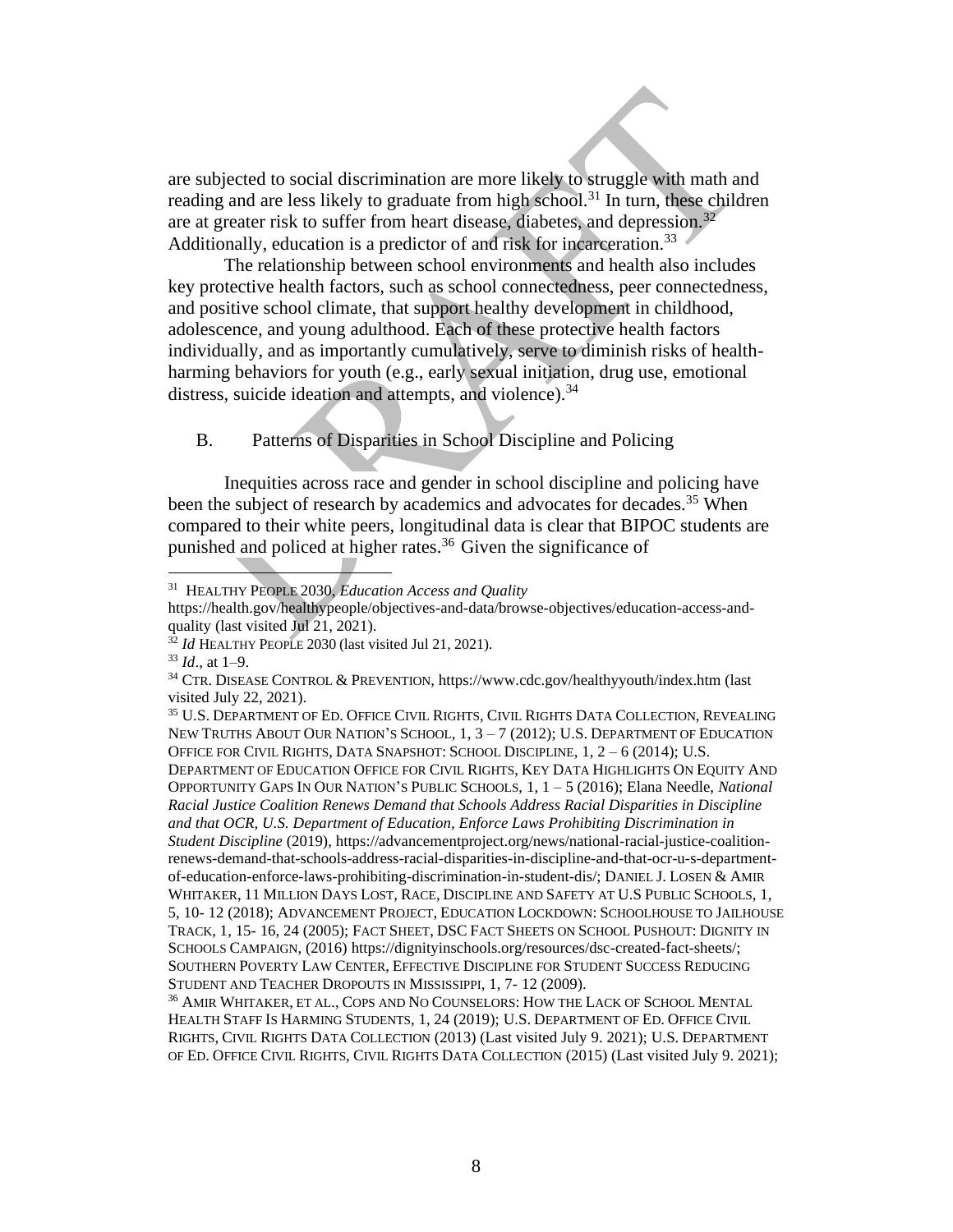disproportionality in school-based discipline and policing and far-reaching collateral consequences, a growing body of literature has sought to expose how racial and gender bias<sup>37</sup> contributes to the likelihood of students' disproportionate experiences with harsh disciplinary practices and police.<sup>38</sup>

According to the Government Accountability Office, for example, "Black students accounted for 15.5 percent of all public school students, but represented about 39 percent of students suspended from school—an overrepresentation of about 23 percentage points." <sup>39</sup> Examination of US Department of Education's Office for Civil Rights Data Collection (CRDC) for the 2015 – 2016 school year revealed consistency in a racial and gender gap between white boys and their Black (2.25 times the risk) and Latinx peers (1.25 times the risk) for a referral to

U.S. DEPARTMENT OF ED. OFFICE CIVIL RIGHTS, CIVIL RIGHTS DATA COLLECTION (2017) (Last visited July 9. 2020); *See also*, Thalia González, *Keeping Kids in Schools: Restorative Justice, Punitive Discipline, and the School to Prison Pipeline*, 41 J.L. & EDUC. 281, 282, 328 (2012).  $37$  MONIQUE W. MORRIS, THE CRIMINALIZATION OF BLACK GIRLS IN SCHOOLS, 1, 34 (2016);

Kimberlé Williams Crenshaw et al., *Black Girls Matter: Pushed Out, Overpoliced And Underprotected*, COLUMBIA L., 1, 16- 18 (2015); CHERYL STAATS, IMPLICIT RACIAL BIAS, AND SCHOOL DISCIPLINE DISPARITIES EXPLORING THE CONNECTION, 1, 4- 8 (2014); REBECCA EPSTEIN ET AL., GIRLHOOD INTERRUPTED: THE ERASURE OF BLACK GIRLS' CHILDHOOD, 1, 9- 11 (2017); Jamilia Blake et al., *Unmasking the Inequitable Discipline Experiences of Urb. Black Girls: Implications for Urb. Educ. Stakeholders*, 43 URB. REV.,90, 90- 106 (2011); Jamilia J. Blake et al., *The Role of Colorism in Explaining African Am. Females' Suspension Risk*, 32 SCH. PSYCH. Q. 118, 118- 130 (2017); JAMILIA J. BLAKE ET AL., CHALLENGING MIDDLE-CLASS NOTIONS OF FEMININITY: THE CAUSE OF BLACK FEMALES' DISPROPORTIONATE SUSPENSION RATES, IN CLOSING THE SCHOOL DISCIPLINE GAP: EQUITABLE REMEDIES FOR EXCESSIVE EXCLUSION 75, 76 (2015); Subini A. Annamma, *Black Girls & School Discipline: The Complexities of Being Overrepresented & Understudied*, 22 URB. EDUC., 1, 19 – 20 (2016); NATHAN BARRETT ET AL., DISPARITIES IN STUDENT DISCIPLINE BY RACE AND FAMILY INCOME*,* 1, 30 – 32 (2017); [Seth](https://www.american.edu/spa/faculty/gershens.cfm)  [Gershenson](https://www.american.edu/spa/faculty/gershens.cfm) an[d Thomas S. Dee,](https://www.brookings.edu/author/thomas-s-dee/) *The insidiousness of unconscious bias in schools*, (2017) [https://www.brookings.edu/blog/brown-center-chalkboard/2017/03/20/the-insidiousness-of](https://www.brookings.edu/blog/brown-center-chalkboard/2017/03/20/the-insidiousness-of-unconscious-bias-in-schools/)[unconscious-bias-in-schools/;](https://www.brookings.edu/blog/brown-center-chalkboard/2017/03/20/the-insidiousness-of-unconscious-bias-in-schools/) Russell Skiba, et al., *Race is not neutral: A national investigation of African American and Latino disproportionality in school discipline*, 40 SCH. PSYCH. REV. 85, 85- 89 (2011); AJMEL QUERESH & JASON OKONOFUA, LOCKED OUT OF THE CLASSROOM: HOW IMPLICIT BIAS CONTRIBUTES TO DISPARITIES IN SCHOOL DISCIPLINE, 1, 4 – 6 (2017); *Jason P. Nance, Student Surveillance, Racial Inequalities, and Implicit Racial Bias*, 66 EMORY L. J. 765, 784 – 795 (2017)

<sup>38</sup> *See* e.g., U.S. DEP'T OF EDUC. OFF. OF C.R., AN OVERVIEW OF EXCLUSIONARY DISCIPLINE PRACTICES IN PUBLIC SCHOOLS FOR THE 2017-18 SCHOOL YEAR 1, 10-17 (2021); SARAH E. REDFIELD & JASON P. NANCE, THE AMERICAN BAR ASSOCIATION JOINT TASK FORCE ON REVERSING THE SCHOOL-TO-PRISON PIPELINE PRELIMINARY REPORT 1, 30- 34 (2016); Maithreyi Gopalan & Ashlyn Aiko Nelson, *Understanding the Racial Discipline Gap in Schools*, 5 AM. EDUC. RESEARCH ASSN., 1, 4 – 6 (2019); Janel A. George, *Stereotype and School Pushout: Race, Gender, and Discipline Disparities*, 68 ARK. L. REV., 102, 109 – 112 (2015).

 $39$  Black students were also overrepresented in referrals to law enforcement by about 10 percentage points. U.S. GOVERNMENT ACCOUNTABILITY OFFICE K-12 EDUCATION: DISCIPLINE DISPARITIES FOR BLACK STUDENTS, BOYS, AND STUDENTS WITH DISABILITIES 1, 7, 20 (2018).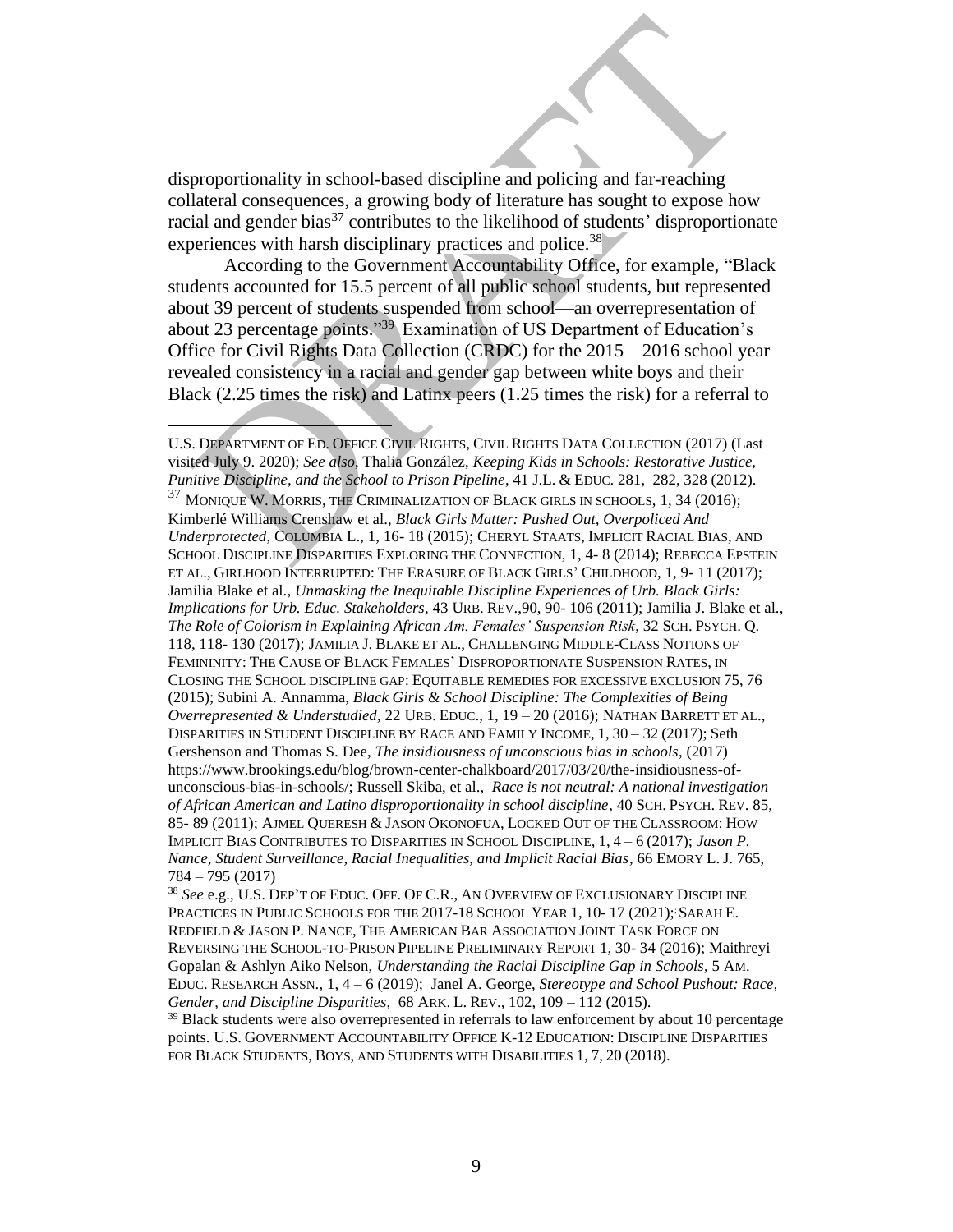law enforcement.<sup>40</sup> Data also showed that American Indian and Alaskan Native students were at twice the risk for a referral to law enforcement.<sup>41</sup> Findings of disproportionality are consistent across multiple years. Analysis of the most recent CRDC data, for example, shows that Black girls are 4.19 times more likely to be suspended and 3.66 times more likely to be arrested at school.<sup>42</sup> Similar patterns exist for Black boys—they are 2.44 times more likely to be arrested at school. $43$ 

For students with disabilities, the impact of school discipline and policing is amplified with high stakes consequences for this already vulnerable population<sup>44</sup> and disparities existing at some of the highest rates across multiple categories.<sup>45</sup> National data shows that schools suspend students with disabilities two to three times more often than their non-disabled peers. <sup>46</sup> And even though students with disabilities represent only 12 percent of the total student population, they constitute 25 percent of all student arrests and referrals to law enforcement.<sup>47</sup> Such inequities are not isolated to one academic year. Data released by the CRDC in  $2020^{48}$  reveals that students with disabilities continue to experience higher rates across all categories of discipline and policing (e.g., suspension, expulsion, referrals to law enforcement, and school-based arrests) than their non-disabled peers.<sup>49</sup> The risk of exposure to these practices is most acute for BIPOC students

<sup>40</sup> American Indian and Alaskan Native students were 2.00 more at risk for experiencing a schoolrelated arrest. CRDC 2015 *supra* note 40. Additionally, when examining lost instruction time for secondary school students, CRDC data  $(2015 - 2016)$  indicates that Black boys lost 132 days of instruction time due to exclusionary school discipline, compared to white students, who only lost 32 days of instruction time. *See*, DANIEL J. LOSEN AND PAUL MARTINEZ, LOST OPPORTUNITIES: HOW DISPARATE SCHOOL DISCIPLINE CONTINUES TO DRIVE DIFFERENCES IN THE OPPORTUNITY TO LEARN,  $8 - 20$  (2020).

<sup>41</sup> American Indian and Alaskan Native students were 2.00 more at risk for experiencing a schoolrelated arrest. CRDC 2015 *supra* note 40.

<sup>42</sup> GEORGETOWN L. CTR. ON POVERTY & INEQUAL., DATA SNAPSHOT: 2017-2018—NATIONAL DATA ON SCHOOL DISCIPLINE BY RACE AND GENDER 1-4 (2020); Civil Rights Data Collection *supra* note 39.

<sup>43</sup> CIVIL RIGHTS DATA COLLECTION (2017), *supra* note 40.

<sup>44</sup> *Id*.; Losen *supra* note 44, at vi (finding that students with disabilities at the secondary level lose nearly double the amount of instruction time due to disciplinary removal than their nondisabled peers, which in turn increases the overall education gap).

 $45$  Losen *supra* note 44, at vi – x.

<sup>46</sup> LOSEN ET AL., ARE WE CLOSING THE SCHOOL DISCIPLINE GAP 7 (2015).

 $47$  *Id.* at  $6 - 7$ .

<sup>48</sup> CIVIL RIGHTS DATA COLLECTION, DATA SNAPSHOT: SCHOOL DISCIPLINE ISSUE BRIEF NO. 1 U.S. DEPARTMENT OF EDUCATION OFFICE FOR CIVIL RIGHTS (2014).

 $49$  While the overall rate of suspension for all students was  $5.1\%$  in the 2017-2018 school year, 10.5% of students with disabilities were suspended. Students with disabilities were also two times more likely to be expelled, referred to law enforcement, or subjected to school related arrests as compared to their nondisabled peers. CRDC, *supra* note 47.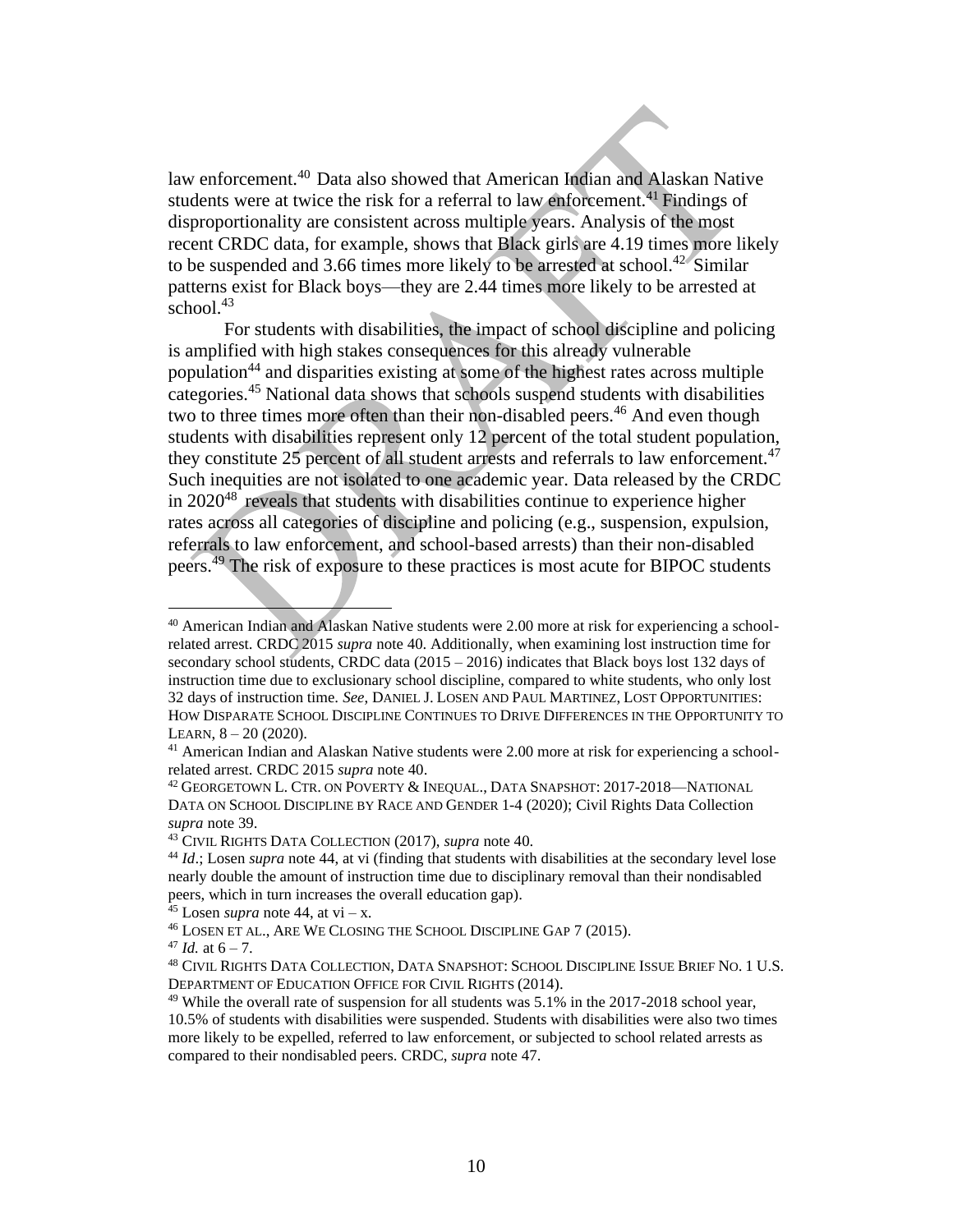with disabilities. In  $2017 - 2018$ , Black students with disabilities were four times more likely to be subject to school-related arrests as compared to their nondisabled white peers, and Native Hawaiian and Pacific Islander students with disabilities were five times more likely.<sup>50</sup> Disaggregation of data by gender reveals that Black girls with disabilities represent the most significantly impacted student population—they are five times more likely to be suspended than their white, nondisabled female students.<sup>51</sup> Black girls with disabilities also experience the highest disparity for rates of referrals to law enforcement: six times more than white, non-disabled female students.<sup>52</sup> A gender gap also exists for Black boys with disabilities who are almost 2.8 times more likely to be suspended.<sup>53</sup>

The disproportionate use of school discipline against BIPOC students and students with disabilities have not diminished in light of school closures<sup>54</sup> due to the COVID-19 pandemic. Rather, new models of exclusion have emerged operating simultaneously with "traditional" suspensions and expulsions.<sup>55</sup> This has led to significant concerns that discipline disparities and educational inequities are not only being replicated, but in fact exacerbated<sup>56</sup> through several mechanisms.

First, the digital tools of virtual learning "invisiblize" exclusion and punishment.<sup>57</sup> No longer do teachers send students physically outside of classrooms—where their absence is clear, noticeable by others, and required to be recorded—they instead place specific students in waiting rooms, mute them, and even isolate them in breakout rooms without having to account for their exclusion.<sup>58</sup> During the  $2020 - 2021$  school year, the Education Law Center documented multiple cases of students living in congregate care shelters who

<sup>50</sup> *Id*.

<sup>51</sup> *Id*.

<sup>52</sup> *Id*.

<sup>53</sup> *Id*.

<sup>54</sup> NATIONAL SCHOOL BOARDS ASSOCIATION, *Online Discipline Gap* (2021),

https://nsba.org/ASBJ/2021/April/online-discipline-gap (last visited July 28, 2021).

<sup>55</sup> Jodi S. Cohen, *A Teenager Didn't Do Her Online Schoolwork. So a Judge Sent Her to Juvenile Detention*, (July 14, 2020, 5:00 am) [https://www.propublica.org/article/a-teenager-didnt-do-her](https://www.propublica.org/article/a-teenager-didnt-do-her-online-schoolwork-so-a-judge-sent-her-to-juvenile-detention)[online-schoolwork-so-a-judge-sent-her-to-juvenile-detention;](https://www.propublica.org/article/a-teenager-didnt-do-her-online-schoolwork-so-a-judge-sent-her-to-juvenile-detention) [Rebecca Klein,](https://www.huffpost.com/author/rebecca-klein) *The New School Suspension: Blocked From Online Classrooms*, (Aug 11, 2020, 10:45 am) https://www.huffpost.com/entry/school-discipline-remote-

learning\_n\_5f329829c5b64cc99fde4d64; Evan Schreiber, *Staff says discipline in distance learning differs little from in-person classes*, (Sept 2, 2020) https://katu.com/news/return-to-

learn/discipline-in-distance-learning-staff-says-very-little-difference (last visited August 11, 2021).

<sup>56</sup> *Online Discipline Gap, supra* note 58.

<sup>57</sup> Interview with Paige Joki, Staff Attorney, Educ. L. Cntr., in L.A., Cal. (July 16, 2021) (on file with authors).

<sup>58</sup> *Id.*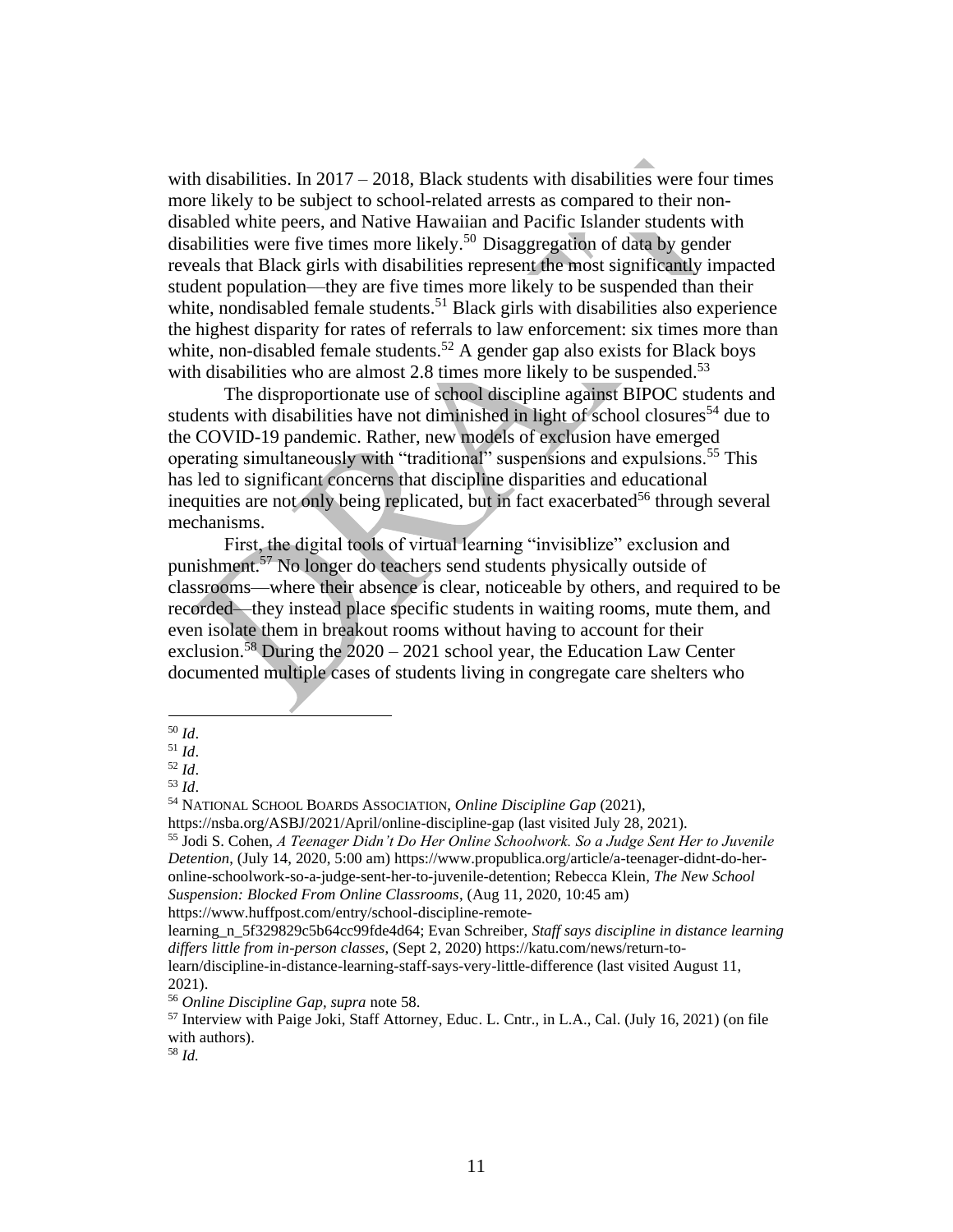were excluded from fully participating in class and kept on mute based on a teacher's interpretation that the background was "too distracting." <sup>59</sup> Given the existing evidence base linking race, gender, disability, and other identity categories with bias and disproportionality in traditional classroom exclusion<sup>60</sup> coupled with increased levels of discretion, lack of accountability, and potential plausible deniability, the use of exclusionary practices against marginalized students in schools and districts across the country is likely quite high.<sup>61</sup>

Second, and relatedly, when excluded, students face the potential consequence of being counted as absent from class, which in turn can lead to truancy status.<sup>62</sup> Education law attorneys have documented multiple instances of students remaining in Zoom waiting rooms during instructional time, resulting in unexcused absences, learning loss, and eventually truancy prosecution.<sup>63</sup> As past data has affirmed, disparities exist in truancy for BIPOC students and students with disabilities putting them at a higher risk than their peers for educational inequities. 64

Third, virtual learning environments allows for "policing" of families and homes by teachers and school officials. Though no national data exists, attorneys at the Education Law Center have documented referrals to police and the Department of Human Services when teachers viewed Black and Latinx parents napping or dancing in the background of their child's Zoom.<sup>65</sup> Additionally, the National Education Policy Center reported that Black students have been

 $62$  *Id.* In multiple jurisdictions advocates have found students counted as truant or absent when they experience insufficient internet connection, lack of access to devices, distracting home environments, increased family responsibilities, and homelessness with the impact felt most acutely by BIPOC students. *Id*. *See also,* OFFICE FOR CIVIL RIGHTS, EDUCATION IN A PANDEMIC: THE DISPARATE IMPACTS OF COVID-19 ON AMERICA'S STUDENTS, 5, 11, 48, 49 (2021); Caroline Preston and Sarah Butrymowicz, *[How the pandemic has altered school discipline-](https://hechingerreport.org/how-the-pandemic-has-altered-school-discipline-perhaps-forever/) perhaps [forever](https://hechingerreport.org/how-the-pandemic-has-altered-school-discipline-perhaps-forever/)*, THE HECHINGER REPORT (2021); [Bianca Vázquez Toness,](https://www.bostonglobe.com/about/staff-list/staff/bianca-toness/?p1=Article_Byline) *Your child's a no-show at virtual school? You may get a call from the state's foster care agency*, THE BOSTON GLOBE (Aug 15, 2020, 4:07 pm); MASSACHUSETTS DEPARTMENT OF CHILDREN & FAMILIES, *A Tip Sheet for Educators,* (2020).

<sup>59</sup> *Id.* 

<sup>60</sup> KEY DATA HIGHLIGHTS ON EQUITY AND OPPORTUNITY GAPS IN OUR NATION'S PUBLIC SCHOOLS, *supra* note 39, at  $3 - 5$ .

<sup>61</sup> NATIONAL SCHOOL BOARDS ASSOCIATION *supra* note 58. Given the lack of national statistics on school discipline during the pandemic, parents, advocates, policy makers, and researchers are forced to rely on an ad hoc approach to data collection of virtual practices.

<sup>63</sup> *Online Discipline Gap, supra* note 58.

<sup>64</sup> U.S DEP'T OF EDUC., Chronic Absenteeism in our Nation's Schools- a Hidden Crisis, (2016); [Sa](https://edsource.org/author/stully)rah Tully, *Report: Low-income, black, disabled students miss school more often*, (2015) [https://edsource.org/2015/report-low-income-black-disabled-students-miss-school-more](https://edsource.org/2015/report-low-income-black-disabled-students-miss-school-more-often/85917)[often/85917.](https://edsource.org/2015/report-low-income-black-disabled-students-miss-school-more-often/85917) 

<sup>65</sup> *Online Discipline Gap, supra* note 58.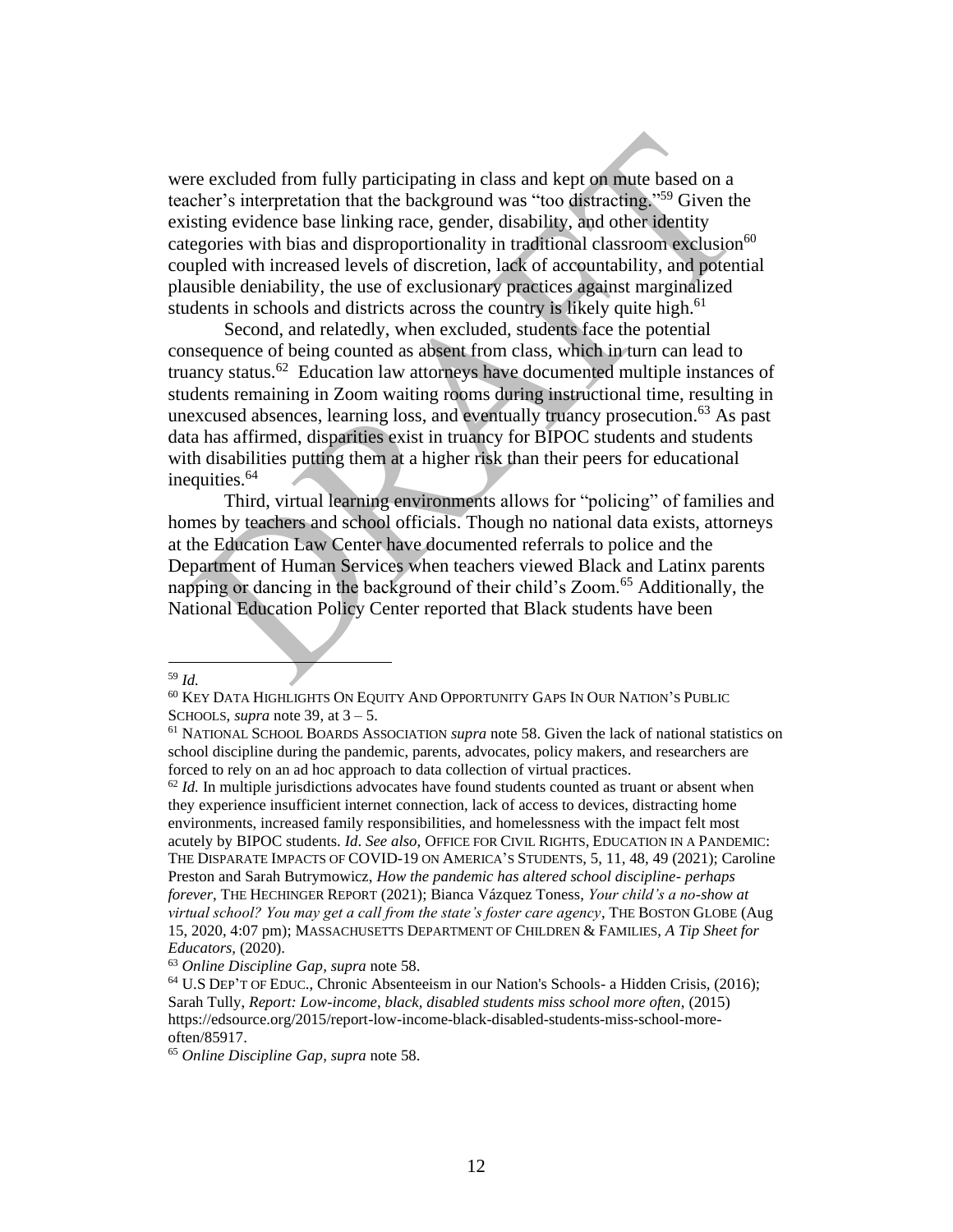punished for eating or drinking on camera<sup>66</sup> and police called to the homes of children for having a "zombie hunter" toy gun in the background of their Zoom.<sup>67</sup>

#### <span id="page-12-0"></span>C. Health and School Discipline and Policing

Despite the limited number of studies examining associations between school discipline and policing and health, the extant literature confirms a relationship.<sup>68</sup> Figure 2 presents the five main categories of outcomes: lower educational attainment, impacted mental health, diminished health protective factors, physical violence, and risk of justice system involvement.<sup>69</sup> Though not examined in any study designs, we posit there is high likelihood of a coinfluential relationship between disciplinary practices and policing behaviors that may operate to create a dose effect for those students who experience higher levels of exposure to *both* than their peers. <sup>70</sup> Consider, for example, the measures of low academic performance, reduced educational attainment, and delayed graduation. Research shows that students in schools that receive federal funding for school police are significantly less likely to graduate from high school and enroll in college than their peers in schools without such funding $^{71}$  and students who experience punitive and exclusionary discipline have lower academic engagement and performance, are at greater risk of failure to graduate on time, as

<sup>66</sup> NAT'L EDUC. POLICY CTR., *The Pandemic to Prison Pipeline: A timely Q&A*, 1, (2020)

<sup>67</sup> *Supra note* [National Education Policy Center]; Jaclyn Peiser, *A Black seventh-grader played with a toy gun during a virtual class. His school called the police*, (2020).

 $68$  There is a significant need for a data collection in this area. Future research examining the effect of school discipline and police interactions on the mental and physical health of marginalized students would benefit from a longitudinal study design. Additionally, new studies are needed to understand the differential outcomes of distinct forms of discipline and policing behaviors. Data should be collected in larger sample populations to consider how specific student populations are affected by discipline and policing in school settings.

 $69$  While we have grouped the outcomes of discipline and policing into five subcategories, we argue there is likely a co-influential relationship between these practices that could lead to exposure-response relationship for students who experience multiple forms of discipline and interactions with school police.

 $70$  As Part I.B. indicates the population demographics of students most impacted by school discipline represent racialized outcomes across non-disabled and disabled students with the highest levels of disparities for Black students.

<sup>71</sup> *See, e.g*., Emily K. Weisburst, *Patrolling Public Schools: The Impact of Funding for School Police on Student Discipline and Long-term Education Outcomes*, 38 J. POL'Y ANALYSIS & MGMT. 338, 339 (2019).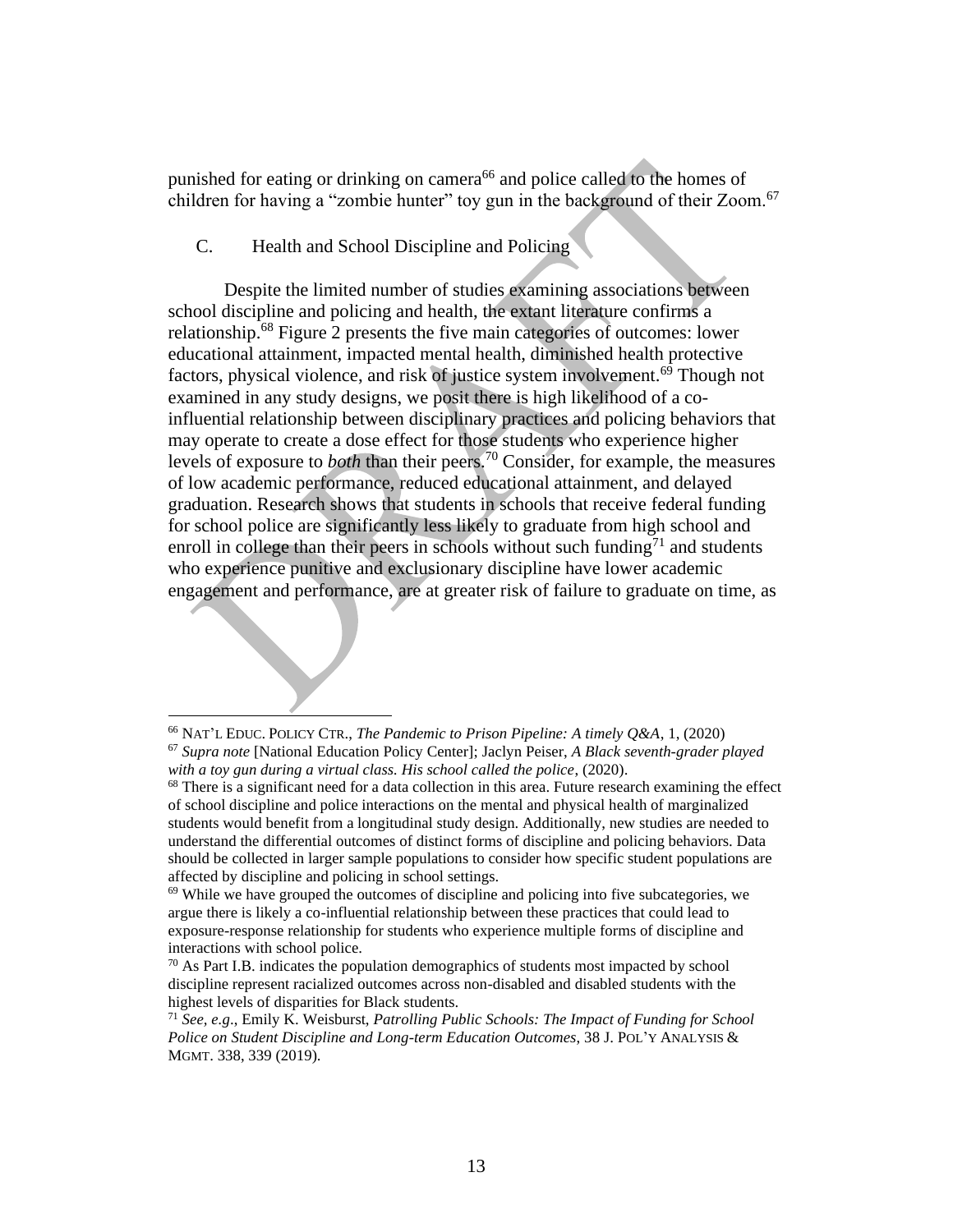well as drop out of school.<sup>72</sup> And, the effects of exclusion can be cumulative, with each additional suspension increasing dropout risk by 10 percent.<sup>73</sup>

A similar overlap exists for negative mental health with findings indicating both school police interactions and punitive discipline each produce stress, depression, distress, post-traumatic stress and trauma symptoms.<sup>74</sup> When one factors in racism's effect on children's health<sup>75</sup> as an independent factor given the clear evidence of racialized disparities across all measures of discipline and policing data<sup>76</sup>—the potential compounding effect of these practices in the short- and long-term is significant.



<sup>72</sup> *See, e.g.,* TRUST FOR AMERICA'S HEALTH. PAIN IN THE NATION: THE DRUG, ALCOHOL, AND SUICIDE CRISES AND THE NEED FOR A NATIONAL RESILIENCE STRATEGY (2017), http://wellbeingtrust.org/for-media/pain-in-the-nation-report (last visited July 28, 2021); Amity L. Noltemeyer et al., *Relationship Between School Suspension and Student Outcomes: A Meta-Analysis*, 44 SCH. PSYCHOLOGY REVIEW 224–240 (2015); LET HER LEARN, https://nwlc.org/wpcontent/uploads/2017/04/final\_nwlc\_Gates\_OverviewKeyFindings.pdf; AM. PYSCH. ASS'N., https://www.apa.org/pubs/info/reports/zero-tolerance-report.pdf; Christine A. Christle et al., *School Characteristics Related to High School Dropout Rate*s. 28 REMEDIAL AND SPECIAL EDUC., 325 (2007); Research has also linked differential rates of discipline to developing negative academic self-concepts, which is associated with achievement disparities. See Laramie D Taylor et al., *Self-esteem, Academic Self-concept, and Aggression at School*, 33 AGGRESSIVE BEHAVIOR 130 (2007).

<sup>73</sup> Robert Balfanz, vaughes byrnes & Johanna Fox, *Sent Home and Put Off-Track: The Antecedents, Disproportionalities, and Consequences of Being Suspended in the Ninth Grade*, 5 J. APPLIED RESEARCH ON CHILDREN: INFORMING POL'Y FOR CHILDREN AT RISK 1, 8 (2014). <sup>74</sup> *See, e.g.*, Mark Cameron & Sandra M. Sheppard, *School Discipline and Social Work Practice: Application of Research and Theory to Intervention,* 28 CHILDREN & SCH. 15 (2006); Dylan B. Jackson et al., *Police Stops Among At-Risk Youth: Repercussions for Mental Health*, 65 J. JOURNAL OF ADOLECENT HEALTH 627, 631 (2019); FRENCH-MARCELIN & HINGER BULLIES IN BLUE, at 30 – 1 (2017); HEALTH IMPACT PARTNERS AND FRESNO BARRIOS UNIDOS, *Health and Cultural Wealth: Student Perspectives on Police-Free Schools in Fresno, California*

(2021).

<sup>75</sup> Maria Trent, Danielle G. Dooley & Jacqueline Dougé, *The Impact of Racism on Child and Adolescent Health*, PEDIATRICS, (2019); *See also*, Yin Paradies, et al. *Racism as a Determinant of Health: A Systematic Review and Meta-Analysis*, PLOS ONE, (2015) (a systematic review of nearly 300 studies that associate racism with health and mental health, finding that racism diminished mental health and health).

<sup>76</sup> See *infra* Part I.B.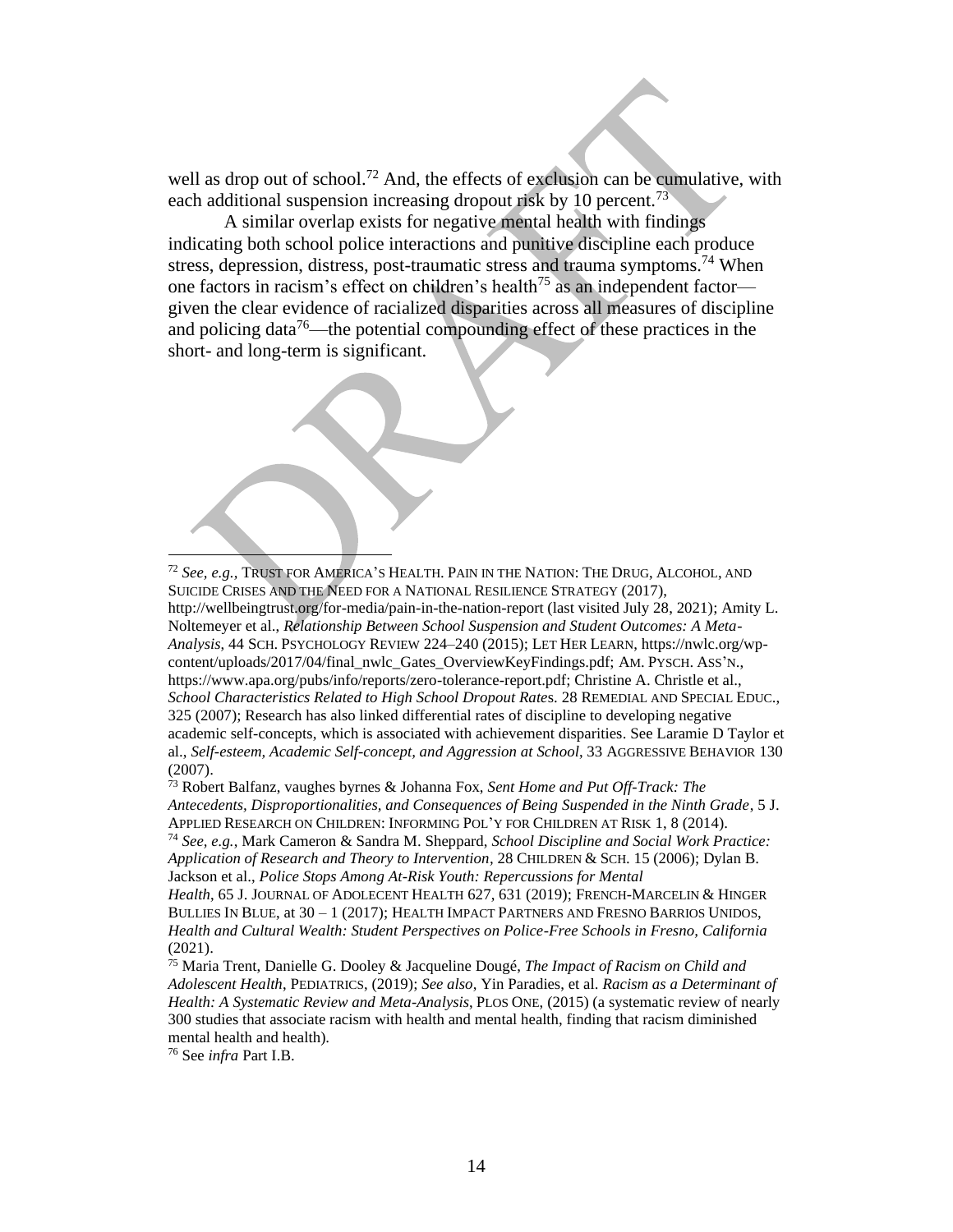

Figure 2. School Discipline and Policing and Health<sup>77</sup>

Discipline and policing not only directly impact the health status of BIPOC and disabled students, they also reduce key protective health factors (e.g.,

<sup>77</sup> Yolanda Anyon et al., *Race, Exclusionary Discipline, and Connectedness to Adults in Secondary Schools*, 57 AM. J. CMT'Y PYSCH. 342 (2016); Elizabeth M. Chu, Douglas D. Ready, *Exclusion and Urban Public High Schools: Short- and Long-Term Consequences of School Suspensions*, 124 J. AM. 479 (2018); Chris. F Curran, *The Expanding Presence of Law Enforcement in Florida Schools* UNIV. OF FLORIDA EDUC. POL'Y CTR. 1–58 (2020); Mara Eyllon et al., *Exclusionary School Discipline Policies and Mental Health in a National Sample of Adolescents without Histories of Suspension or Expulsion*, YOUTH & SOCIETY (2020); Dylan B. Jackson et al., *Police Stops Among At-Risk Youth: Repercussions for Mental Health*, 65 J. ADOLESC. HEALTH 627 (2019); Aaron Kupchik. *Homeroom Security: School Discipline in an Age of Fear*. NEW YORK UNIVERSITY PRESS, (2012).; Janet Rosenbaum, *Educational and Criminal Justice Outcomes 12 Years After School Suspension*, YOUTH & SOCIETY, 52 no. 4, 515-547 (2018); Elizabeth A. Shaver & Janet R. Decker, *Handcuffing a Third Grader? Interactions Between School Resource Officers and Students with Disabilities* 2 UTAH L. REV. 229 (2017); Emily K.Weisburst, *Patrolling Public Schools: The Impact of Funding for School Police on Student Discipline and Long-term Education Outcomes,* 38 J. POL'Y MANAGEMENT 338 (2019).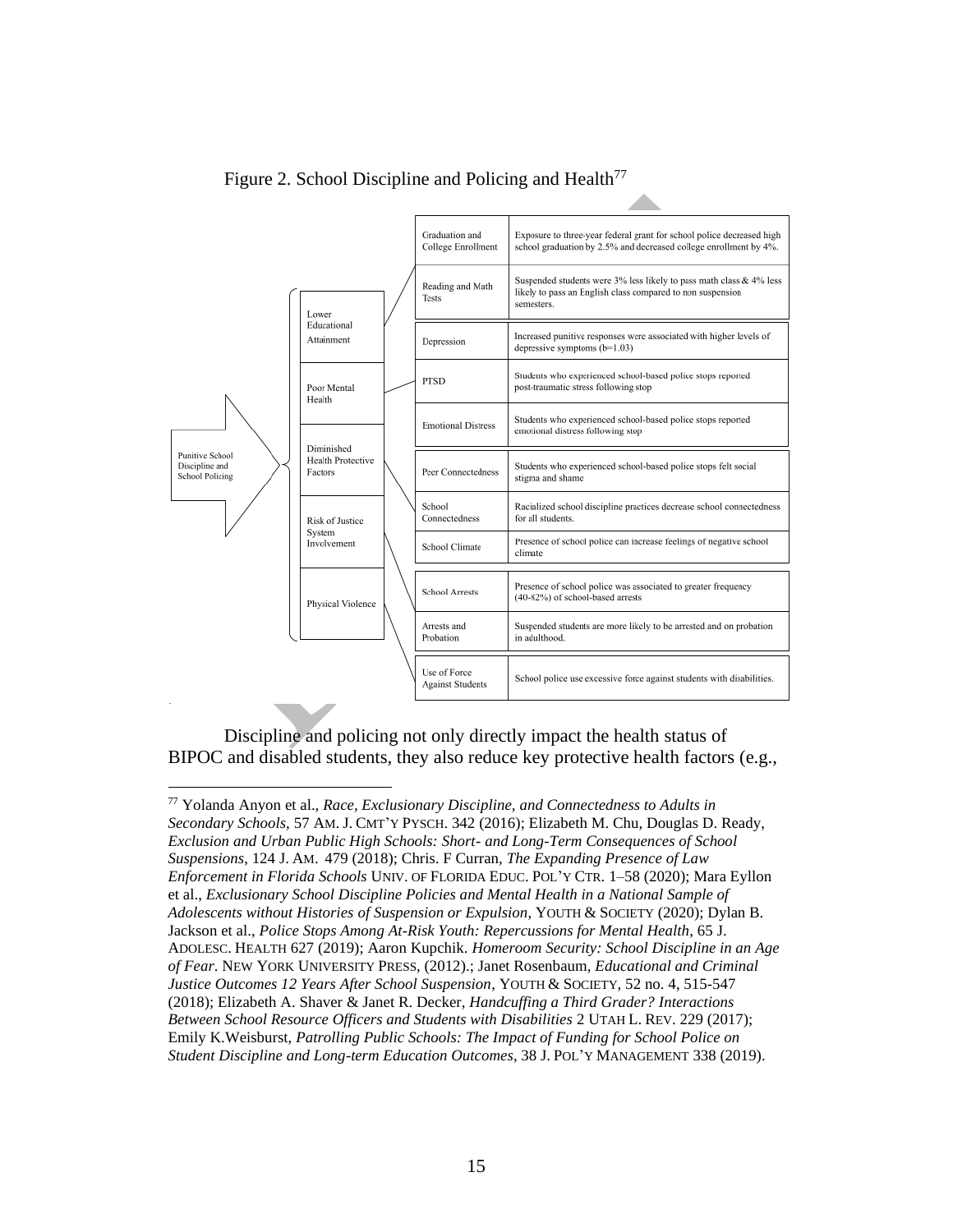school climate, school connectedness and peer connectedness). Recognized as some of the most critical elements of healthy childhood development, a large body of research associates school-based protective health factors with mitigating or exacerbating absenteeism, low academic engagement, and dropout<sup>78</sup> as well as buffering against trauma, emotional distress, suicidal ideation, and other health harming behaviors.<sup>79</sup> Thus, for students who disproportionately experience school policing and discipline they face a double burden—health harms and a diminished ability to thrive.

The consequences of school discipline and policing, however, are not simply about specific health symptomologies or risk factors for future negative educational, professional, socioeconomic, and criminal justice outcomes. School policing practices, in particular, also contribute to physically unsafe and unsupportive school environments.<sup>80</sup> During a two-year period, the American Civil Liberties Union identified 141 reports of school police using abusive force, including the use of pepper spray, Tasers, and chokeholds, among other forms of physical violence across the country.<sup>81</sup> In addition to the health harms of direct physical violence<sup>82</sup>, advocates assert that the presence of police in educational settings stigmatizes youth, fostering feelings of distrust, disconnection, and has indirect effects on peers and families.<sup>83</sup>

<sup>78</sup> TR. FOR AMERICA'S HEALTH, THE PAIN IN THE NATION: THE DRUG, ALCOHOL, AND SUICIDE CRISES AND THE NEED FOR A NATIONAL RESILIENCE STRATEGY 132 (2017); Elizabeth M. Chu & Douglas D. Ready, *Exclusion and Urban Public High Schools: Short- and Long-Term Consequences of School Suspensions*, 124 AM. J. ED. 479, 479–489; *See also*, *infra* Part I.A.  $^{79}$  Ctrs. for Disease Control & Prevention, U.S. Dep't of Health & Hum. Servs., School CONNECTEDNESS: STRATEGIES FOR INCREASING PROTECTIVE FACTORS AMONG YOUTH 3, 5, 7 (2009); Clea A. McNeely, et al., *Promoting School Connectedness: Evidence from the National Longitudinal Study of Adolescent Health*, 72 J. SCH. HEALTH 138, 138 (2002); DAVID OSHER & JULIETTE BERG, EDNA BENNET PIERCE PREVENTION RSCH. CTR., PA. STATE UNIV., SCHOOL CLIMATE AND SOCIAL EMOTIONAL LEARNING: THE INTEGRATION OF TWO APPROACHES 8 (2018); *see also* Gwendolyn Puryear Keita, *Improving School Climate to Reduce Student Health Risks*, 46 MONITOR ON PSYCH. 54, 540 – 55 (2015).

<sup>80</sup> AARON KUPCHIK, HOMEROOM SECURITY: SCHOOL DISCIPLINE IN AN AGE OF FEAR 115-16 (2010).

<sup>81</sup> FRENCH-MARCELIN & HINGER, *supra* note 78, at 23. *See also* ADVANCEMENT PROJECT, *supra*  note 36, at  $31 - 32$ . A systematic review of police stops and Black Americans mental health founds that being stopped by police can lead to "emotional trauma, stress, response, and depressive symptoms if they are treated aggressively." Melissa McLeod et al., *Police Interactions and the Mental Health of Black Americans: A Systematic Review*, 27 J. RACIAL & ETHNIC DISPARITIES 10, 10 (2019).

<sup>82</sup> Shaver, *supra* note 82, at 229 –31

<sup>83</sup> FRENCH-MARCELIN & HINGER, *supra* note 78, at 30 – 1. *See also* LETTER FROM YOUTH ORG. LEADERS ON FIGHT FOR BLACK YOUTH IN CALIFORNIA TO GOVERNOR GAVIN NEWSOM (June 9, 2020).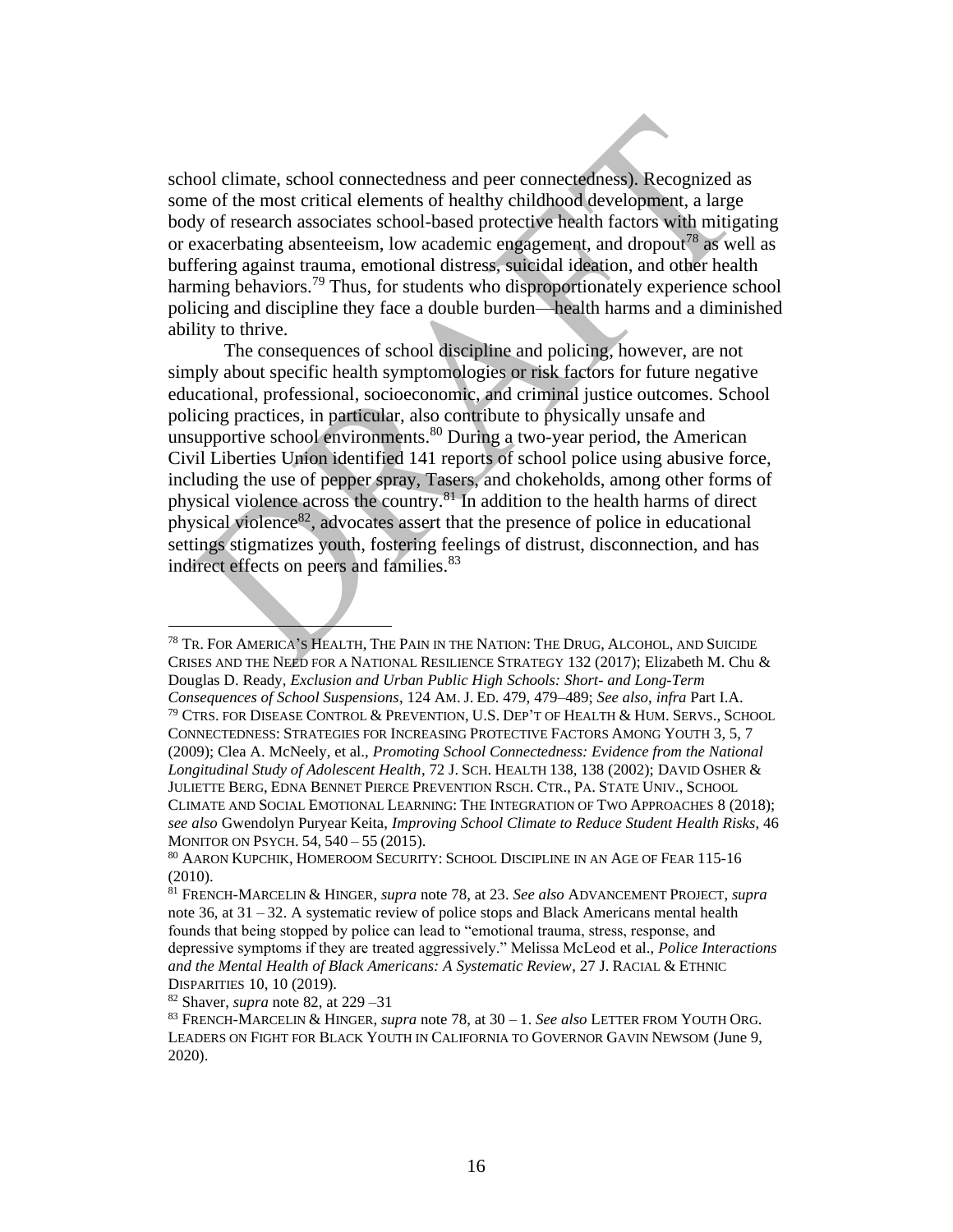Given the overall lack of data on the impact of discipline and policing and the health status of BIPOC students and students with disabilities a significant challenge exists to fully understanding the long- and short-term public health implications. For example, in addition to what we have identified *infra*, we draw attention to the potential deleterious health impacts on the peers and families of students who have experienced school-based discipline and policing including emotional and psychological stress.<sup>84</sup> Moreover, for students who have been exposed to community police encounters and police violence, school-based discipline and policing operate to amplify those external early-life adversities. For example, research on the effect of community-based police violence and educational attainment shows that high school students living in close proximity to an incidence of police violence resulting in death are 2.5 percent less likely to graduate and 2 percent less likely to enroll in college.<sup>85</sup> Additionally, such students are fifteen percent more likely to be diagnosed with an emotional disturbance and twice as likely to report feeling unsafe in their neighborhood.<sup>86</sup> Thus, from a public health perspective it is essential to view the intersection of the forces inside and outside schools that may produce health harm and nest them in community contexts of high levels of stress<sup>87</sup>, complex trauma<sup>88</sup>, and adverse childhood experiences<sup>89</sup>, all of which independently contribute to poor health.

Further, we argue it is essential to position the relationship between health and school-based discipline and policing in the historic and contemporary social context of subordination and racism.<sup>90</sup> As a robust body of research has affirmed,

<sup>84</sup> Similar to the indirect effects of policing and police violence in community contexts*. See, e.g.,*  Sirry Alang, *Police Brutality and Black Health: Setting the Agenda for Public Health Scholars*, 107 AM. J. PUB. HEALTH 662, 663 (2017).

<sup>85</sup> Ang, Desmond, *The Effects of Police Violence on Inner-City Students*, HKS FACULTY RESEARCH WORKING PAPER SERIES RWP20-016, 3 – 4, (2020).

<sup>86</sup> *Id.* at 3.

<sup>87</sup> O. Kenrik Duru et al., *Allostatic Load Burden and Racial Disparities in Mortality*, 104 no. JOURNAL OF THE NATIONAL MEDICAL ASSOCIATION 89–95 (2012); RODOLFO A. BULATAO, NORMAN B. ANDERSON & ETHNICITY NATIONAL RESEARCH COUNCIL (US) PANEL ON RACE, UNDERSTANDING RACIAL AND ETHNIC DIFFERENCES IN HEALTH IN LATE LIFE: A RESEARCH AGENDA, 83, (2004).

<sup>88</sup> COMPLEX TRAUMA TREATMENT NETWORK, *Complex Trauma: In Urban African-American Children, Youth, and Families*, 2, NAT'L CTR. FOR CHILD TRAUMATIC STRESS. (2016); Rachel Wamser-Nanney et al., *Racial Differences in Children's Trauma Symptoms Following Complex Trauma Exposure*, 36 J. INTERPERSONAL VIOLENCE 2498 (2021).

<sup>89</sup> Vanessa Sacks & David Murphey, *The Prevalence of Adverse Childhood Experiences, Nationally, by State, and by Race/Ethnicity*, CHILD TRENDS*,* (2018); Zachary Giano, Denna L. Wheeler & Randolph D. Hubach, *The frequencies and disparities of adverse childhood experiences in the U.S.*, 20, BMC PUB. HEALTH 1327 (2020).

<sup>90</sup>*See, e.g.,* Michael J. Dumas, *Against the Dark: Antiblackness in Education Policy and Discourse*, 55 THEORY INTO PRAC. 11, 16 (2016); Myra Glenn, *School Discipline and Punishment in Antebellum America*, 1 J. EARLY REP., 395, 407 (1981); Ming Francis, *M. Ida B. Wells and the*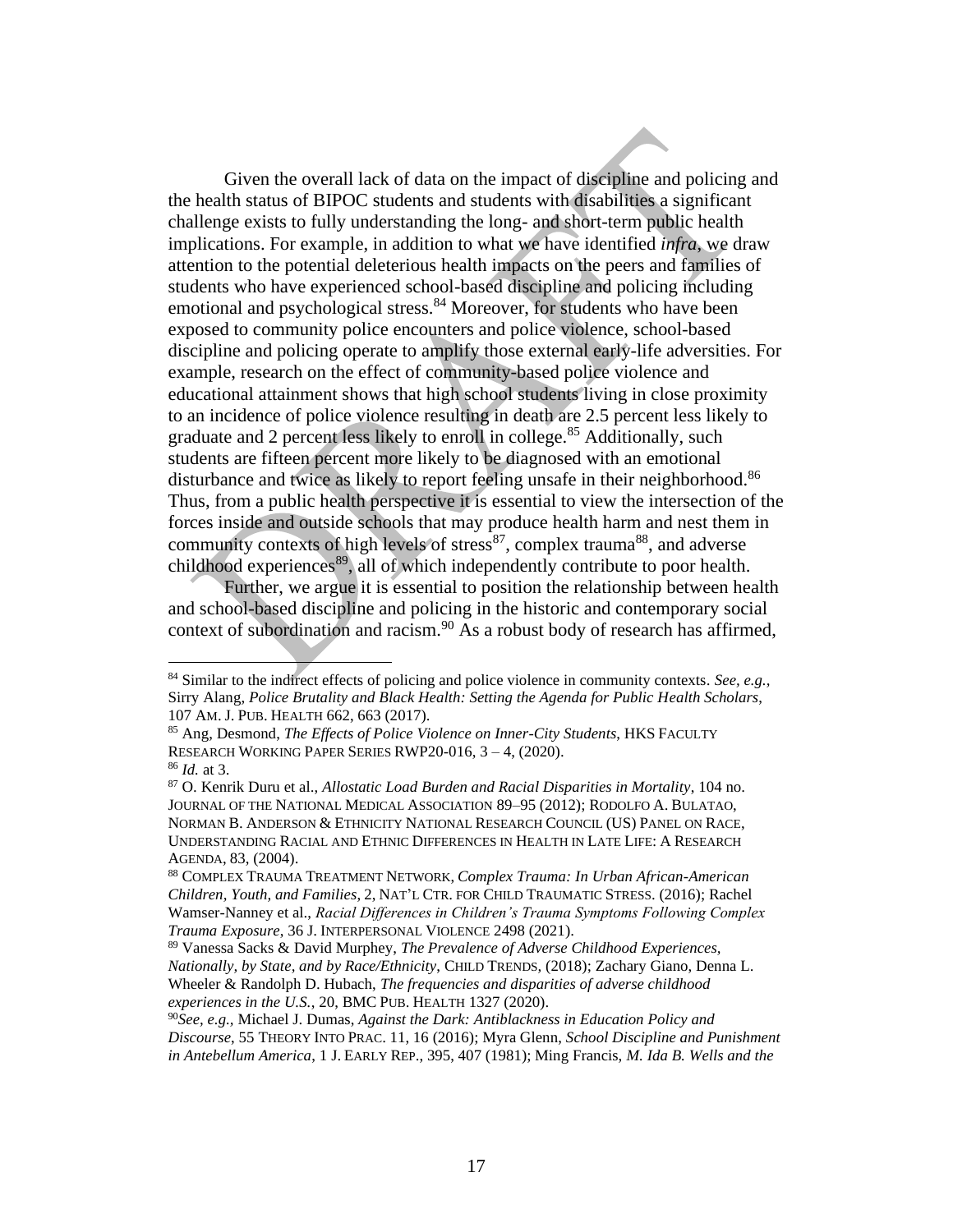racism produces and sustains health disparities.<sup>91</sup> On almost all major indicators of health, Black Americans have poorer outcomes, with studies attributing such differences to their allostatic load (e.g., chronic exposure to discriminatory experiences)<sup>92</sup> regardless of socioeconomic status, educational attainment or access to care. <sup>93</sup> As such, for Black students, direct and indirect experiences with racism outside school may heighten their overall risk for and/or compound the negative health outcomes produced by the racialized policies and practices inside their schools.

### <span id="page-17-0"></span>II. A Health Justice Approach to School Discipline and Policing

Having established the relationship between school discipline and policing and health, we shift our attention directly to the health justice framework and its application to discriminatory school policies and practices. To do so, it is important to acknowledge that, within the health justice framework, law assumes a dual positionality. First, law is accepted as "one of the tools used to structure society in a discriminatory way, while institutional and interpersonal discrimination reinforce the discriminatory structure of our society." <sup>94</sup> Second, law is a key intervention that can address structural determinants of health

*Economics of Racial Violence*, BROOKLYN, NY: SOCIAL SCIENCE RESEARCH COUNCIL (2017); Connie Wun, *Against Captivity: Black Girls and School Discipline Policies in the Afterlife of Slavery*, 30 EDUC. POL'Y 171, 173, 179 (2016); FRENCH-MARCELIN & HINGER, *supra* note 78, at  $3-10.$ 

<sup>91</sup> *See, e.g.,* David R. Williams, et al., *Understanding How Discrimination Can Affect Health*, HEALTH SERV. RESEARCH 1374 (2019); Gene H. Brody, *Perceived Discrimination among African American Adolescents and Allostatic Load: A Longitudinal Analysis with Buffering Effects*, 85 CHILD DEVELOPMENT 989 (2014). In fact, racism "operates independently of class, helping explain why racial health inequities persist even after controlling for socio-economic status." Edith Chen, Andrew D. Martin & Karen A. Matthews, *Understanding Health Disparities: The Role of Race and Socioeconomic Status in Children's Health*, 96 AM. J. PUB. HEALTH, 702, 702 (2006). <sup>92</sup> *See, e.g.,* Miriam Van Dyke, et al., *Pervasive Discrimination and Allostatic Load in African American and White Adults*, 82 PSYCHOSOMATIC MED. 316, 316 (2020); Jenny Guidi et al., *Allostatic Load and Its Impact on Health: A Systematic Review*, 90 PSYCHOTHER PSYCHOSOM 11, 11 – 12 (2021); Arline T. Geronimus et al., *"Weathering" and Age Patterns of Allostatic Load Scores Among Blacks and Whites in the United States*, 96 AM. J. PUB. HEALTH 826, 826-831 (2006); Jamila K. Taylor, *Structural Racism and Maternal Health Among Black Women*, 48 J. L. MED. ETHICS 506, 506 (2020); Bryn Nelson, *How structural racism can kill cancer patients*, 128 CANCER CYTOPATHOLOGY 83–84 (2020); Rachel R. Hardeman, Eduardo M. Medina & Katy B. Kozhimannil, *Structural Racism and Supporting Black Lives — The Role of Health Professionals*, 375 NEW ENGLAND J. MED. 2113–2115 (2016).

<sup>&</sup>lt;sup>93</sup> Taylor *supra* note 97, at 506; Edith Chen, Andrew D. Martin & Karen A. Matthews, *Understanding Health Disparities: The Role of Race and Socioeconomic Status in Children's Health*, 96 AM. J. PUB. HEALTH 702, 702 (2006).

<sup>94</sup> Benfer, et al. *supra* note 5, at 132.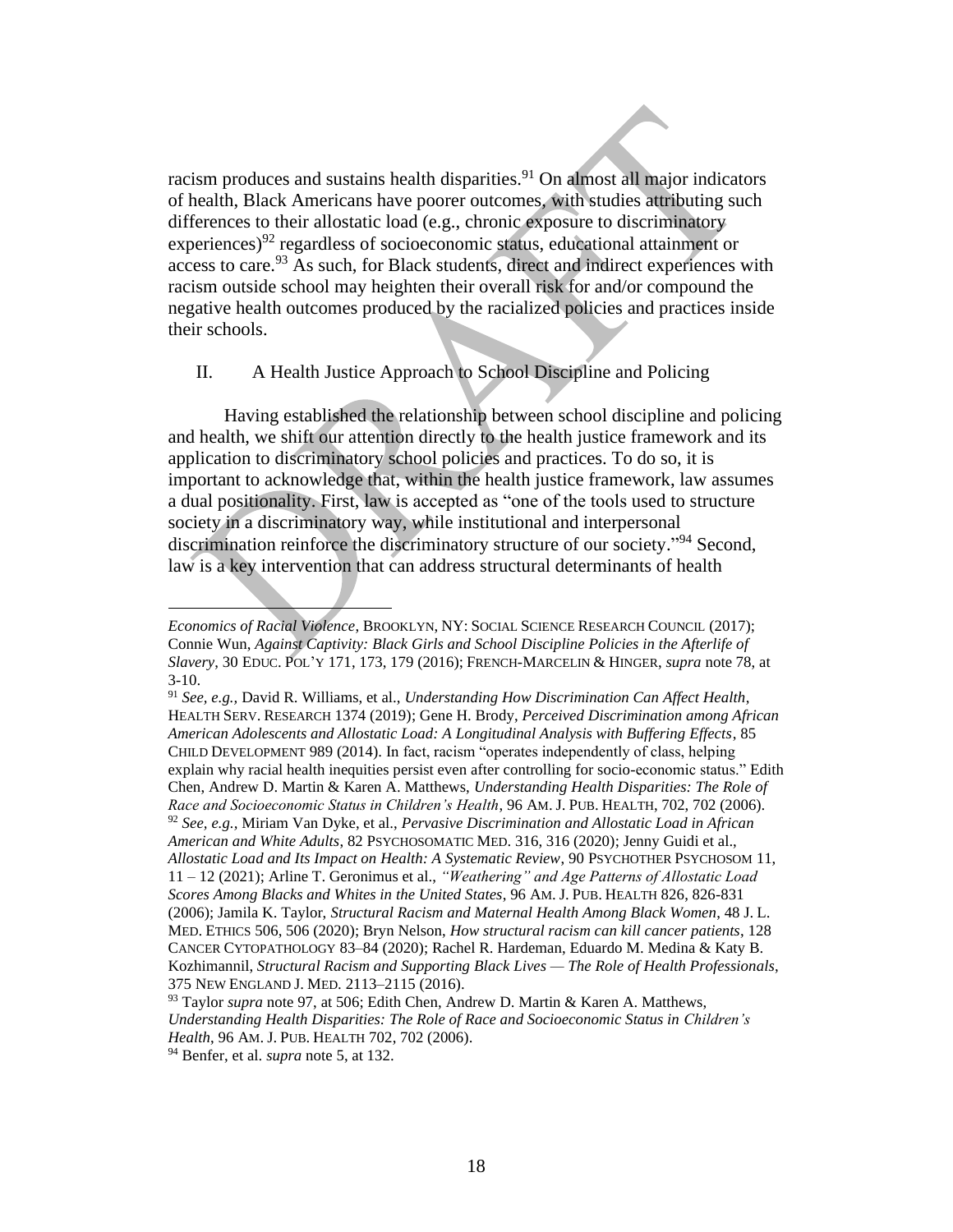inequity. <sup>95</sup> Thus, health justice approaches simultaneously seek to dismantle unjust laws to address systematic barriers to health and develop new (or leverage existing but previously overlooked) laws to promote health equity.<sup>96</sup>

In the context of education, specifically discipline and policing, we must look at each of these in turn. To do so, we first examine the relationship between law, disparate discipline and policing outcomes, and the negative health effects of these experiences by BIPOC students and students with disabilities. We then apply the first two prongs of the health justice framework<sup>97</sup> to identify what legal, policy, and practice interventions can be developed to redress existing, and mitigate future, inequities. And finally, under the third prong of health justice, we explore how health justice interventions in education should prioritize, engage, and shift power to students, families, and communities that have been most impacted by the reliance on discriminatory policies and practices.<sup>98</sup>

<span id="page-18-0"></span>A. Education, Law, and the Revised Social Determinants of Health

To conceptualize the role that law and policy play in shaping health inequities<sup>99</sup>— and illuminate applicability of health justice to education—we first turn to the revised SDH framework developed by public health law scholar Professor Ruqaiijah Yearby.<sup>100</sup> Under the revised SDH framework, structural discrimination<sup>101</sup> is the root cause of health inequities, which operates through political and legal "tools"<sup>102</sup> that shape social determinant systems (e.g., housing,

<sup>95</sup> *Id*. at 137.

<sup>96</sup> Benfer, et al. *supra* note 5, at 130– 4. The application of health justice to food insecurity and public benefits laws, for example, calls for remediation of enforcement deficiencies of the substantive and procedural elements of SNAP laws that harms the health of families. *See* Cannon, *Injustice is an Underlying Condition, supra* note 10, at 226–40.

<sup>97</sup> See *infra* Part II.B.–D.

<sup>98</sup> Benfer, et al. *supra* note 5, at 138 ("low-income communities and communities of color must be engaged and empowered as leaders in the development and implementation of laws, policies, or other interventions aimed at protecting or promoting health.")

<sup>&</sup>lt;sup>99</sup> Law reinforces discrimination and protects white privilege and places those at the margins at the greatest risk. See e.g, Yearby, *supra* note 3, at 524; Angela P. Harris, *Equality Trouble: Sameness and Difference in Twentieth Century Race Law*, 88 CAL. L. REV. 1925 (2000); Kimberlé

Crenshaw, *Mapping the Margins: Intersectionality Identity, Politics, and Violence Against Women of Color*, 43 STANFORD L. REV. 1241 (1991).

<sup>100</sup> Yearby, *supra* note 3. *See also*, Thalia González, *Race, School Policing, and Public Health,* 73 STAN. L. REV. ONLINE 180, 184–5 (2021).

<sup>&</sup>lt;sup>101</sup> While Profesor Yearby presents structural discrimination as inclusive of racism, sexism, ableism and classism, she identifies racism as the most significant operant force. Yearby, *supra*  note 3, at 523–4.

 $102$  These "tool(s)" named as legal and political determinants in other health law and public health law literature. *See* Benfer et al., *supra* note 8, at 135; *See also*, Ruqaiijah Yearby, Lindsay F. Wiley, Emily A. Benfer & Seema Mohapatra, *Subordination and Law as Social Determinants of*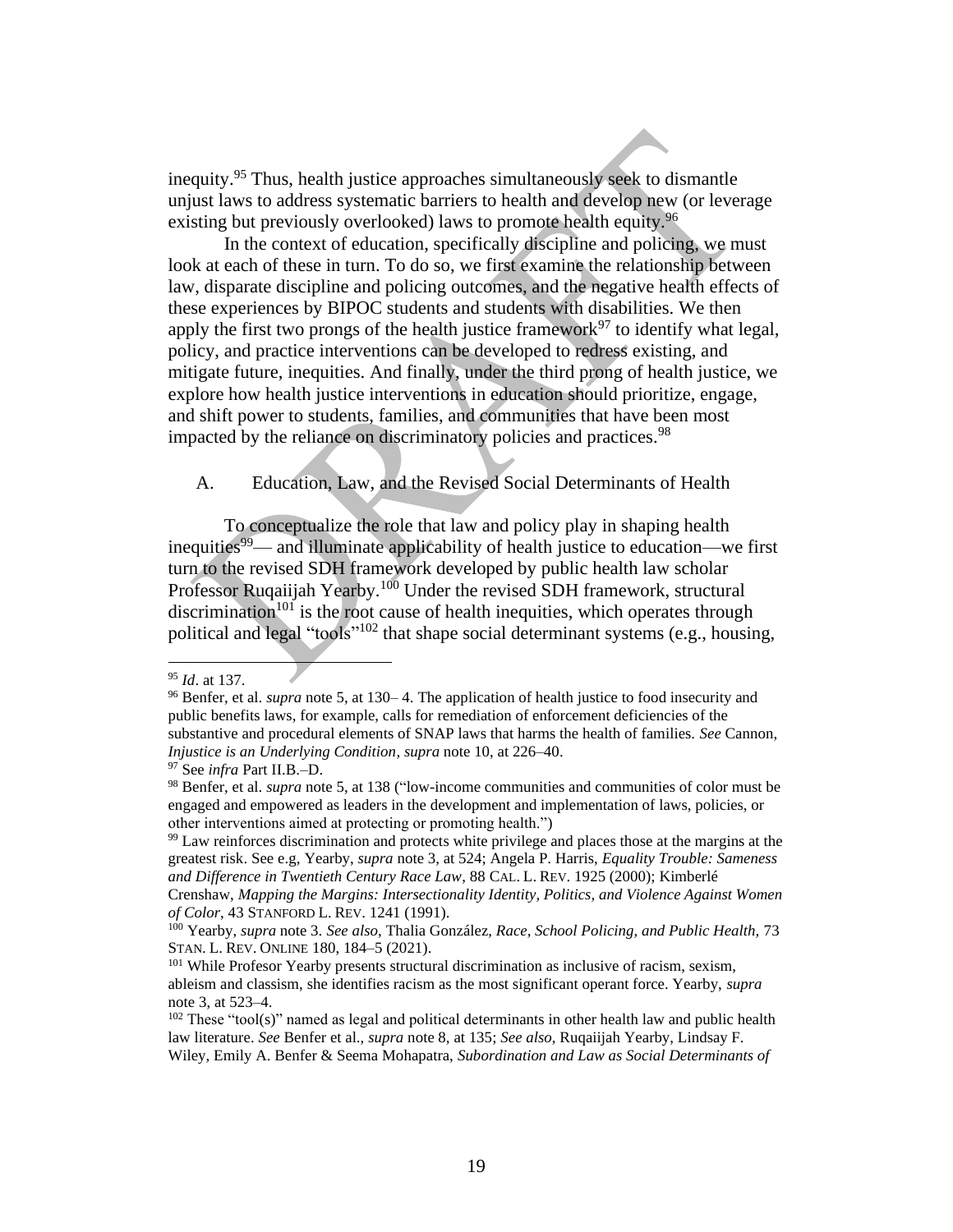education, and health care) in ways that produce differential health outcomes. Figure 3 illustrates this connection in the context of school discipline and policing.<sup>103</sup>



Figure 3. The Revised SDH Framework and School Discipline and Policing<sup>104</sup>

As Figure 3 shows, structural discrimination in education  $105$ —as manifested in historic and contemporary reliance on policing tactics and punitive

<sup>104</sup> 42 U.S.C. 136, § 13701 et seq. (1994); Juvenile Justice and Delinquency Prevention Act, Pub. L. No. 93-415, 42 U.S.C. § 5601 et seq. (1974); The School Resource Officers Partnership Grant Act, Pub. Law No. 105-302, 112 Stat. 2841 (1998). *See e.g.*, Thalia González, Nikola Nable-Juris, Rhea Shinde & Rebecca Epstein, *Exclusionary School Discipline Trends*, CTR. ON POVERTY AND INEQUALITY, GEORGETOWN UNIVERSITY LAW CENTER (2020) (legislative summary of state exclusionary school discipline laws); Curren *supra* note 81, at 9–10 (a study of school-based law enforcement in Florida with findings that associate the passage of the 2018 Marjory Stoneman Douglas High School Public Safety Act with increasing law enforcement presence). <sup>105</sup> A general discussion of structural racism, education, and Black children's wellbeing is

presented in the October 2020 statement of the American Public Health Association. *See* AM. PUB. HEALTH ASS'N, *Structural Racism is a Public Health Crisis: Impact on the Black Community* (2020) (identifying three areas of structural racism and racial inequality in education), https://www.apha.org/policies-and-advocacy/public-health-policy-statements/policydatabase/2021/01/13/structural-racism-is-a-public-health-crisis (last visited August 5, 2021).

*Health* (2020); John Coggon, *Legal, Moral and Political Determinants within the Social Determinants of Health*, 13 PUB. HEALTH ETHICS, 41, 41-45 (2020); Lawrence O. Gostin et al., *The legal determinants of health: harnessing the power of law for global health and sustainable development*, 393 THE LANCET, 1857 (2019); Joel B. Teitelbaum et al., *Striving for Health Equity through Medical, Public Health, and Legal Collaboration*, 42 J. L. MED. ETHICS, 104, 104-105 (2019).

<sup>&</sup>lt;sup>103</sup> The Figure is not intended to be a comprehensive account of the laws and policies that drive school discipline and policing disparities, and in turn, health disparities, but rather illustrate how the revised SDH framework can be applied to education.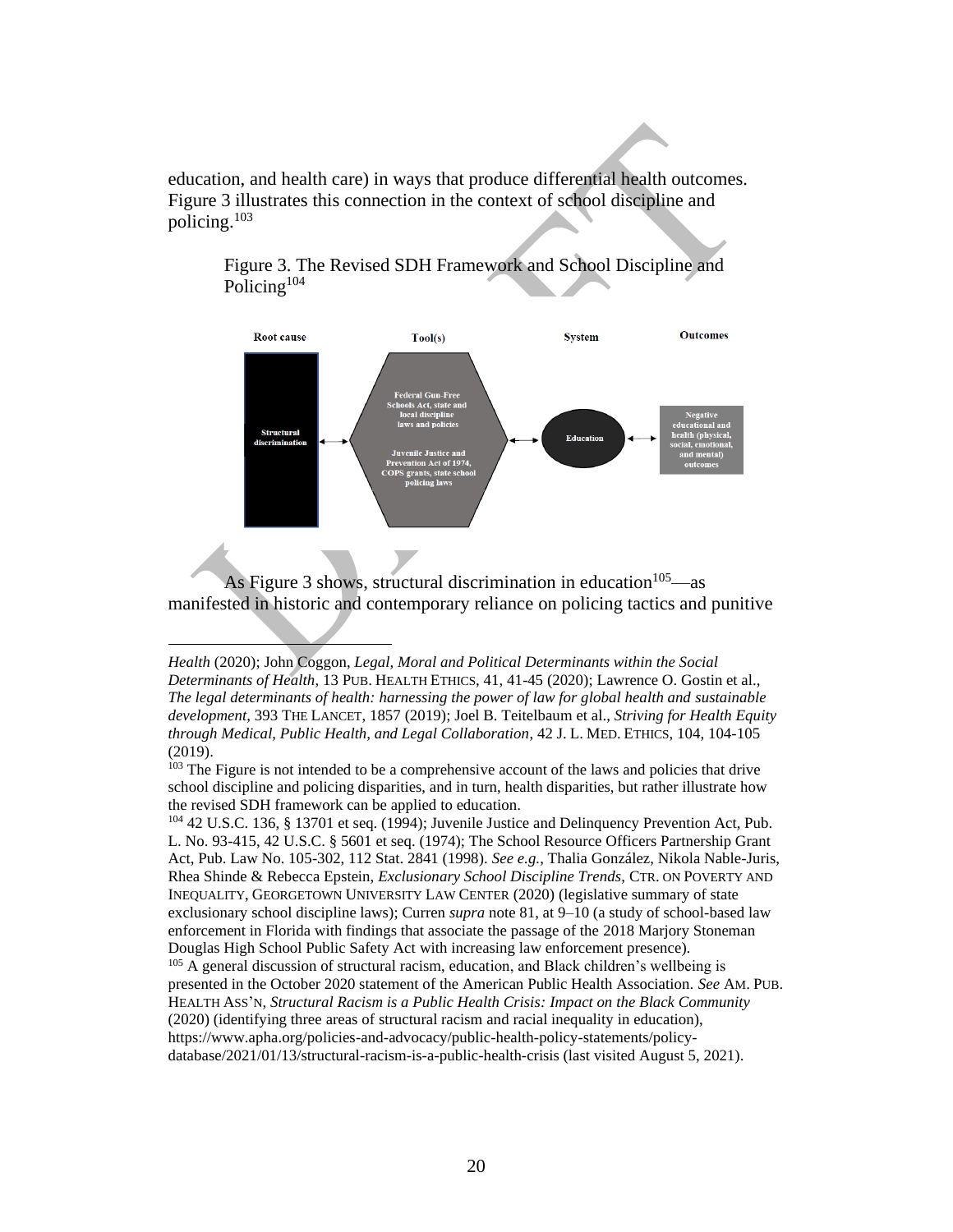and exclusionary practices<sup>106</sup>— is the primary driver of "political processes, statutes, cases, budgetary decisions, regulations, and enforcement<sup> $5107$ </sup> that shape learning environments marked by disproportionality in discipline and policing outcomes for BIPOC and students with disabilities.<sup>108</sup> With those same students experiencing disparities in health outcomes.

The revised SDH framework is also important for approaching discriminatory school policies from a health justice framework as it reinforces the concurrent nature of education as a driver of health-promoting opportunities.<sup>109</sup> This dual functionality underscores how health justice approaches systems-level transformation: to dismantle health-harming laws and promulgate healthaffirming laws, which we discuss *infra*. <sup>110</sup> To disrupt legal pathways that perpetuate education and health inequities, health law scholars define three primary operational principles.<sup>111</sup> First, legal and policy responses must address the "social and political mechanisms that generate, configure, and maintain social hierarchies."<sup>112</sup> Second, health interventions should be holistic and supportive offering legal protections, financial supports, and material and environmental contexts that facilitate compliance and minimize harms.<sup>113</sup> And third, frontline communities must be prioritized as critical partners in the development and implementation of health interventions.<sup>114</sup> Together these principles offer a multilayered model that is accessible to a diverse set of stakeholders (e.g., advocates, policymakers, courts, government officials, and community organizers) committed to eliminating health disparities. The application of these principles to education—and, more specifically, school discipline and policing—provides an opportunity to translate the health justice framework from the academic to the practical to leverage law, policy, and community expertise to fight the conditions that create and recreate differential health outcomes.

### <span id="page-20-0"></span>B. Health Justice Reforms to Education Law and Policy

Law affects health by structuring, perpetuating, and mediating the SDH and functions in two key ways: health-harming or health-affirming. Health-

<sup>106</sup> *See supra* note 94. See also, FRENCH-MARCELIN & HINGER SUPRA NOTE 78.

<sup>107</sup> We adopt Yearby's broad definition of law. Yearby, *supra* note 3, at 523.

<sup>108</sup> *See supra* Part I.B. – C.

<sup>109</sup> *See supra* Part I.A.

<sup>110</sup> See *infra* notes 120–121. *See also*, CHANGELAB BLUEPRINT SUPRA NOTE 5.

<sup>111</sup> *Benfer* et al., *supra* note 5, at 137–8.

<sup>112</sup> *Id*. at 137 (quoting the COMM'N ON THE SOC. DETERMINANTS OF HEALTH, WORLD HEALTH ORG., A Conceptual Framework for Action on the Social Determinants of Health 9 (2010) at 25).

<sup>113</sup> *Id*. at 138.

<sup>114</sup> *Id.* at 138–9.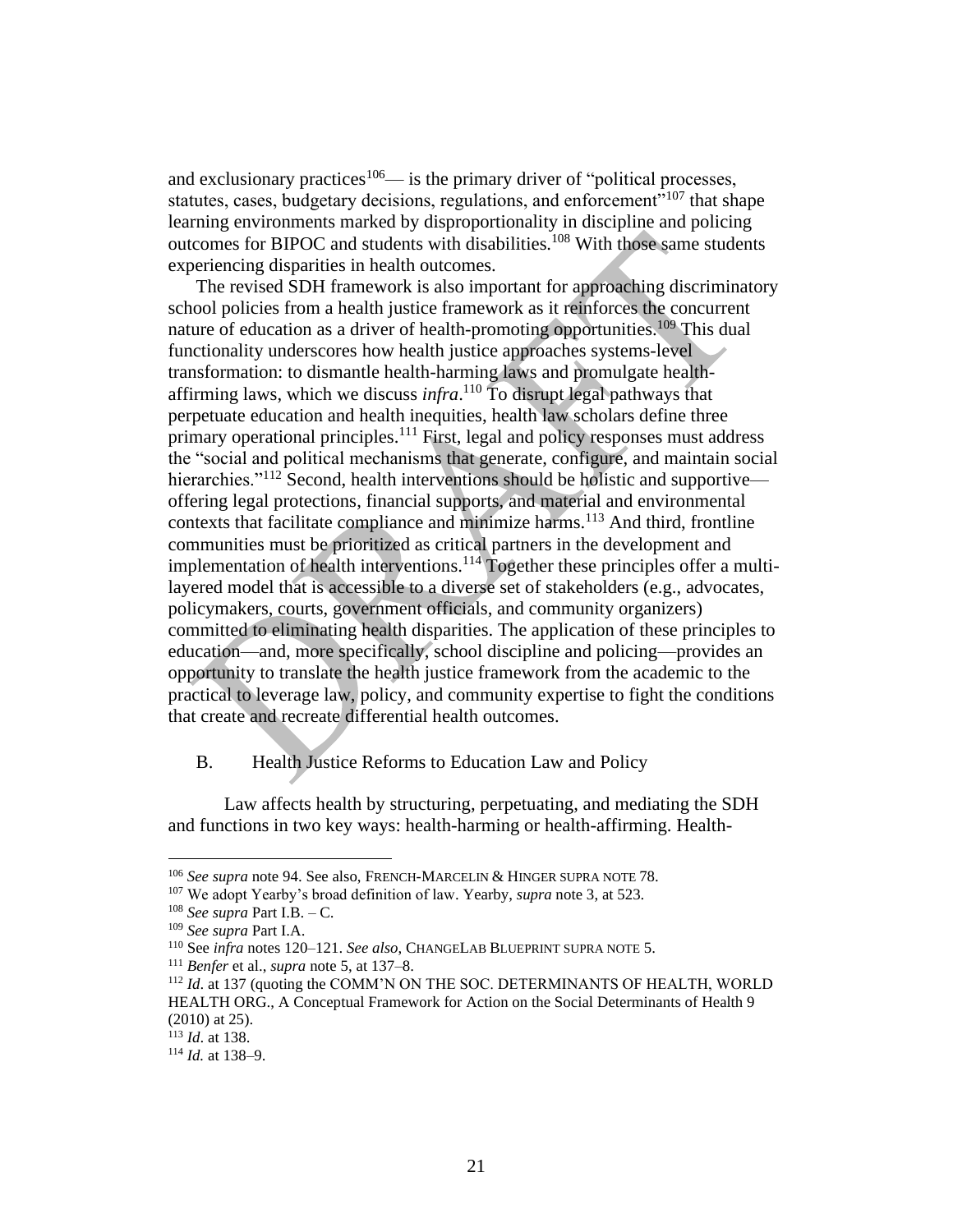harming laws are laws that exacerbate negative health outcomes through direct or indirect impact on the SDH, such as access to care<sup>115</sup> and housing.<sup>116</sup> In this case, one can look to examples of health-harming laws in the context of nuisance  $\text{laws}^{117}$  and redlining<sup>118</sup> both of which have externalities with far-reaching health impacts. Conversely, health-affirming laws, such as paid family leave<sup>119</sup> and the earned income tax credit<sup>120</sup>, protect and promote health.

Like the laws and policies that established redlining and restrictive covenants leading to residential racial segregation and ultimately negative conditions that influence health status $121$  school discipline and policing laws and

 $118$  Families who are subject to redlining were more likely to be exposed to environmental health risks associated with poor housing stock such as deteriorating lead-based paint. HEALTH EQUITY, CUPH, [h](https://www.cuph.org/health-equity.html)ttps://www.cuph.org/health-equity.html (last visited Aug 5, 2021).

<sup>119</sup> Paid family leave has been shown to be beneficial to the health of mothers, children, and families via increased benefits associated with breastfeeding, better mother-child interactions, and decreased stress. CHANGELAB SOLUTIONS[,](https://www.changelabsolutions.org/product/paid-family-leave-ensures-health-equity-all) PAID FAMILY LEAVE ENSURES HEALTH EQUITY FOR ALL, https://www.changelabsolutions.org/product/paid-family-leave-ensures-health-equity-all (last visited Aug 5, 2021); Maya Rossin-Slater & Lindsey Uniat, *Paid Family Leave Policies And Population Health*, HEALTH AFFAIRS BRIEF.

 $120$  The earned income tax credit decreases the incidence of low birthweight births, particularly among Black mothers, and is associated with overall improved maternal and child health. EARNED INCOME TAX CREDIT, COUNTY HEALTH RANKINGS & ROADMAPS[,](https://www.countyhealthrankings.org/take-action-to-improve-health/what-works-for-health/strategies/earned-income-tax-credit-eitc)

https://www.countyhealthrankings.org/take-action-to-improve-health/what-works-forhealth/strategies/earned-income-tax-credit-eitc (last visited Aug 5, 2021).

<sup>121</sup> David R. Williams, Jourdyn A. Lawrence & Brigette A. Davis, *Racism and Health: Evidence and Needed Research,* 40 ANN. REV. PUB. HEALTH 105 (2019); David R. Williams & Chiquita

<sup>115</sup> Health-harming laws are often discussed in conjunction with health-harming legal needs, which further explains that economic and social legal instability leads to negative health outcomes and that the introduction of negative health outcomes leads to legal issues. *See*, Hazel Genn, *When Law is Good for Your Health: Mitigating the Social Determinants of Health through Access to Justice,* 72 CURR. LEGAL. PROBL., 159, 166, 173 (2019); Cannon, *Injustice is an Underlying Condition, supra* note 10, at 218; Jodi Seigal et al., *Benefits of Pediatric Medical-Legal Partnerships*, 71 FLA. L. REV. FORUM 145 (2019); Daphne McGee & Drew Stevens, *Law as a Social Determinant of Health and the Pursuit of Health Justice,* AM. HEALTH L. ASS'N. (2020), https://www.americanhealthlaw.org/content-library/health-law-weekly/article/15c99fb3-64ad-4035-8902-038c34ff5165/law-as-a-social-determinant-of-health-and-the-purs (last visited August 5, 2021).

<sup>116</sup> Cannon, *supra* note 1, at 18.

 $117$  While nuisance laws are local ordinances that are meant to curb excessive noise, hazardous waste, or criminal activity in the interest of public health and safety, they can have the opposite effect as penalties can disproportionately impact individuals with fewer resources via mechanisms such as inequitable enforcement. CHANGELAB SOLUTIONS, 10 LOCAL LAWS THAT MAY BE DOING MORE HARM THAN GOOD, https://www.changelabsolutions.org/blog/10-harmful-local-laws (last visited Aug 5, 2021); AM. CIVIL LIBERTIES UNION, I AM NOT A NUISANCE: LOCAL ORDINANCES PUNISH VICTIMS OF CRIME[,](https://www.aclu.org/other/i-am-not-nuisance-local-ordinances-punish-victims-crime) https://www.aclu.org/other/i-am-not-nuisance-local-ordinancespunish-victims-crime (last visited Aug 5, 2021).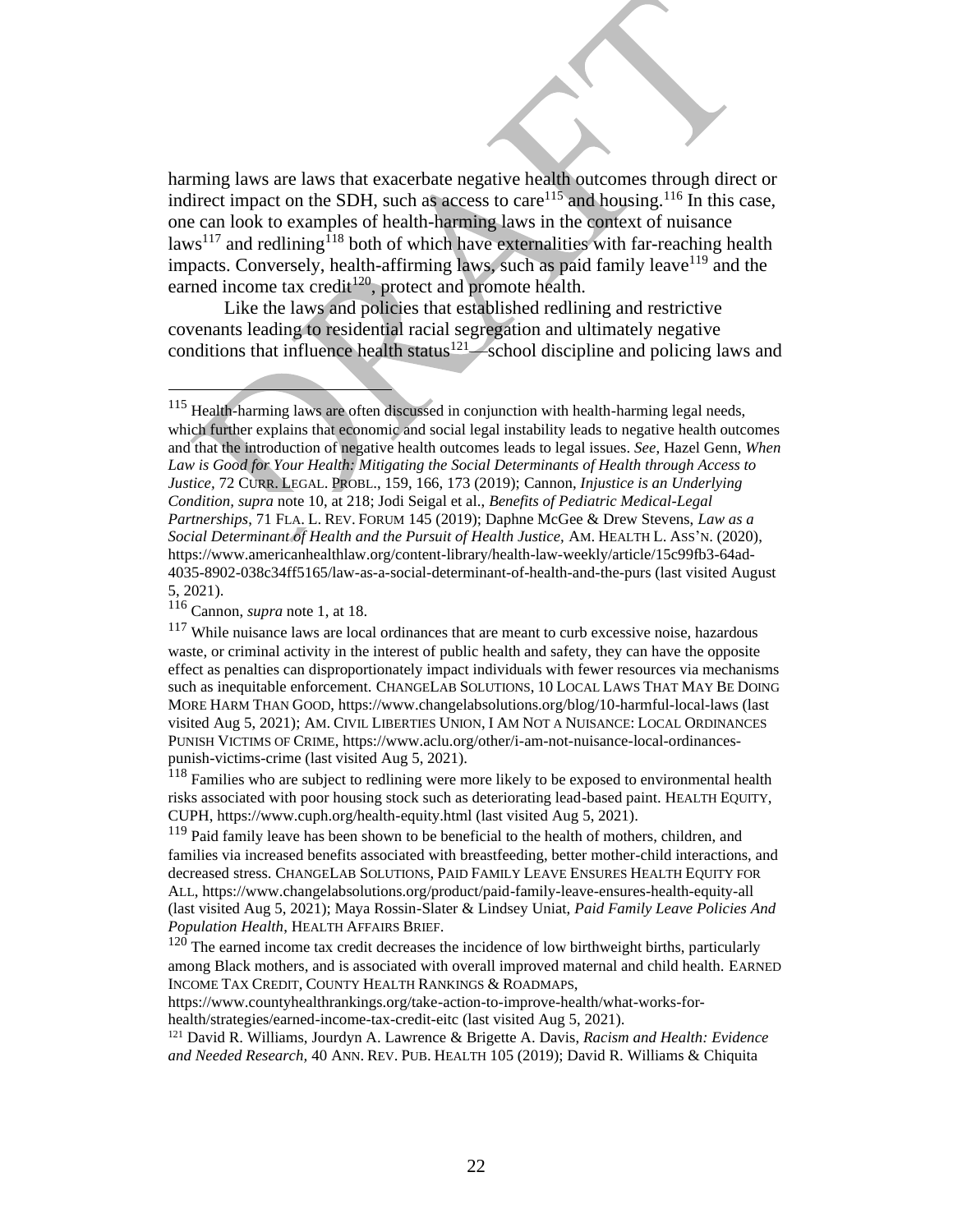policies should be understood as health-harming: they have led to racial disparities that produce deleterious health effects on students.<sup>122</sup>

In identifying structural reform pathways, scholars utilize the first two prongs of the health justice framework<sup>123</sup> to pair (1) examination of the harms of law (e.g., law limiting access to health services<sup>124</sup>, underenforcement of law resulting in health-harming legal needs<sup>125</sup>, and lack of public funding for health laws<sup>126</sup>) with (2) legislative and policy changes to close health gaps and promote "health in all policies."<sup>127</sup> As such, health justice approaches seek to eliminate or reform health-harming laws and policies and advance health-promoting laws and policies, providing a multi-tiered scaffolded approach to individual and community-wide health.

When applied to school discipline and policing, a key principal site for health justice guided reforms is at the state level.<sup>128</sup> Existing state-level discipline laws and regulations control the forms and uses of exclusionary, punitive, and zero tolerance discipline practices from pre-kindergarten to grade 12 as well as data collection and reporting mechanisms. <sup>129</sup> The current scheme is not consolidated or consistent across the states and is best characterized as highly localized and discretionary. In response to decades of civil rights and racial justice reform efforts, some states have reduced their reliance on exclusionary school

<sup>128</sup> Education is primarily controlled at state and local levels in the United States. U.S. DEP'T ED., THE FEDERAL ROLE IN EDUCATION, https://www2.ed.gov/about/overview/fed/role.html (last visited August 5, 2021). As such, this Article focuses on state and local policy opportunities. However, there are opportunities to expand and strengthen existing federal policies (e.g., the Every Student Succeeds Act and the Individuals with Disabilities Education Act) to more comprehensively and effectively address discriminatory school discipline and policing practices. The examination of federal education law through a health justice framework warrants further inquiry.

Collins, *Racial Residential Segregation: A Fundamental Cause of Racial Disparities in Health*, 116 PUB. HEALTH 404 (2001).

<sup>122</sup> *Supra* Part I.B.

<sup>123</sup>Benfer, et al. *supra* note 5, at 137–38 (presenting prong one and two of the health justice framework).

<sup>124</sup> Benfer, et al. *supra* note 5 (mapping the health justice framework as a pandemic response to health care, housing, and employment).

<sup>125</sup> Cannon, *Injustice is an Underlying Condition, supra* note 10, at 218 (identifying underenforcement of housing laws).

<sup>&</sup>lt;sup>126</sup> Makhlouf *supra* note 10, at 283–4 (a health justice analysis to publicly funded health care). <sup>127</sup> *Supra* note 10. A "health in all policies" approach focuses on "improved health for all and the closing of health gaps as goals to be shared across all areas of government." *Social Determinants of Health*, HEALTHY PEOPLE 2030, https://health.gov/healthypeople/objectives-and-data/socialdeterminants-health (last visited August 5, 2021).

<sup>129</sup> González et al., *supra* note 108. *See also*, NAT'L CTR. ON SAFE AND SUPPORTIVE LEARNING ENVIRONMENTS, COMPENDIUM OF SCHOOL DISCIPLINE LAWS AND REGULATIONS (2019), https://safesupportivelearning.ed.gov/school-discipline-compendium (last visited August 5, 2021).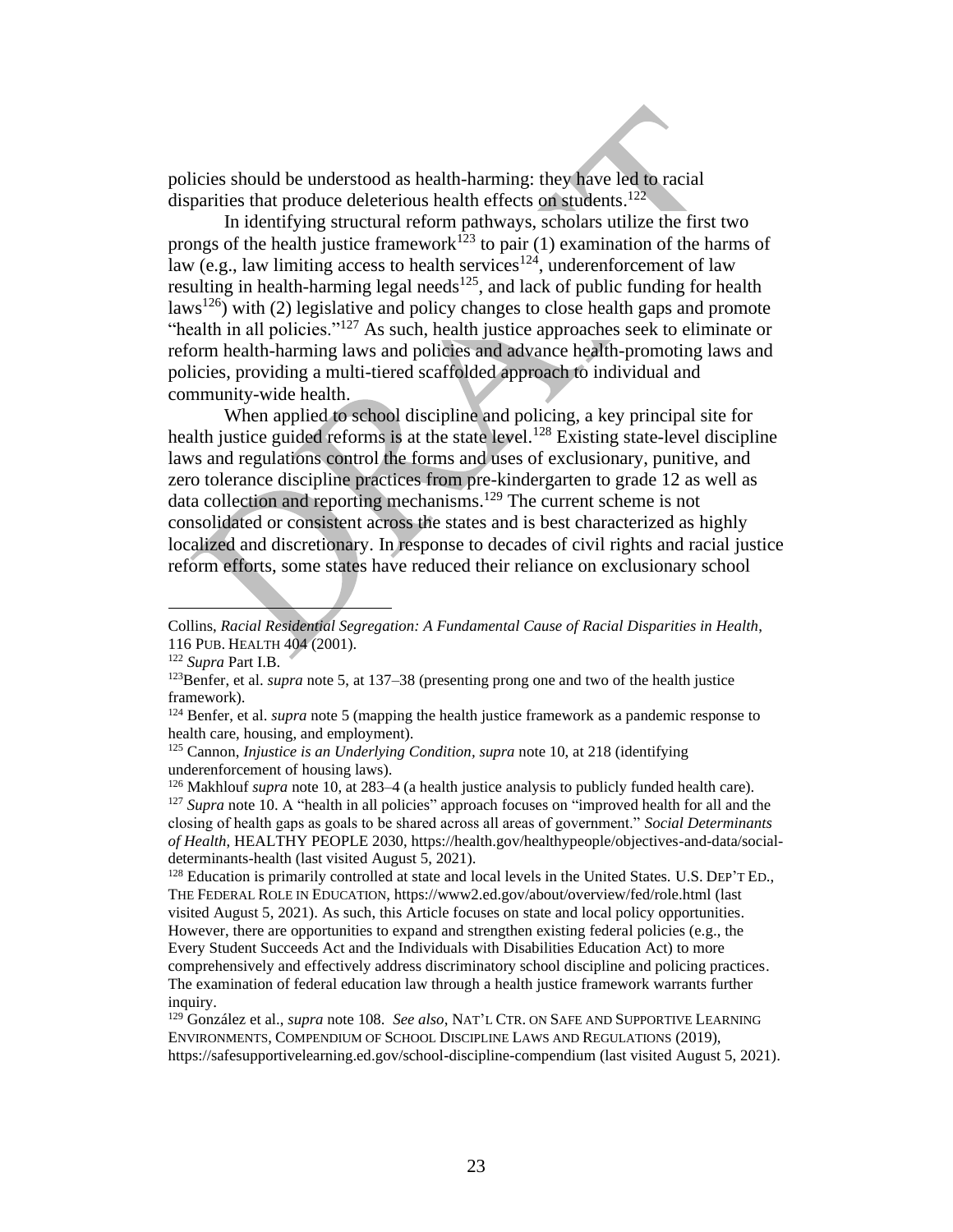discipline (ESD) policies. However, the statutory limits on differing forms of ESD varies widely with respect to the strength of their protections. For example, only nineteen jurisdictions have amended their laws specific to behavior-based restrictions, thirteen limit ESD by some form of grade level, and twenty consider alternatives to ESD. <sup>130</sup> School officials in California, the District of Columbia, Louisiana, and South Carolina are among the few that have limited suspensions or expulsions of students for minor and subjective offenses $^{131}$ , such as willful defiance, disruption, insubordination, dress code, or even a failure to address school officials with courtesy.<sup>132</sup>

Unfortunately, such reforms have not protected students equally, as evidenced by the persistence of racial disparities in suspensions, expulsions, office referrals, and referrals to law enforcement.<sup>133</sup> And most state statutes, do not even extend the limits on ESD use to adolescents (e.g., grades 9 through 12). <sup>134</sup> This fragmentation in law runs counter to public health research, which recognizes that adolescents are at a high risk for poor mental health outcomes, including feelings of hopelessness and suicidal ideation. <sup>135</sup> Adolescents who feel connected to their schools, peers, and families are approximately fifty percent less likely to experience mental health issues, violence, engage in risky sexual behavior, and use substances.<sup>136</sup> Further, as identified in Part I, health and behavioral risks, when unmitigated, negatively impact other health-promoting factors, including academic achievement and economic security.<sup>137</sup> A health justice response thus must (1) center discrimination and (2) link ESD laws with structural determinants of health to begin to address the persistent disproportionality in health outcomes linked to group status.

In addition to health justice strategies to remedy the deficiencies in the state-level ESD scheme, such as protecting students at all grade levels from structurally discriminatory practices, there is ripe opportunity for local level

<sup>130</sup> González et al., *supra* note 108.

<sup>&</sup>lt;sup>131</sup> Studies indicate that the use of ESD for such behaviors reinforce racial and gender stereotypes. *Supra* note 41.

<sup>132</sup> Cal. Educ. Code § 48900(k) (2019); D.C. Code § 38-236.04(a)(2)(B) (2020); D.C. Code § 38- 236.04(a)(2)(A) (2020); La. Rev. Stat. Ann. § 17:416.12 (2019); S.C. Code Ann. § 59-17-135(F) (2019).

<sup>133</sup> *Infra* Part I.B.

<sup>134</sup> *See, e.g.*, MN ST § 121A.425 (limiting the use of expulsion and exclusion for students in preschool and pre-kindergarten).

<sup>&</sup>lt;sup>135</sup> CTRS FOR DISEASE CONTROL, ADOLESCENT CONNECTEDNESS (October 8, 2020),

[https://www.cdc.gov/healthyyouth/protective/youth-connectedness-important-protective-factor](https://www.cdc.gov/healthyyouth/protective/youth-connectedness-important-protective-factor-for-health-well-being.htm)[for-health-well-being.htm](https://www.cdc.gov/healthyyouth/protective/youth-connectedness-important-protective-factor-for-health-well-being.htm) (last visited August 11, 2021); *See also*, *supra* note 38. <sup>136</sup> *Id*.

<sup>&</sup>lt;sup>137</sup> CTRS. FOR DISEASE CONTROL, YOUTH RISK BEHAVIOR SURVEY: DATA SUMMARY AND TRENDS REPORT: 2009-2019, 4 (2020),

https://www.cdc.gov/healthyyouth/data/yrbs/pdf/YRBSDataSummaryTrendsReport2019-508.pdf.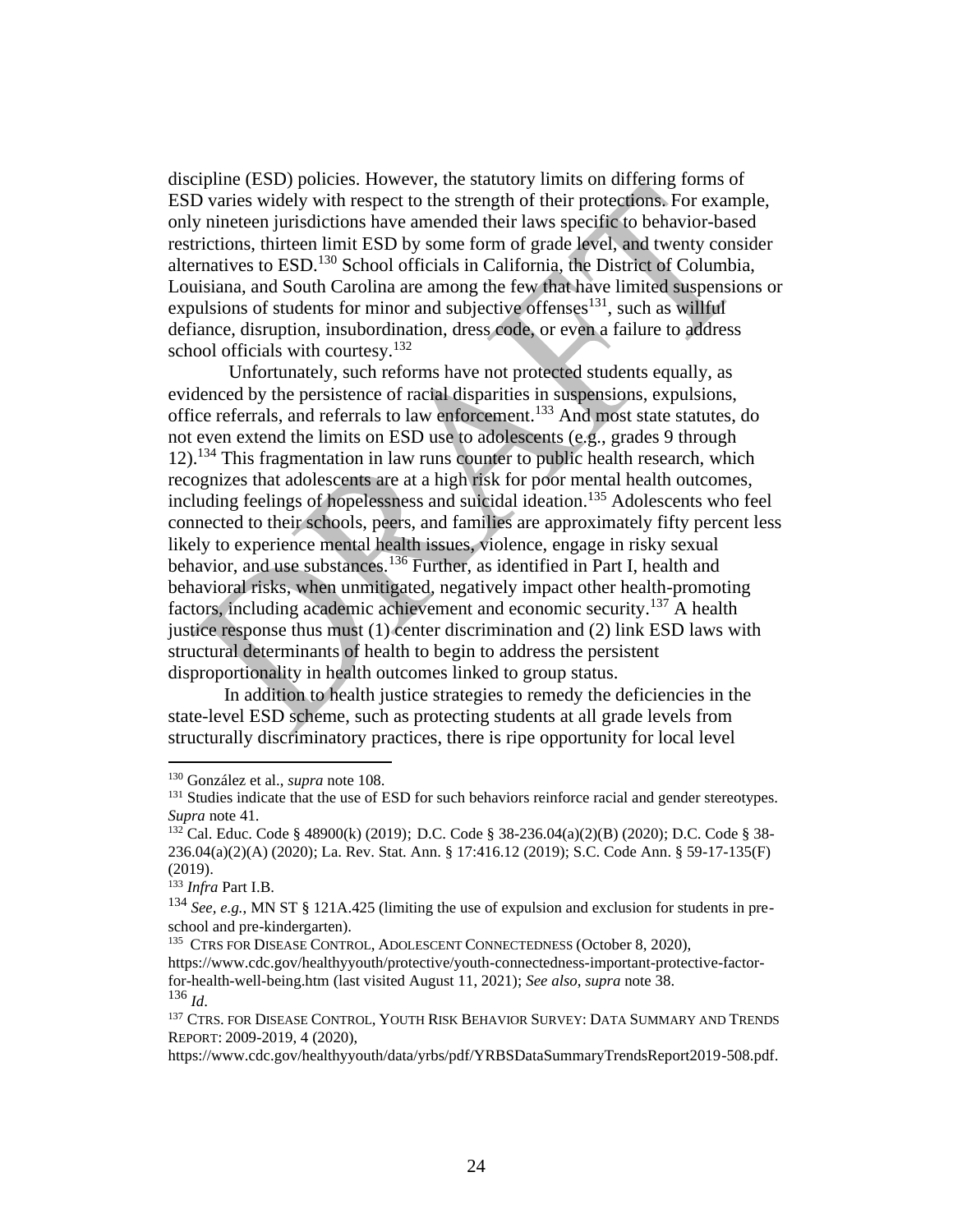changes. School districts, for example, can leverage their policymaking authority to enact health-promoting policies. In the immediate term, school districts and individual schools should assess their discipline policies and explore multilayered approaches to support student health and wellbeing in light of data of the deleterious health effects for youth due to school closures and the COVID-19 pandemic.<sup>138</sup> Additionally, school reopening plans should address the uses of virtual discipline policies and practices identified *supra* as well as the use of Zoom "detention rooms" or segregated "waiting rooms," limiting the students' visual participation, or ejecting student from online class.<sup>139</sup> Further, parents should not be penalized or sanctioned for appearing in their child's background or punished for conditions that may arise because children are learning in an environment shared by others.<sup>140</sup> Instead, school policies, including school codes of conduct and student handbooks, should address structural barriers to student participation in virtual learning environments. For example, such policies should ensure that students understand their right to access their education, improve engagement in virtual contexts, and make explicit that they cannot be disciplined or excluded from class for having their camera off, being in environments that may be too noisy, being in environments where others maybe present, or learning in any conditions that are outside of their control.<sup>141</sup> School districts should also prioritize oversight and accountability of virtual discipline. This could include, but not be limited to, an accessible complaint mechanism for students and families to report virtual school discipline practices and parental sanctioning similar to forms used to report and generate data in the bullying and harassment

<sup>138</sup> DEP'T EDUC., OFFICE CIVIL RIGHTS, EDUCATION IN A PANDEMIC: THE DISPARATE IMPACTS OF COVID-19 ON AMERICA'S STUDENTS, https://www2.ed.gov/about/offices/list/ocr/docs/20210608 impacts-of-covid19.pdf (June 9, 2021) (a comprehensive report of disparities in education in the United States for students  $K - 12$  and post-secondary, including mental health, academic achievement, instructional time, and access) (last visited August 7, 2021); UNESCO, ADVERSE CONSEQUENCES OF SCHOOL CLOSURES,

[https://en.unesco.org/covid19/educationresponse/consequences,](https://en.unesco.org/covid19/educationresponse/consequences) (Last visited Aug. 6 2021) (school closures have resulted in poor nutrition and social isolation of students with potential impacts on mental wellbeing); Sonia Chabaane et al., *The Impact of COVID-19 School Closure on Child and Adolescent Health: A Rapid Systematic Review,* 8 CHILDREN, 1, 5, 17 (2021) (increase in feelings of frustration, anxiety, depression, and hyperactivity amongst students due to COVID-19; length of school closures creates increased risk for childhood obesity); JENNIFER L. DEPAOLI ET AL., A RESTORATIVE APPROACH FOR EQUITABLE EDUCATION, 1, 3- 5 (2021) (collective and individual trauma has deep implications for the mental health, wellness, and opportunities to learn for youth across the nation); Erika G. Martin & Lucy C. Sorsen, *Protecting the Health of Vulnerable Children and Adolescents During COVID-19–Related K-12 School Closures in the US,* 1 JAMA, 1 (2020) (children quarantined are more likely to experience post-traumatic stress disorder). <sup>139</sup> *Supra* note 61. Email from Paige Joki, Staff Attorney, Ed. L. Ctr. (August 3, 2021) (on file with authors).

<sup>140</sup> *Id.*

<sup>141</sup> *Id*.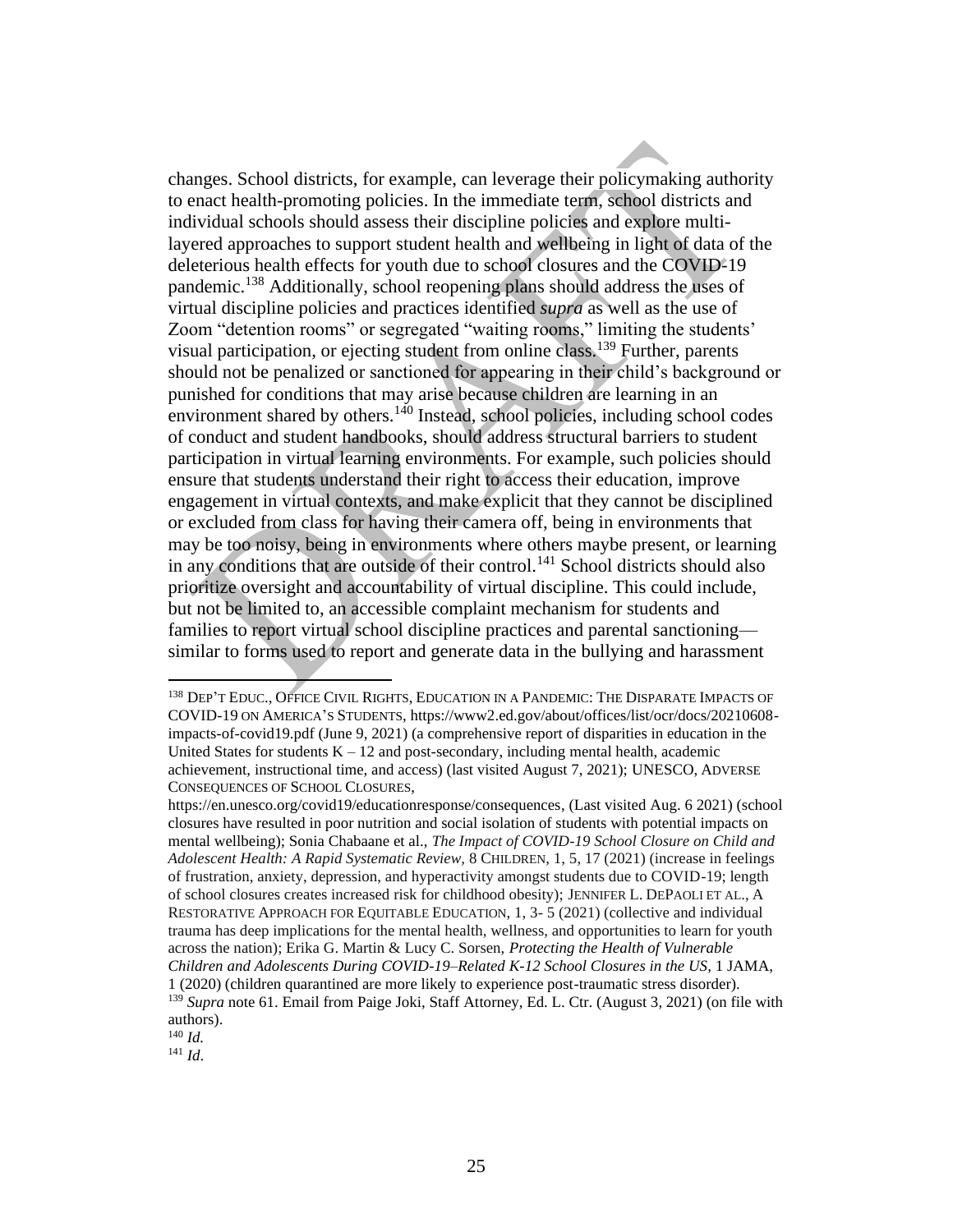context.<sup>142</sup> Lastly, consistent with calls for health justice reform in other social determinant systems, school-based staff must be trained to address bias, prejudice, and discrimination.<sup>143</sup> Without such actions, a key principle of health justice interrogation of the effects of social and cultural bias—will be overlooked.

Equally important to limiting health-harming policies, health justice approaches prioritize leveraging laws and policies that institutionalize healthpromoting practices.<sup>144</sup> This includes scaling up comprehensive upstream multitiered systems of support in schools. Several evidence-based practices fall into this category: school-based restorative justice practices, social and emotional learning, trauma-informed approaches, and mental health supports and services. Research has shown they independently and cumulatively help address childhood adversity and trauma and improve school climate and connectedness, all of which are instrumental to positive physical health and mental wellbeing.<sup>145</sup> Within the health justice paradigm, all of these approaches and  $laws<sup>146</sup>$  are important tools to

CONFERENCE OF STATE LEGISLATURES, EDUCATION BILL TRACKING AND DATABASES*,*

<sup>142</sup> *Id*.

<sup>143</sup> Benfer, et al. *supra* note 5, at 146; Cannon *supra* note 8, at 815. Discrimination in education, in particular, policies and practices that restrict and criminalize youth behaviors are sustained by interpersonal, institutional, and structural discrimination.

<sup>144</sup> Benfer, et al. *supra* note 5, at 138 (defining prong two of the health justice framework). <sup>145</sup> Thalia González, Rebecca Epstein, Claire Krelitz & Rhea Shinde, *Restorative Justice, School Reopenings and Educational Equity: A Contemporary Mapping and Analysis of State Law*  (forthcoming UC DAVIS L. REV. ONLINE*,* 2021) (reviewing school-based restorative practices outcomes across multiple measures); Jelena Todic, Catherine Cubbin, Marilyn Armour, Michele Roundtree & Thalia González, *Reframing School-based Restorative Justice as a Structural Health Equity Intervention*, 62 HEALTH & PLACE 102289 (2020) (cross comparative analysis of California Healthy Kids data with schools that have implemented restorative practices); Thalia González  $\&$ Rebecca Epstein, *Building Foundations of Health and Well Being in Schools: A Study of Restorative Practices and Girls of Color*, CTR. POVERTY AND INEQUALITY, GEORGETOWN UNIVERSITY LAW CTR. (2021) (13-month study of school based restorative practices with Black and Latina with associated outcomes of these practices and protective health factors); LINDA DUSENBURY & ROGER P. WEISSBERG, EDNA BENNETT PIERCE PREVENTION RESEARCH CTR., PENNSYLVANIA STATE UNIVERSITY, SOCIAL EMOTIONAL LEARNING IN ELEMENTARY SCHOOL: PREPARATION FOR SUCCESS 1, 3- 5 (2017) (students who engage in social emotional learning are shown to have an 11% increase in academic achievement); DAMON E. JONES, EARLY SOCIAL-EMOTIONAL FUNCTIONING AND PUBLIC HEALTH: THE RELATIONSHIP BETWEEN KINDERGARTEN SOCIAL COMPETENCE AND FUTURE WELLNESS, 1, 5–7 (2015) (social emotional learning has been shown to decrease interaction with the police and the justice system); COLORADO DEPARTMENT OF EDUCATION, TRAUMA INFORMED APPROACHES IN SCHOOLS: KEY TO SUCCESSFUL IMPLEMENTATION IN COLORADO, 1, 2 5 (2018) (trauma informed approaches improve educational attainment and reduce negative health outcomes); Lisa V. Blitz et al., *Bringing Sanctuary to School: Assessing School Climate as a Foundation for Culturally Responsive Trauma-Informed Approaches for Urban Schools,* 55 URB. EDUC. 95, 114 (2016) (trauma informed approaches contribute to healthy and supportive school climates and communities). <sup>146</sup> González et al. *supra* note 145; DUSENBURY & DUSENBURY, *supra* note 145, at 2; NATIONAL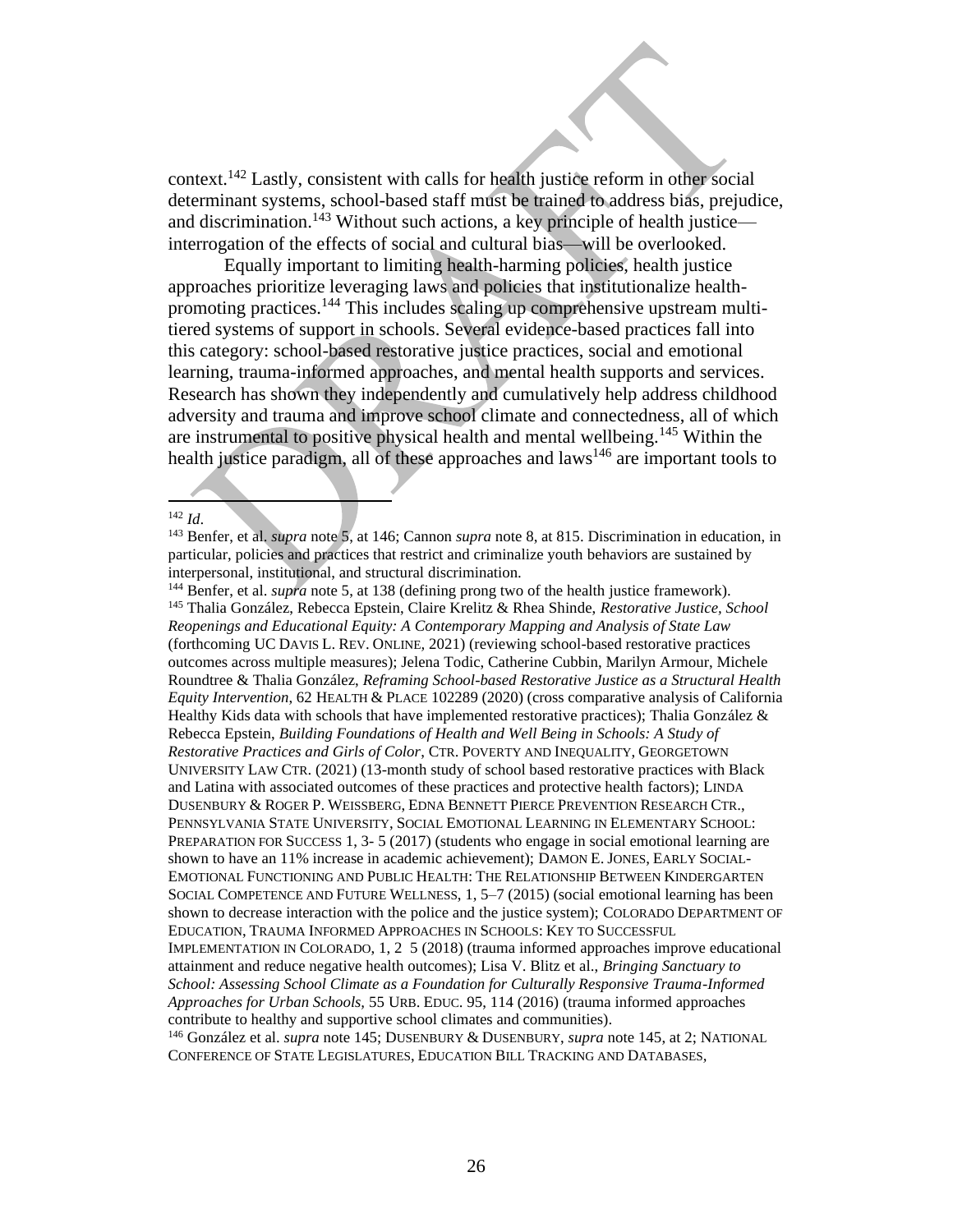limit health inequities and fight against the direct and indirect effects of structural discrimination in the U.S. educational system.

A focus on upstream health-supporting law and policy interventions in education is especially critical at a time when BIPOC students and communities face the steepest challenges from pandemic-related trauma and adversity.<sup>147</sup> The literature is clear that youth respond to traumatic experiences and environments by developing adaptative behaviors in order to survive, such as dissociation or aggression.<sup>148</sup> As prior examples illustrate, most significantly Hurricane Katrina<sup>149</sup>, such trauma-influenced behaviors can be misinterpreted by school officials who then employ punitive approaches to suspend, expel, or even refer students to law enforcement under justifications of safety and control.<sup>150</sup> Yet, as Part I of this Article makes clear, these policies and actions are counterproductive

<sup>149</sup> Manny Otiko, *10 Years Later: Children Traumatized by Katrina Are Still Struggling in School*, ATLANTA BLACK STAR (August 24, 2015) (discussing the rates of suspension and school-based arrests in New Orleans public schools and how they are used as tactics "push out" troubled students); Xian-Liang Tian and Xian Guan, *The Impact of Hurricane Katrina on Students' Behavioral Disorder: A Difference-in-Difference Analysis*, 12, INT. J. ENVIRON. RES. PUBLIC HEALTH, 5540, 5555–5556, (2015) (difference-in-difference analysis demonstrating that students who were displaced as a result of Katrina were far more likely to be punished in school relative to their nondisplaced peers).

<sup>150</sup> CTR. FOR LEARNER EQUITY, RETURNING TO SCHOOL IN THE WAKE OF DISASTER: POST-KATRINA LESSONS FOR THE COVID ERA (2020)[,](https://www.centerforlearnerequity.org/news/returning-to-school-in-the-wake-of-disaster-post-katrina-lessons-for-the-covid-era/)

https://www.centerforlearnerequity.org/news/returning-to-school-in-the-wake-of-disaster-postkatrina-lessons-for-the-covid-era/ (last visited Aug 6, 2021) (arguing that the "no-excuses" model should not be the rationalized as a mechanism for safety and control and that zero tolerance policies do not create positive school climates or promote safety and control); ELIZABETH SULLIVAN & DAMEKIA MORGAN, PUSHED OUT: HARSH DISCIPLINE IN LOUISIANA SCHOOLS DENIES THE RIGHT TO EDUCATION 48, ii, (2010) ("Harsh discipline and safety policies contribute to a range of factors that push young people out of school and down a pipeline to dropout, unemployment, and prison").

<https://www.ncsl.org/research/education/education-bill-tracking-and-databases.aspx> (last visited Aug. 11, 2021).

<sup>147</sup> *Supra* note 138.

<sup>148</sup> Tenah A.K Hunt et al., *Adverse Childhood Experiences and Behavioral Problems in Middle Childhood,* 67 CHILD ABUSE NEGL. 391, 403 (2016) (analysis of children with adverse childhood experiences and how they internalize and externalize negative aggression behaviors); [Julian D.](https://journals-sagepub-com.oxy.idm.oclc.org/action/doSearch?target=default&ContribAuthorStored=Ford%2C+Julian+D)  [Ford](https://journals-sagepub-com.oxy.idm.oclc.org/action/doSearch?target=default&ContribAuthorStored=Ford%2C+Julian+D) et al., *Complex Trauma and Aggression in Secure Juvenile Justice Settings,* 39 CRIM. JUST. BEHAVIOR, 694, 698- 700 (2012) (summative understanding of the relationship between youth trauma and aggression in carceral settings, aggressive acts can be coping and protective measures for individuals who have experienced significant trauma); THE NATIONAL CHILD TRAUMATIC STRESS NETWORK, [https://www.nctsn.org/what-is-child-trauma/trauma-types/early-childhood](https://www.nctsn.org/what-is-child-trauma/trauma-types/early-childhood-trauma/effects#:~:text=Young%20children%20suffering%20from%20traumatic,and%2For%20aggressive%20and%20impulsive)[trauma/effects#:~:text=Young%20children%20suffering%20from%20traumatic,and%2For%20ag](https://www.nctsn.org/what-is-child-trauma/trauma-types/early-childhood-trauma/effects#:~:text=Young%20children%20suffering%20from%20traumatic,and%2For%20aggressive%20and%20impulsive) [gressive%20and%20impulsive,](https://www.nctsn.org/what-is-child-trauma/trauma-types/early-childhood-trauma/effects#:~:text=Young%20children%20suffering%20from%20traumatic,and%2For%20aggressive%20and%20impulsive) (last visited Aug. 6 2021) (describing negative youth responses to trauma).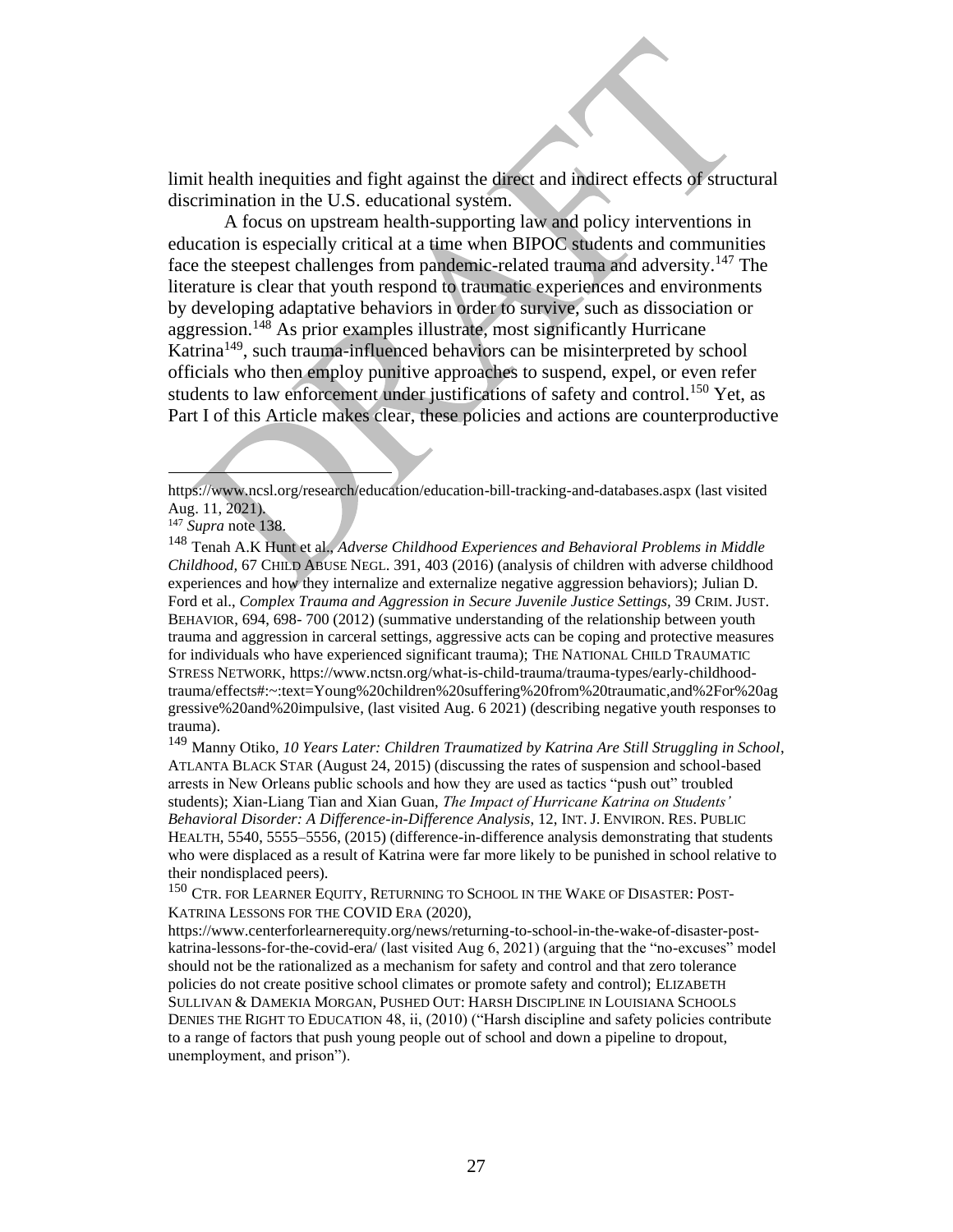to developing and sustaining positive learning environments and result in direct and indirect health harms. 151

When assessing, revising, or creating laws and school-based policies, health justice advocates, policymakers, school leaders, and teachers must transition away from reactionary, and most often racialized, responses to preventative, healing, equity-centered, and culturally competent practices that diminish the health risks for BIPOC students and students with disabilities. Instead, the central focus for school reopening, and beyond, should be increased implementation of health-affirming policies and scaling up of school-based health and mental health supports. In addition to prevention approaches, educators and health justice scholars must work to transform current understandings of the scope and scale of discipline and policing across one's lifespan. Public health and medical communities (including local health departments) are well-positioned to immediately engage with state and local education leaders to identify the negative impacts of racism and childhood trauma on healthy development and evaluate policies that maintain disproportionate health burdens on specific student populations. They also have an important role to play as partners in the expansion of legal and policy interventions under the first two prongs of the health justice framework. Applying and expanding health justice to be inclusive of education, and more specifically, school discipline and policing, is a critical first step in ending a legacy of structural discrimination in the U.S. education system and advancing lasting changes. To approach school discipline and policing as a health justice issue will serve to not address the immediate health harms and risks of these policies and practices, but also limit their functionality as upstream drivers of health inequities across other SDH. As a primary SDH, education is closely connected to other systems that disproportionately impact BIPOC communities and produce health disparities.

<span id="page-27-0"></span>C. Operationalizing Resolutions Declaring Racism a Public Health Crisis

Expanding the health justice framework to education laws and policies is also of particular importance as state and local governments, <sup>152</sup> community-based

<sup>&</sup>lt;sup>151</sup> A body of research shows zero tolerance, ESD and school policing do not necessarily improve school safety or healthier classrooms. *Infra* note 77.

<sup>152</sup> *Racism is a Public Health Crisis,* AM. PUB. HEALTH ASS'N, https://www.apha.org/topics-andissues/health-equity/racism-and-health/racism-declarations (last visited Jul. 29, 2021).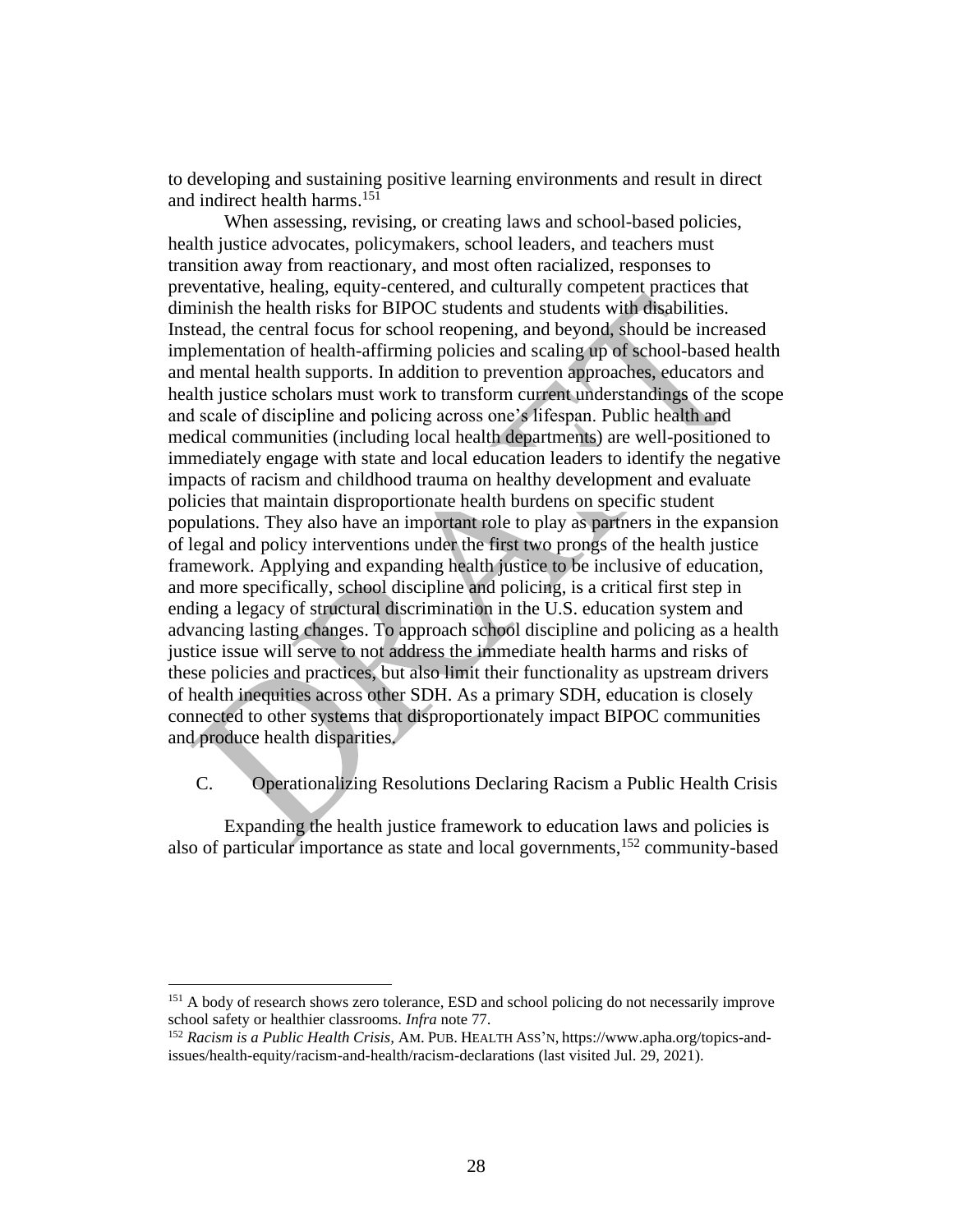organizations,<sup>153</sup> policymakers,<sup>154</sup> and health organizations<sup>155</sup> across the country have declared racism a public health crisis, and now seek to advance concrete action plans. <sup>156</sup> Moving from simply affirming that racism is a public health crisis to operationalizing these commitments, requires examining several gaps in the over 200 declarations<sup>157</sup> issued to date. For example, despite evidence of the intrinsic links between education and health<sup>158</sup> very few of these declarations address racism in education, and more specifically racialized disparities in education policies and practices.<sup>159</sup> In most declarations, education is only mentioned alongside a list of other system-level social determinants: "racism causes persistent discrimination and disparate outcomes in many areas of life, including housing, *education*, employment and criminal justice and an emerging body of research demonstrates that racism itself is a social determinant of health" (emphasis added) without further explication.<sup>160</sup> Even in declarations that identify

 $157$  Presently, there are two hundred and seventeen declarations distributed at the city (n=118), state (n=15), county (n=83), and county board (n=1) levels. *Id.*

<sup>158</sup> *Supra* Part 1.A. *See also*, *Education: A Neglected Social Determinant of Health*, 5 THE LANCET PUB. HEALTH e361 (2020).

<sup>159</sup> The body of declarations also fail to address the relationship between racialized school policies and health status.

<sup>160</sup> Franklin Cnty. Comm'r, 2020, Res. No. 0341-20 (2020); Indio City Council, 2020, Res. No. 10177 (2020); Milwaukee Cnty. Bd. of Supervisors, 2019, Res. 19-397 (2019). There is a small subset of declarations that mention disciplinary disparities in schools in relationship to schools, but these represent an outlier trend. *See, e.g.,* Chattanooga City Council, Res. No. 30407, at 2 (2020) ("Black children are viewed as older than their White counterparts, receive harsher punishments in both the education and juvenile justice systems than their White counterparts, they are more often subject to punitive methods versus therapeutic methods than their White counterparts regarding alleged behavioral issues. This treatment follows Black Americans into adulthood through the court system via cash bail, longer jail sentences, inadequate venues for voting, purging of voter rolls affecting Black Americans in greater numbers than their White counterparts"); City Council of San Buenaventura, 2020, Racism Resolution § 2, at 3 (2020) (discussing the existence of the school-to-prison pipeline as well as the Council's policy to not use law enforcement personnel for school disciplinary purposes).

<sup>153</sup> POPULATION HEALTH INSTITUTE, SIGN-ON: RACISM IS A PUBLIC HEALTH CRISIS IN WISCONSIN, https://uwphi.pophealth.wisc.edu/match/match-wisconsin-healthiest-state-initiative/racism-is-apublic-health-crisis-in-wisconsin/ (last visited August 11, 2021)

<sup>&</sup>lt;sup>154</sup> HARVARD T. CHAN PUBLIC HEALTH SCHOOL, WHY DECLARING RACISM A PUBLIC HEALTH CRISIS MATTERS, https://www.hsph.harvard.edu/news/hsph-in-the-news/racism-public-healthcrisis-bassett/ (last visited August 11, 2021).

<sup>155</sup> Kevin B. O'Reilly, *AMA: Racism is a Threat to Public Health*, AM. MED. ASS'N, https://www.ama-assn.org/delivering-care/health-equity/ama-racism-threat-public-health (last visited August 11, 2021).

<sup>&</sup>lt;sup>156</sup> The movement to declare racism a public health crisis began in 2018 and has expanded most significantly in 2020. The most comprehensive database is maintained by the American Public Health Association. *Supra* note 152.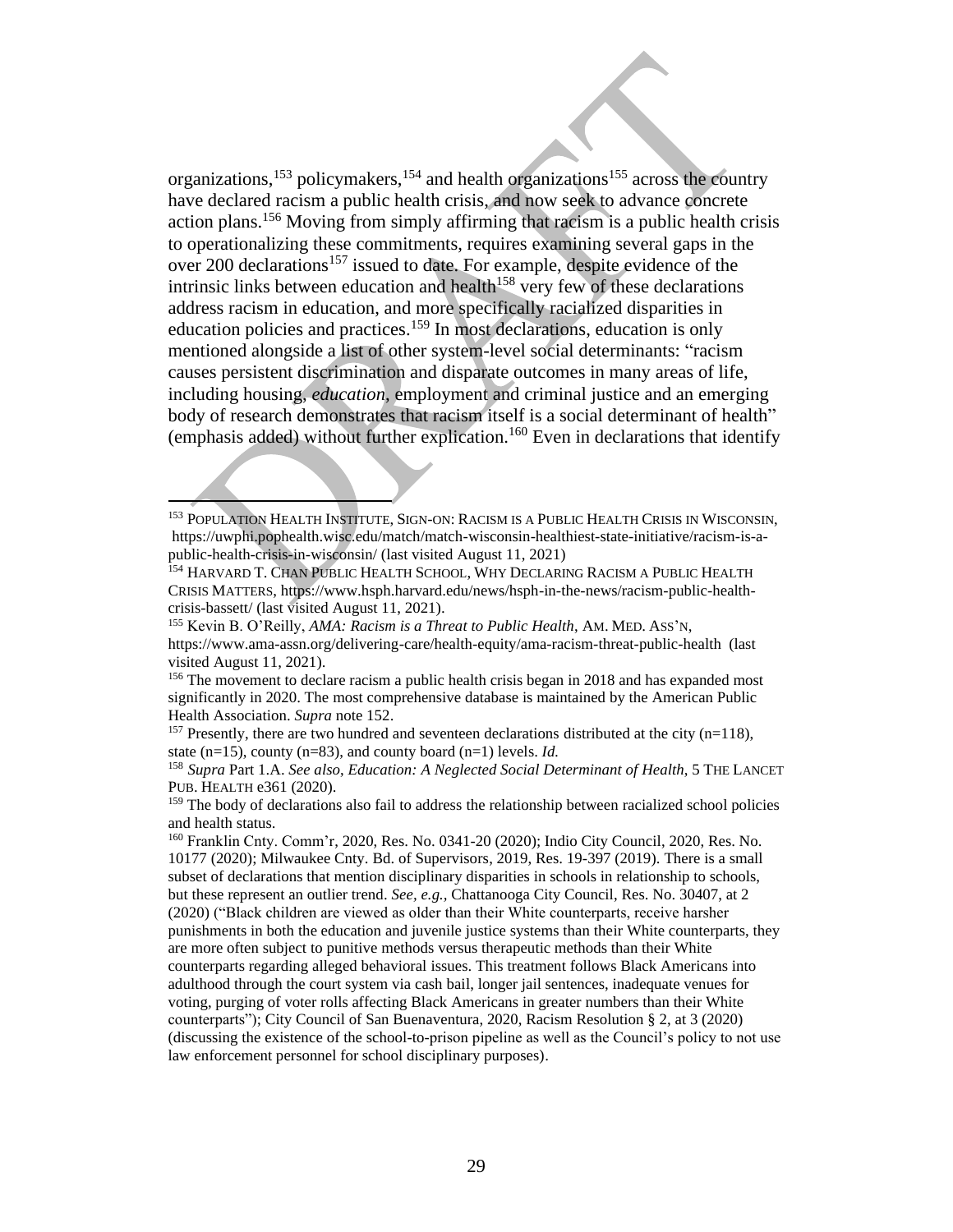adverse childhood experiences (ACEs)—which are closely related to  $ESD<sup>161</sup>$ —as a priority, they only contain general language, without any mention of discriminatory and health-harming school discipline and policing policies.<sup>162</sup> For example, the Buncombe County Health and Human Services Board<sup>163</sup> and Dekalb County<sup>164</sup> commit to "always promote and support all policies that prioritize the health of all people, especially people of color by mitigating exposure to" ACEs and trauma in childhood.

Under a health justice approach, a key starting point for localities that have declared racism a public health crisis is to actively and specifically expose, and then address, how structural discrimination has fueled disparities and deepened the persistence of health inequities. Some educational entities have included such language in their declarations and can serve as a guide. <sup>165</sup> In contrast to the more generalized city, county, and state declarations, these declarations identify not only the interconnection between racism and education, but action items and/or remedial steps relevant to their local educational constituencies. The Rialto Unified School District's resolution, for example, identifies the "prioritiz[ation of] the *health* of all Black people and people of color, and support [of] local, state, regional, and federal initiatives that advance efforts to dismantle systematic racism and trauma in the school climate such as *emotional and psychological harm created from exposure to criminalizing practices in school that disproportionately impact students of color*." (emphasis added).<sup>166</sup> The Champaign Unit School District #4 recommends "[A] revised discipline and safety system that protects the *physical, mental, and social health* of students and staff … that prioritizes the goal of involving the Champaign Police Department only in emergent violent crises." (emphasis added).<sup>167</sup> The Ferndale Public School District "authorizes the Superintendent to work directly

<sup>161</sup> CESAR DE LA VEGA & ALEXIS ETOW, SCHOOL DISCIPLINE PRACTICES: A PUBLIC HEALTH CRISIS AND OPPORTUNITY FOR REFORM, CHANGELAB SOLUTIONS 2 –4 (2019). <sup>162</sup> *Supra* Part I.B.

<sup>&</sup>lt;sup>163</sup> Buncombe County Health and Human Services, Health & Human Services Board Declaring Racism a Public Health Crisis (2020).

<sup>164</sup> Tyler Estep, *DeKalb County Declares Racism a Public Health Crisis*, THE ATLANTA JOURNAL-CONSTITUTION (July 22, 2020), https://www.ajc.com/news/atlanta-news/dekalb-county-declaresracism-a-public-health-crisis/QPDAOVI36VCW3D4XD4MXVN3WOM/.

<sup>&</sup>lt;sup>165</sup> Letter from Dr. Joel D. Boyd, Superintendent, Lowell Pub. Sch., to Lowell Pub. Sch. Cmty. (June 19, 2020)

https://www.lowell.k12.ma.us/cms/lib/MA01907636/Centricity/Domain/4/LPS%20Ongoing%20E fforts%20to%20Combat%20Racism%206-19-20.pdf; Ferndale Public School District, Resolution to Declare Racism as a Public Health Crisis (2020).; Bd. of Educ. of the Champaign Unit School District #4, Resolution to Declare Racism as a Public Health Crisis (2020); Decatur Public School District #61 Bd. of Educ., Resolution to Declare Racism as a Public Health Crisis (2020) <sup>166</sup> Bd. Of Educ. Rialto Unified School District, Res. No. 19-20-65 (2020)

<sup>167</sup> Champaign Unit School District #4, *supra* note 6.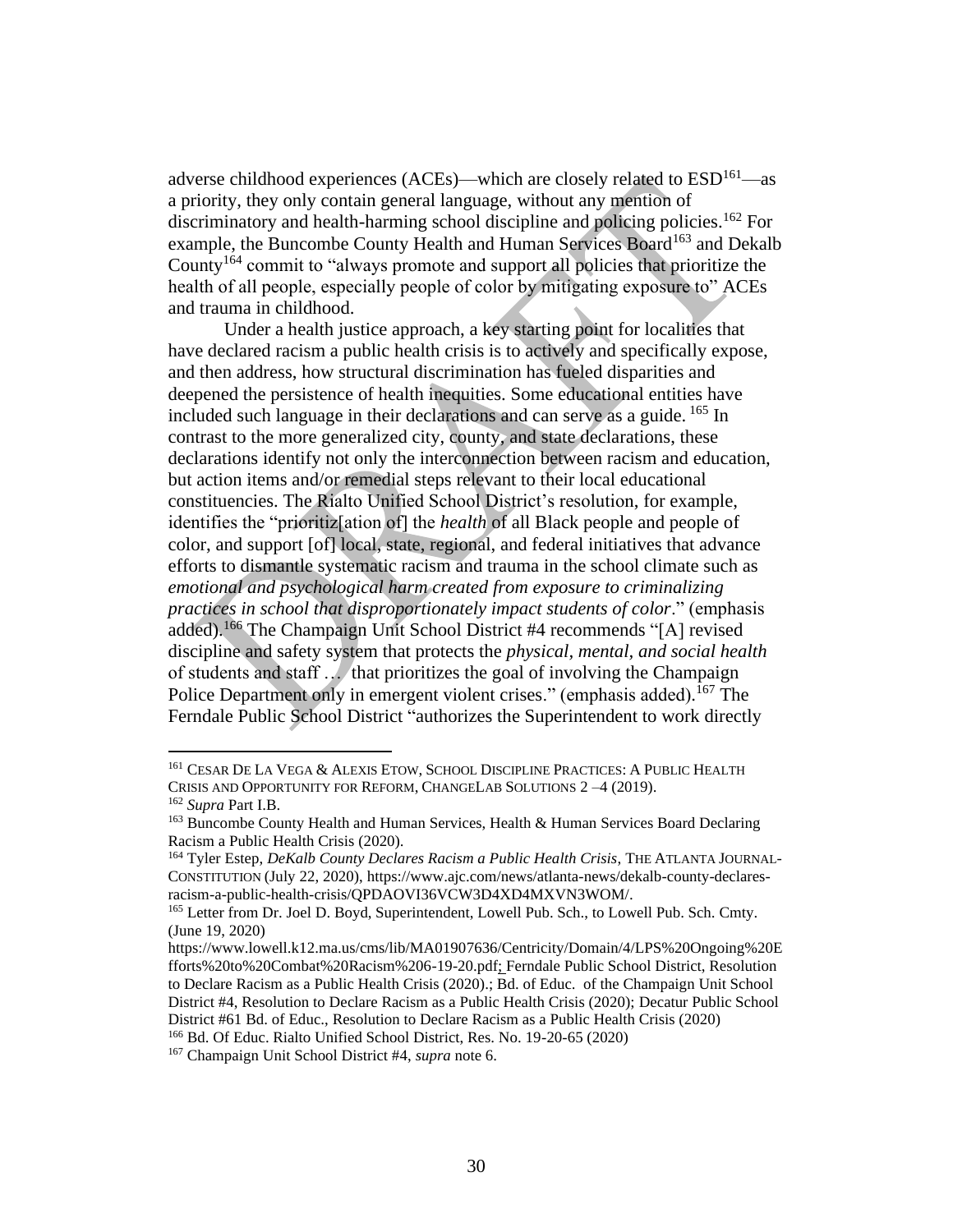with the Ferndale, Oak Park and Pleasant Ridge Police Departments, who provide services within [the] schools, to review…standards and expectations to further promote a culturally affirming climate."<sup>168</sup> And lastly, the Decatur Public School District #61 explicitly calls for "a revised discipline and safety system that protects the physical, mental, and social health of students and staff through a culturally responsive, restorative justice model that prioritizes the goal of involving the Decatur Police Department only in emergent violent crises."<sup>169</sup>

As the movement to declare racism a public health crisis continues to grow, cities, counties, and states may be especially critical to supporting structural changes within schools and districts. Public health professionals, school-based health care providers, and lawyers alike can apply their expertise to advance raceconscious health approaches to school policies and practices. This new crosssectoral attention will ensure the first two prongs of the health justice framework are actualized. Indeed, it would be antithetical for a locality to declare racism a public health crisis and commit to mitigating BIPOC children's exposure to ACEs yet continue to target them with school discipline and policing policies.<sup>170</sup> Similarly, to promote structural change to structural and intermediary determinants of health, but not reform laws and policies in schools would not only limit the efficacy of the declarations but stand in sharp contrast to the call from health justice scholars to have a "structural understanding of health disparities and their roots in the social determinants of health."<sup>171</sup>

## <span id="page-30-0"></span>D. Center and Uplift the Experiences and Expertise of Frontline **Communities**

Critical to health justice reforms to education law and policy are the processes in which these policy solutions are devised and implemented. Under the third prong of health justice, frontline communities most impacted by discriminatory policies and practices must be engaged and empowered in the development and implementation of health-affirming laws and policies in schools. As health justice scholars have noted, "[i]nterventions adopted under the banner of public health—including interventions expressly aimed at eliminating disparities—are often tainted by racism, classism, and other forms of subordination."<sup>172</sup> Thus, health justice as a framework and as a central element of the antiracist health equity agenda requires that individuals and communities most affected by structural discrimination and subordination are leaders in

<sup>168</sup> Ferndale Public School District, *supra* note 6.

<sup>169</sup> Decatur Public School District #61, *supra* note 6, § IX

<sup>170</sup> *Supra* Part 1.B. – C.

<sup>171</sup> Cannon, *Injustice is an Underlying Condition, supra* note 10, at 208.

<sup>172</sup> Benfer, et al. *supra* note 5, at 139.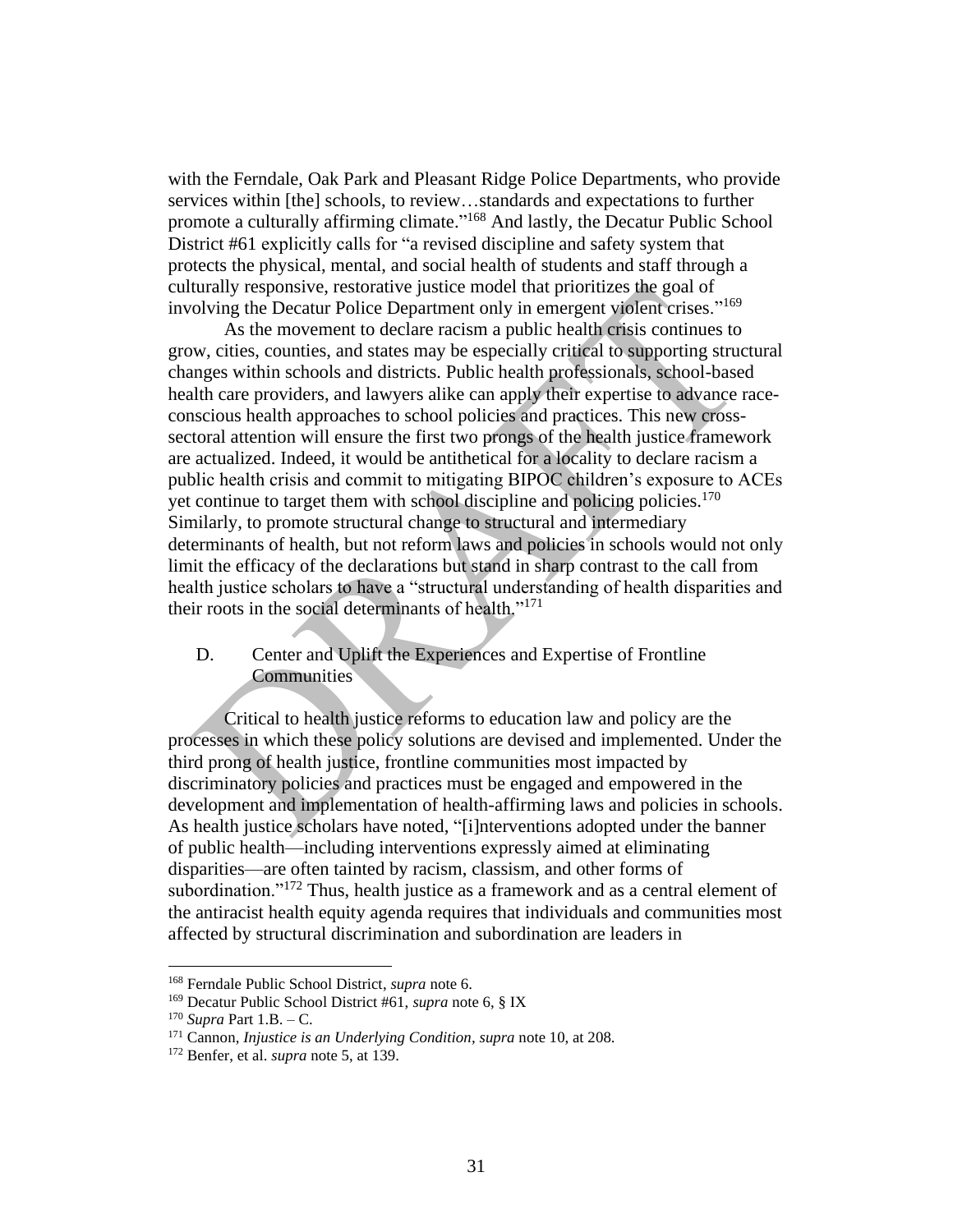policymaking process and interventions. Increasing individuals' agency and ensuring health-harmed communities can fully exercise self-determination is not only a central commitment of health justice, but itself positively impacts health.<sup>173</sup>

Despite this foundational principle<sup>174</sup>, however, existing health justice scholarship articulating *how* to concretely empower communities is sparse. In exploring some of the ways in which the application of the third prong of health justice can advance health equity in schools, we offer concrete strategies for how health justice scholars and practitioners can *prioritize*, *engage*, and *shift* power to communities within the growing multisectoral movement to uproot structural discrimination and address health disparities that existed before, during, and beyond COVID-19.

## 1. Prioritize Frontline Communities

<span id="page-31-0"></span>The prioritization of the voices of students, families, and community partners, who—along with civil rights, disability rights, and social justice advocates—have long advocated for dismantling discriminatory school discipline and policing practices<sup>175</sup> is central to any health justice approach. This includes bringing public health methodologies<sup>176</sup> and health law responses<sup>177</sup> to bear in

<sup>175</sup> *See, e.g.,* ADVANCEMENT PROJECT, https://advancementproject.org/about-advancement-project/ (last visited August 12, 2021); COMMUNITY ASSET DEV. REDEFINING EDUC. (CADRE), http://www.cadre-la.org (last visited August 12, 2021); DIGNITY IN SCHOOLS CAMPAIGN, https://dignityinschools.org (last visited Sept. 21, 2016); End the School to Jail Track, PADRES Y JOVENES UNIDOs, https://padresunidos.org/?v=402f03a963ba (last visited August 12, 2021); POWER U. CTR. FOR SOC. CHANGE, https://www.poweru.org (last visited August 12, 2021); POSITIVE YOUTH JUSTICE INITIATIVE, *Disrupting the School-to-Prison Pipeline*,

<sup>173</sup> *See, e.g.,* Ginny Brunton, et al., *Narratives of Community Engagement: A Systematic Review-Derived Conceptual Framework for Public Health Interventions*, 17 BMC PUB. HEALTH 944 (2017) (a multi-method systematic review of community engagement approaches that improve the health of disadvantaged populations or reduce inequalities in health); Johan Y. Y. Ng, et al., *Self-Determination Theory Applied to Health Contexts: A Meta-Analysis,* 7 PERSPECT. PSYCH. SCI. 325 (meta-analysis of self-determination theory and positive outcomes on health)

<sup>174</sup> Wiley, *Health Law as Social Justice*, *supra* note 10, at 95-96

https://www.shfcenter.org/assets/PYJI/PYJI\_Disrupting\_SPP\_Brief\_December\_2019\_Web.pdf (last visited August 12, 2021) BLACK ORGANIZING PROJECT, http://blackorganizingproject.org/ourwork/ (last visited August 13, 2021); RYSE CENTER,

https://static1.squarespace.com/static/58ece61644024383be911a95/t/5d4dc16c34c15d0001d9e27b /1565376878390/Policy+Wins+%26+Campaigns+8.9.19.pdf (last visited August 13, 2021); AMERICAN CIVIL LIBERTIES UNION, https://www.aclu.org/report/bullies-blue-origins-andconsequences-school-policing (last visited August 13, 2021).

<sup>176</sup> *See, e.g.*, Ford & Airhihenbuwa, supra note 20, at S34; Harris & Pamukcu, *supra* note 2, at 825.

<sup>177</sup> *See, e.g.,* THE NETWORK FOR PUB. HEALTH LAW, https://www.networkforphl.org/ (last visited August 12, 2021).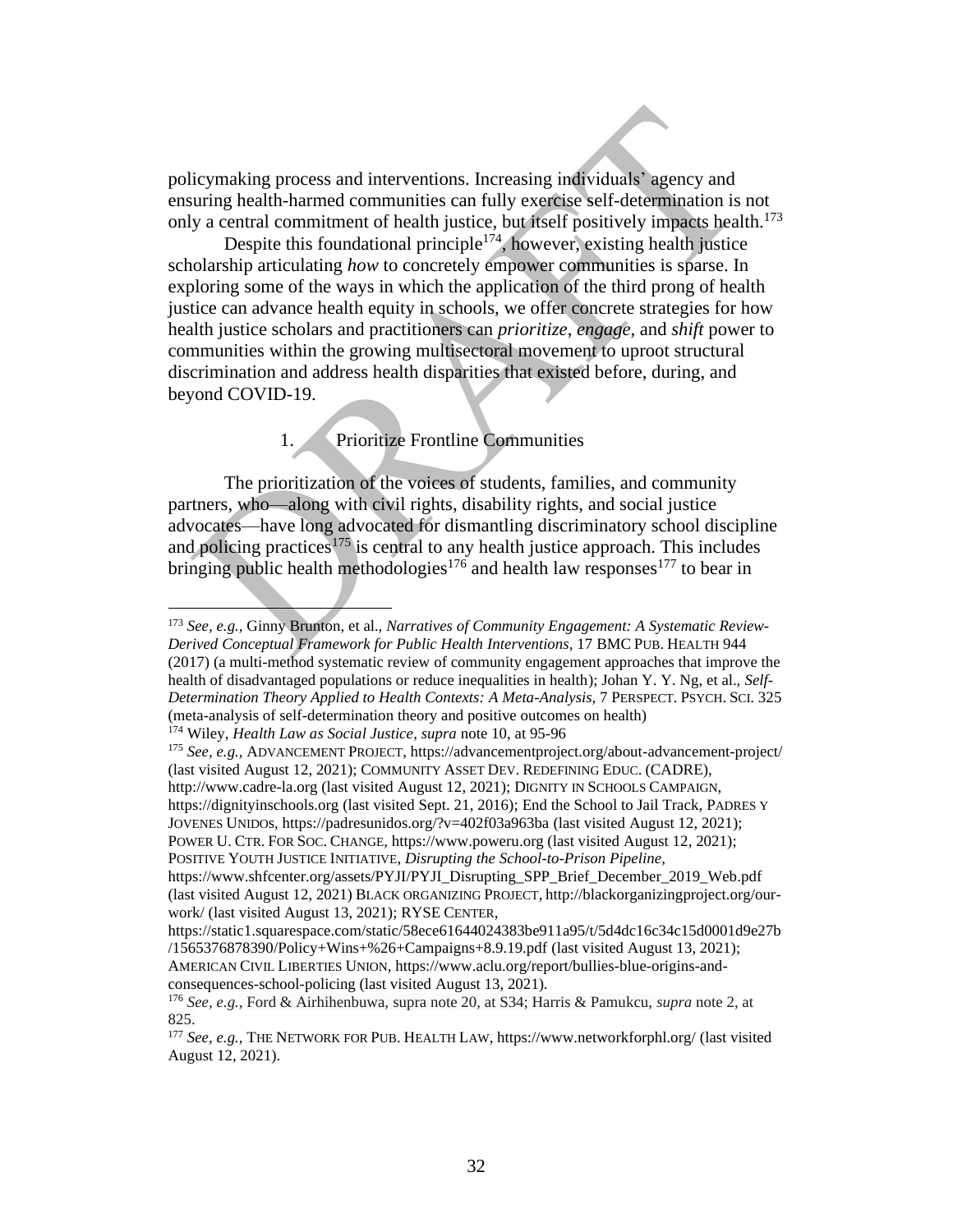response to heightened calls for reform during the COVID-19 pandemic, as students, families, community partners, and advocates have sought, among other actions, a moratorium on suspensions to "help minimize the additional trauma, stigma, and social isolation for students<sup>"178</sup> during periods of virtual learning and as students transition back to in-person learning. Even though these calls to action went largely unheeded during the 2020–21 academic year, there is a ripe opportunity for a health justice intervention to challenge governors and other state policymakers to issue a short-term moratorium on exclusionary school discipline practices. As Part I has illustrated, the urgency of a moratorium has not passed with the potential diminished use of virtual learning environments. From a health justice perspective, a moratorium would serve as an immediate and critical safeguard for students coping with unprecedented trauma and minimize negative health outcomes defined *infra*. Public health law professionals have an important role to play in amplifying the voices of community leaders in the moratorium movement by elevating the health-harming effects of school discipline and policing.

#### 2. Engage Frontline Communities

<span id="page-32-0"></span>In addition to prioritizing the voices and needs of frontline communities, health justice efforts must engage students, families, and communities throughout the policymaking process. This will require public health professionals to become more deeply integrated with community-driven movements, such as Black Lives Matter, that seeks to reduce school police budgets or remove the presence of police in school altogether.<sup>179</sup> Importantly, however, public health law professionals should not assume leadership roles in these movements. To do so would be counter to health justice—which makes clear that shifting power to affected communities is a critical component to beginning to remedy the harms of longstanding disinvestment, discrimination, and disenfranchisement in frontline communities. <sup>180</sup> Rather, public health law professionals can serve as collaborative partners or conduits to help elevate the often-overlooked public health implications of racialized school policies and practices. One example for partnership is via youth participatory action research (YPAR), an "innovative

<sup>178</sup> SOLUTIONS NOT SUSPENSIONS COALITION, LETTER TO CHANCELLOR BETTY A. ROSA, NEW YORK AM. CIVIL LIB. UNION, (April 16, 2020),

https://www.nyclu.org/sites/default/files/20201604\_snsletter\_regentrosa\_discipline\_during\_covid-19.pdf (last visited August 11, 2021).

<sup>179</sup> Thalia González & Emma Kaeser, *School Police Reform: A Public Health Imperative*, 74 SMU L. REV. F. 118, 122 (2021)

<sup>180</sup> Harris & Pamukcu, *supra* note 2, at 765; Wiley, *Health Law as Social Justice*, *supra* note 10, at 101.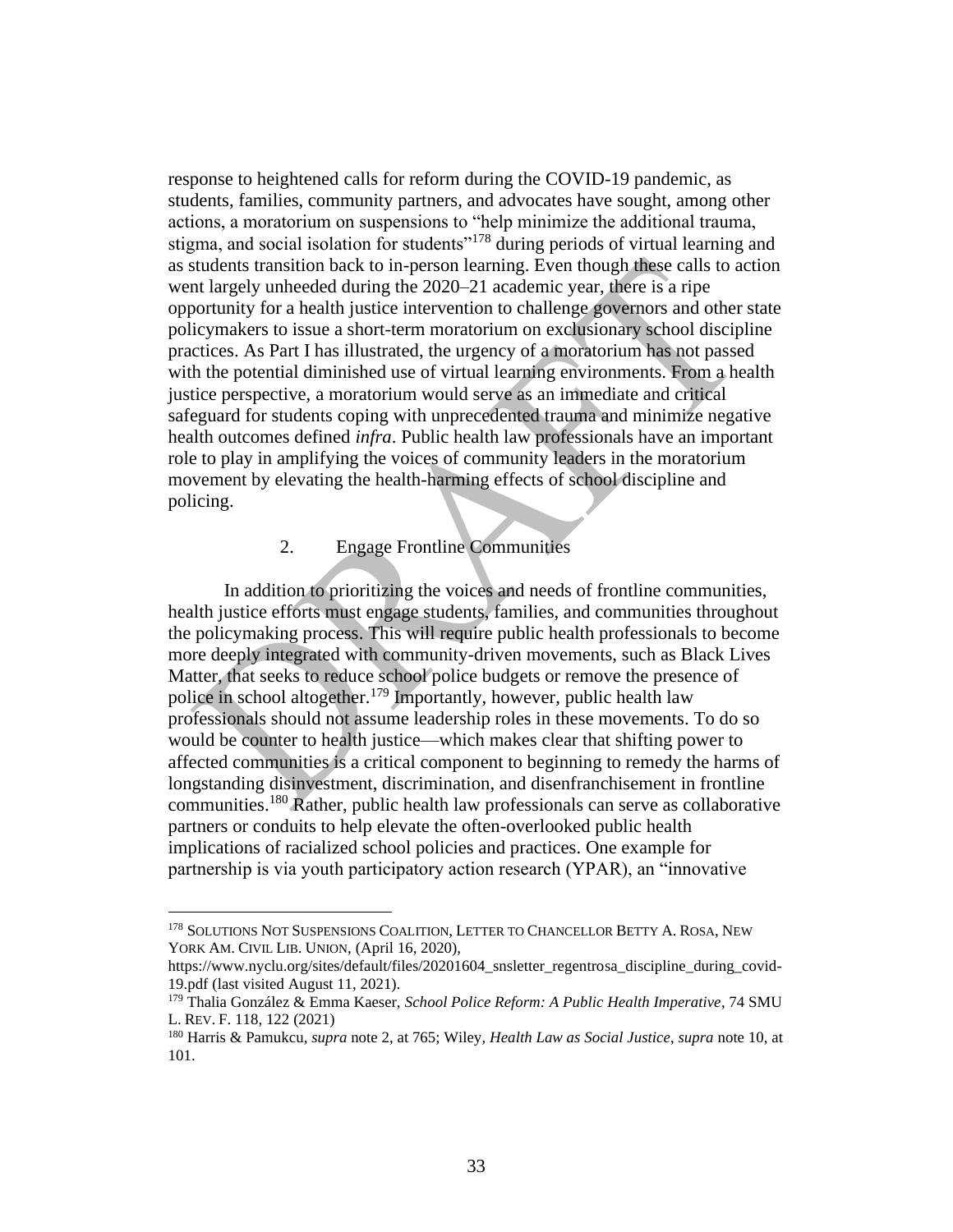approach to youth and community development based in social justice principles in which young people are trained to conduct systematic research to improve their lives, their communities, and the institutions intended to serve them."<sup>181</sup> YPAR has been utilized to evaluate programs, policies, and practices that affect youth and to identify resources and solutions to support them.<sup>182</sup> As part of a health justice response to discriminatory laws and policies in schools, YPAR could be employed to build a new evidence base of the health harms of school discipline and policing and to identify alternative policies and approaches to school safety that are health-affirming.<sup>183</sup> YPAR can also expose students to the lifecycle of the policymaking processes and ensure their involvement from issue identification through implementation and evaluation. Finally, a critical component to YPAR is power-sharing.<sup>184</sup> By exposing adults to processes where they play a more supportive role, YPAR may prime them to feel more comfortable engaging in power-sharing with students in other contexts, such as making budgetary decisions.

# 3. Shift Decision-Making Power to Frontline Communities

<span id="page-33-0"></span>Finally, health justice necessitates a shift in power to frontline communities. One example is the model of participatory budgeting, a practice "that invites individuals to directly decide how to allocate money from public budgets into projects that benefit their communities."<sup>185</sup> Applied to the education context, students and families could be invited to participate in a participatory budget process for school safety. The participatory process would create a space from which to draw directly on students' lived experiences and apply that expertise to a collective decision-making process on how to invest limited resources in a responsive, community-driven manner.<sup>186</sup> As communities around the country call for divestment from police and policing practices and

<sup>181</sup> *Learn About YPAR*, YPAR HUB, http://yparhub.berkeley.edu/learn-about-ypar/ (last visited August 12, 2021)

<sup>&</sup>lt;sup>182</sup> *Id*. The processes of YPAR have been shown to positively impact on youth development. Emily J. Ozer, *Youth-led Participatory Action Research: Overview and Potential for Enhancing Adolescent Development,* 113 CHILD DEVELOP. PERSPECT. 173 (2017).

<sup>183</sup> Robin Lindquist-Grantz & Michelle Abraczinskas, *Using Youth Participatory Action Research as a Health Intervention in Community Settings*, 21 HEALTH. PROM. PRAC. 573 (presenting YPAR applications and arguing YPAR is a powerful health intervention strategy that produces research relevant to youth).

<sup>184</sup> *Supra* note 182.

<sup>185</sup> THEA CRUM, ET AL, PARTICIPATORY BUDGETING IN SCHOOLS: A TOOLKIT FOR YOUTH DEMOCRATIC ACTION, GREAT CITIES INSTITUTE (2020).

<sup>&</sup>lt;sup>186</sup> This is particularly relevant during COVID-19 as schools, districts, and states have engaged in budgetary decision-making specific to federal assistance. *See, e.g., Federal Stimulus Funding*, CAL. DEP'T EDUC., https://www.cde.ca.gov/fg/cr/ (last visited August 12, 2021).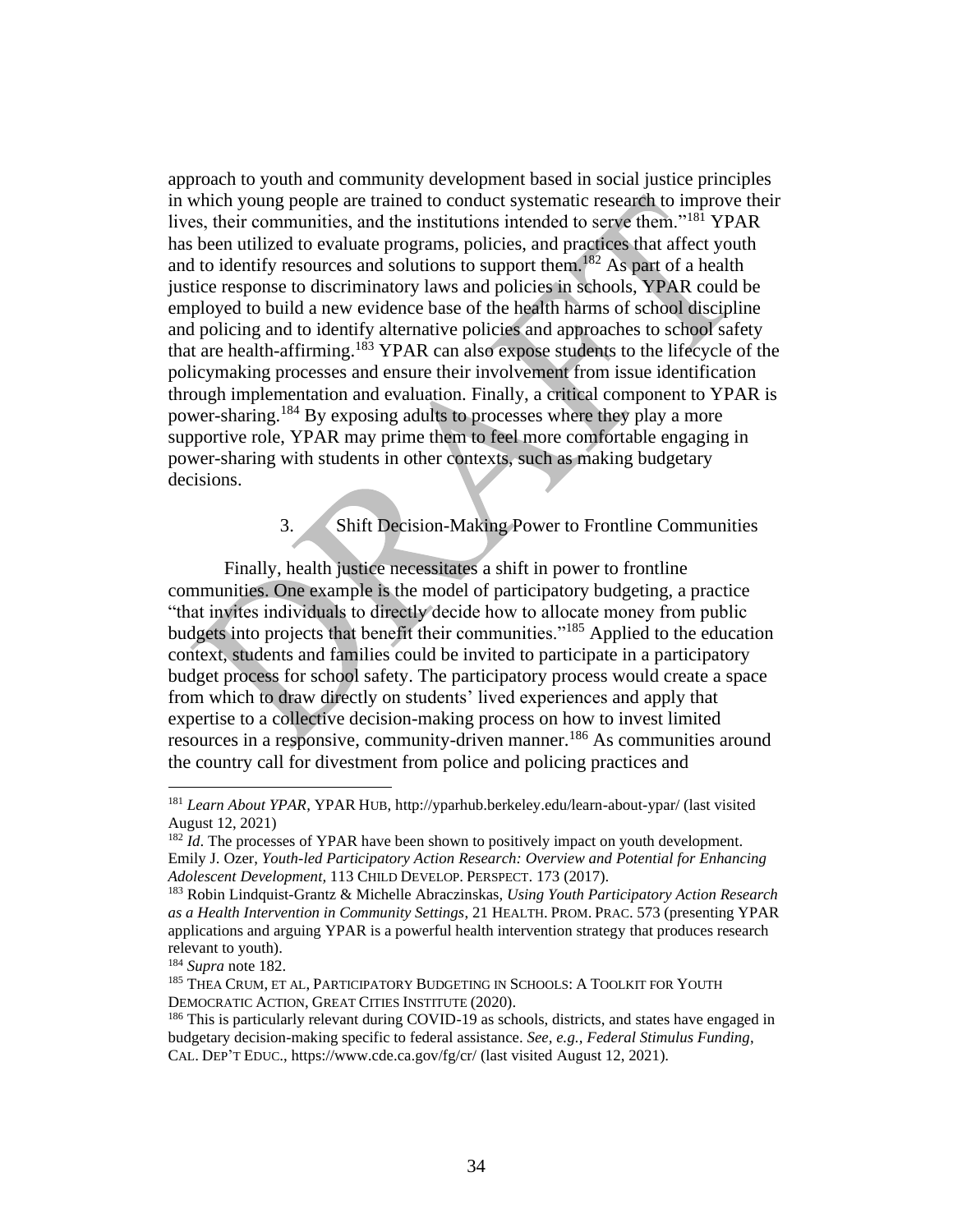reinvestment of such funds to health-promoting resources and practices, the participatory budgeting process can help ensure that schools spend their budgets on supports that center the needs of students and do in fact make schools a safer place for everyone. Beyond participatory budgeting, school districts are exploring other methods of power-sharing, such as having students serve on school boards or "student advisory panels."<sup>187</sup> Power-sharing in education is still a novel concept<sup>188</sup>; however, the application of the health justice framework may support the growth of this movement by bringing to light the necessity to act against racialized health-harming practices and policies and simultaneously help ensure that frontline communities are no longer marginalized or ignored in the policymaking process. Power-sharing should be viewed not only as a democratic tool to mitigate racialized disparities in education, but also as an upstream intervention to ensure that the historical and present-day inequities of our education system's laws and policies are neither replicated nor entrenched in future policy decisions.

## E. Training the Next Generation of Health Justice Advocates

<span id="page-34-0"></span>Coupled with direct systemic reforms, it is essential to health justice that a new generation of advocates are trained to creatively and collaboratively address health disparities across the SDH. One such model are medical-legal partnerships (MLPs). Over the past several decades, the MLP movement served as a key strategy for identifying and addressing SDH through a health justice frame.<sup>189</sup> Law school MLPs, for example, have recognized how pediatricians may witness the health-harming effects of social and legal problems on children, but not possesses the training and tools to systemically address those issues.<sup>190</sup> And, inversely law students and lawyer can see how racism, trauma, and adversity can influence legal outcomes, but have the capacity to respond to these needs. Thus, MLPs fill a critical gap by facilitating multidisciplinary partnerships to holistically support at-risk youth and their families.<sup>191</sup>

MLPs, while growing in across the country, are an underutilized health justice opportunity for transdisciplinary engagement and leveraging of diverse

<sup>187</sup> Jinghong Cai, *Students Serving on School Boards: Democratic Education in Action*, NATIONAL SCHOOL BOARDS ASSOCIATION (February 4, 2021),

https://www.nsba.org/Perspectives/2021/Students-Serving-on-School-Boards.

 $188$  "As of January 2021, 67 out of [the] 495 [largest public] school districts (14%) have students serving on their governing boards." *Id.*

<sup>189</sup> Elizabeth Tobin-Tyler & Joel B. Teitelbaum, *Medical-Legal Partnership: A Powerful Tool for Public Health and Health Justice*, 134 PUB. HEALTH REP. 201 (2019).

<sup>190</sup> Yael Cannon & Andrew Hsi, *Disrupting the Path from Childhood Trauma to Juvenile Justice: An Upstream Health and Justice Approach*, 43 FORDHAM URB. L. J. 245 (2016). <sup>191</sup> *Id.*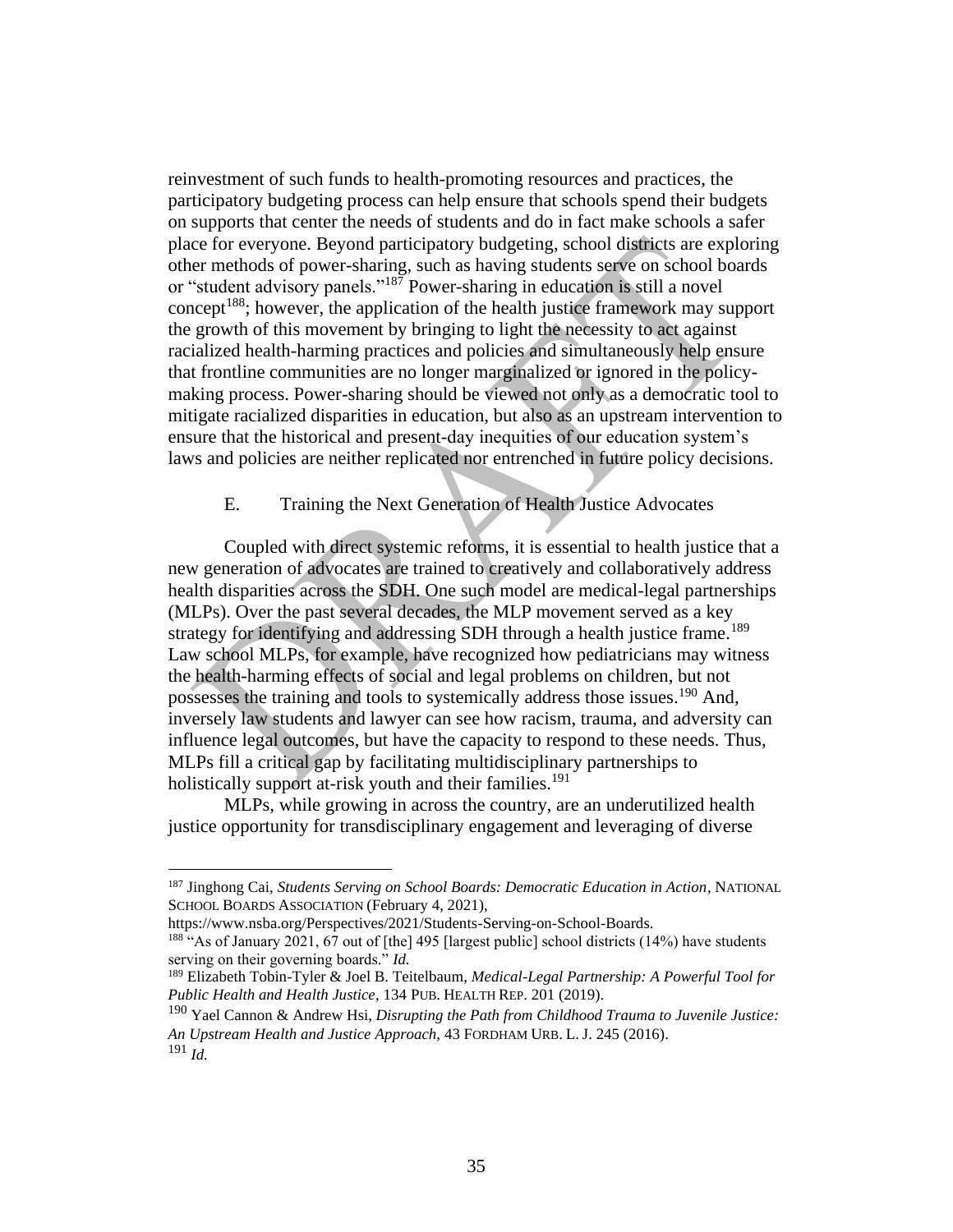expertise (e.g., law students, lawyers, and health and public health professionals) to address discriminatory school discipline and policing laws, policies, and practices. For example, in review of law school MLPs nearly half identify education as a SDH that they seek to shape<sup>192</sup>, yet do not address school discipline. Instead, the majority of law school MLPs that name education as an area of emphasis focus on special education and the needs and rights of students with disabilities to educational services.<sup>193</sup> This is of course a significant area of attention and need, but limits the potential for holistically addressing health disparities and improving the health status of marginalized youth. To expand MLPs' focus to discriminatory school discipline and policing practices is a foundational step to combating systemic barriers to health and leverages a key tool of the antiracist health equity movement.

The fact that education functions independently as a SDH and in relationship to other social and intermediate determinants of health, further supports our call for expansion of MLPs and a more comprehensive approach to addressing the health-harming legal needs of vulnerable individuals and communities. For example, many MLPs provide essential legal services to patients in the area of poverty law and public benefits to mitigate the negative health effects associated with socioeconomic status. Given the co-occurrence of legal needs associated with poverty, housing insecurity, and school discipline<sup>194</sup> addressing these discriminatory practices and policies simultaneously is an untapped upstream intervention that furthers the fundamental goals of health justice. Moreover, addressing poor mental health and chronic illness associated with unequal access to distribution of resources and health care access, aligns with a public health and health justice response to discriminatory education policies given that poor mental health is a direct outcome of school discipline and policing<sup>195</sup> and risks for chronic illness are associated with low educational attainment.<sup>196</sup>

<sup>192</sup> *See, e.g.*, YALE NEW HAVEN HEALTH, YALE NEW HAVEN HOSPITAL, *Medical-Legal Partnership Projects Enhance Patient Care*,

https://www.ynhh.org/publications/bulletin/102617/medical-legal-partnership-projects-enhancepatient-care.aspx (identifying education as an area of focus for the pediatric MLP).

<sup>193</sup> *See, e.g.*, DUKE LAW, *The Medical-Legal Partnership for Families in Durham*, https://law.duke.edu/partnershipforfamilies/ (listing special education as a legal topic addressed by the MLP).

<sup>194</sup> Carmen DeNavas-Walt & Bernadette D. Proctor, CURRENT POPULATION REPORTS: INCOME AND POVERTY IN THE UNITED STATES: 2014. U.S. CENSUS BUREAU (2015),

www.census.gov/content/dam/Census/library/publications/2015/demo/p60-252.pdf (last visited August 11, 2021).

 $195$  Part I.C.

<sup>196</sup> CTR. ON SOCIETY AND HEALTH*, supra* note 24.